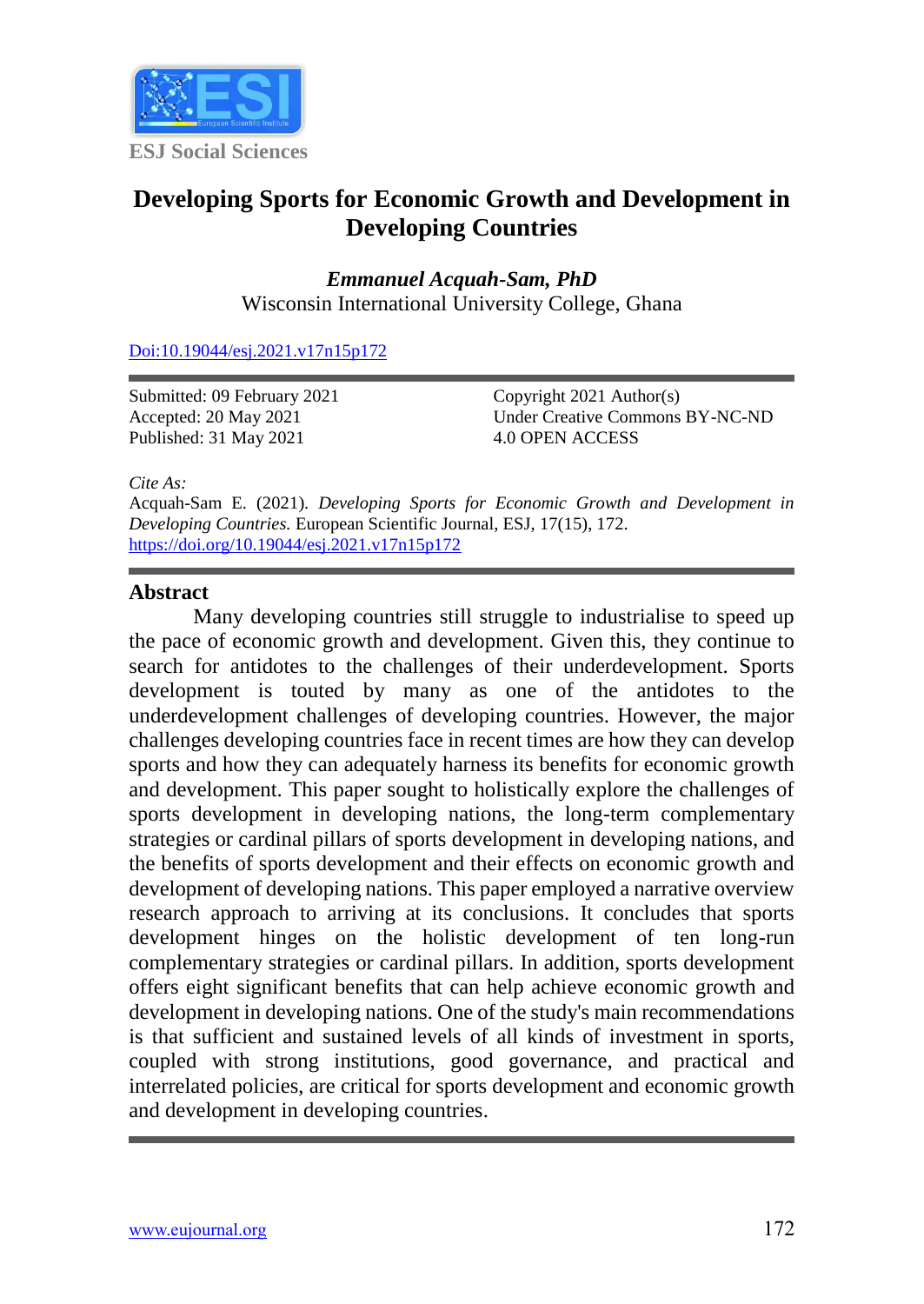**Keywords:** Economic Growth And Development, Sports Development, Service Sector Development, Linear Stages Of Economic Growth, Developing Nations, Narrative Overview

#### **Introduction**

Economic growth refers to an increase in the amount of an economy's output of goods and services produced in a particular year relative to the previous year's output. Economic development may also refer to the improvement in the quality of human life emanating from a very long period of economic growth. According to Krueger & Myint (2016), economic development is the process whereby a low-income economy grows over a long period into a modern industrial economy involving qualitative and quantitative improvements in the country's economy. Many factors contribute to economic growth and development. The development experience from the 1950s to the 1970s influenced the thoughts of development economists like Gustav Cassel (1924); Roy F. Harrod (1939); Evsey Domar (1946); Moses Abramovitz (1956); Robert Solow (1957); Walter W. Rostow (1960s) and E. F. Denison (1964). These economic development exponents argued that an adequate level of finance, sufficient and sustained levels of all kinds of investments, higher productivity growth, innovation, technological capabilities of firms, strong institutions were sufficient for economic growth in developing countries. They mentioned other factors such as good governance, quality education, quality of human capital, and active government policies (Sagasti, Bezanson, Prada, Blockus, Casabonne, Teresa & Salop, 2005; Todaro & Smith, 2006). The three main sectors that grow and develop every economy are the agricultural, industrial, and service sectors. Each sector's contribution to a country's economic growth and development at any point in time depends on the level of that country's development. At the early stages of an economy's life, the agricultural sector contributes relatively more to GDP growth than the other two sectors. It, however, gives way to the industrial sector over time in terms of its share in GDP growth. Finally, as the economy becomes developed, the service sector outperforms both the agricultural and industrial sectors in contribution to GDP growth. The stage of economic development where the service sector dominates an economy is known as "the service economy". The dominance of the service sector in economic activities results in rising employment levels and an increased share in GDP (Witt & Gross, 2019). Kim (2006) added that during this structural transformation in an economy, the share of service in production, employment, consumption, international trade, and intermediate inputs used for other industries' production increases.

Economic theory and economic development experiences of the developed world, starting with Britain, explain that countries that develop are those that place more emphasis on industrialisation throughout their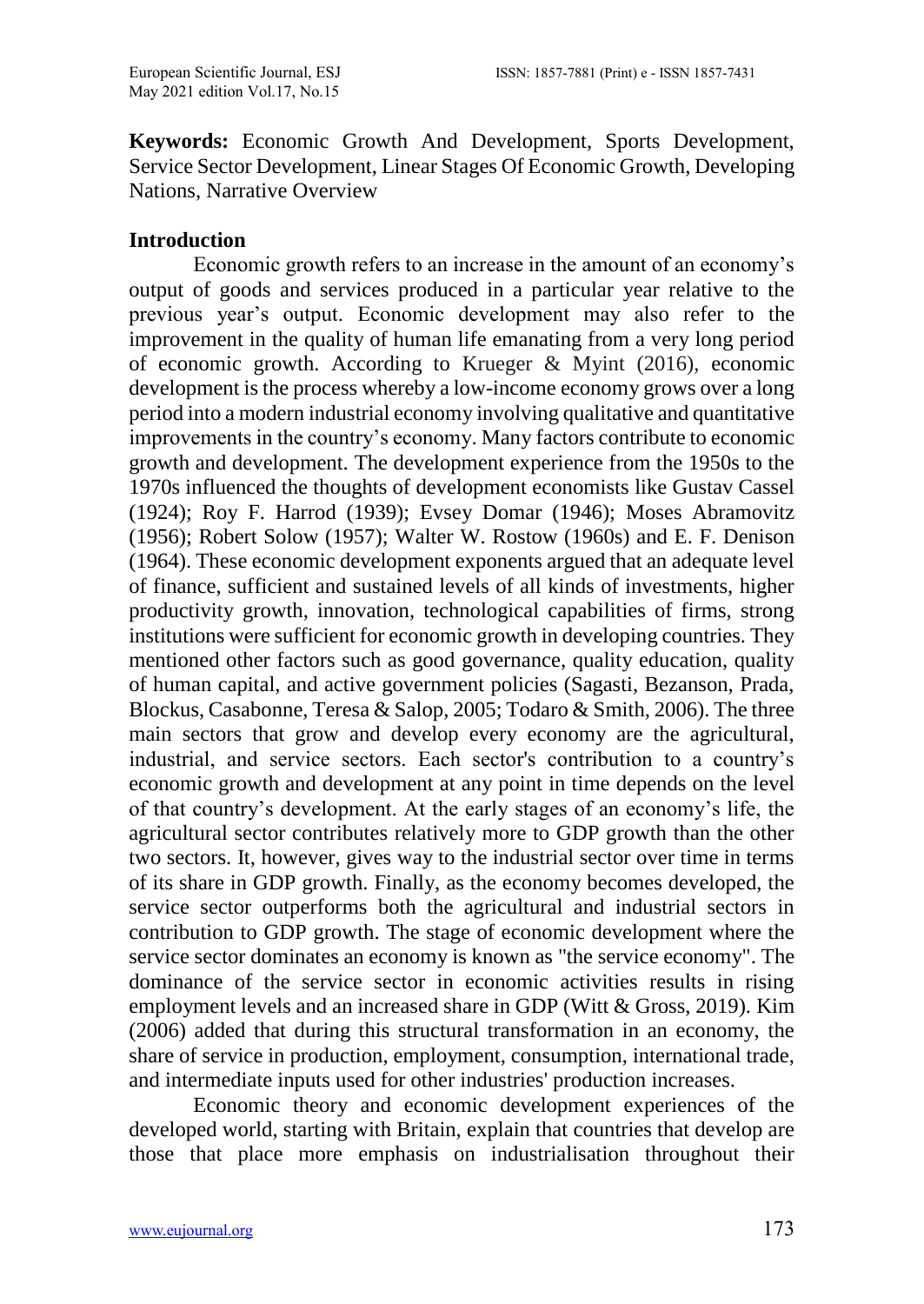development paths. It presupposes that developing countries that want to develop must industrialise. According to Martorano, Sanfilippo & Haraguchi (2017), industrialisation is one of the critical elements of long-term economic growth in developing countries. They explain that it is because of the manufacturing sector's capacity to absorb workforce, enhance diversification and structural transformation, and at the same time promote the growth of other sectors through intersectoral linkages. Economic conditions, factor endowments, and country characteristics such as demographic structure and geography promote industrialisation. [Tafirenyika](https://www.un.org/africarenewal/author/masimba-tafirenyika) (2016) argued that industrialisation could bring prosperity by creating new jobs and better incomes for all. The UN Economic Commission for Africa (ECA) stated that the contribution of Africa's manufacturing sector to the continent's gross domestic product declined from 12 per-cent in 1980 to 11 per-cent in 2013 (Tafirenyika (2016). Norbrook (2021) also compares the manufacturing sector's performance in Africa with that of China and other countries. He points out that on the continent of Africa, manufacturing has grown at 2.5 per cent over the past 20 years relative to the 15 per-cent and 20 per-cent growth rates recorded by China and other countries, including Vietnam. In the 1970s, the industrial sector in Africa contributed a fifth (20 per-cent) to gross domestic product (GDP), but it now contributes only a little over a tenth (10 per-cent) to Africa's GDP. The director of globalisation, the United Nations Conference on Trade and Development, Richard Kozul-Wright, is captured to have referred to this development as premature de-industrialisation.

There are many reasons for the decline in the performance of the industrial sector in Africa. In [Tafirenyika](https://www.un.org/africarenewal/author/masimba-tafirenyika) (2016), one can read that Africa's leaders have failed to pursue bold economic policies out of fear of antagonising donors. Again, African leaders have also failed to spend the high commodity prices' windfalls on productive investments but instead used them to pay high salaries to public sector workers. Furthermore, Nzau (2010) argued that a bad political culture, weak political and social institutions, poor leadership, and bad governance seem to have contributed to the less industrialised state of African countries. Again, development partners' efforts to promote industrialisation in Africa through financial, logistical and technical aid became a plan to produce jobs for westerners in the name of expatriates and find a market for their exports (imported by African states as capital goods). Also, it is to continue exploiting the African economy on behalf of Western powers that essentially control them. In sum, several countries in the developing world still struggle to industrialise because of unfavourable social, economic, political, cultural, human, and natural conditions and a lack of technical skills. Among the questions that now bother the minds of the connoisseurs of industrialisation and economic growth and development in African, including McKinsey's Africa region chair, Acha Leke, are: Should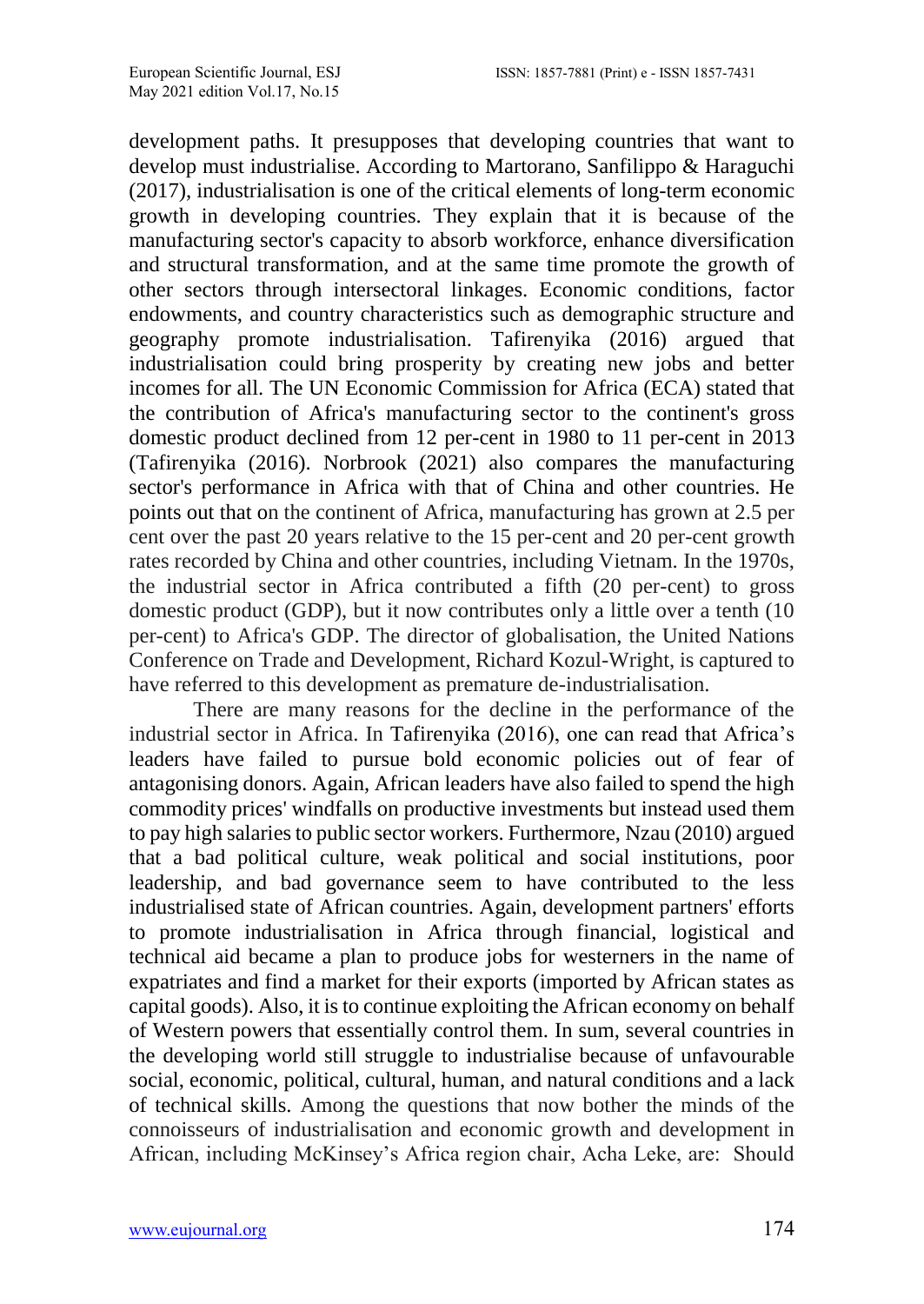Africa look at a different model of economic development? Should Africa jump over the traditional path of economic development into services? **(**Norbrook, 2021).

Under these deficiencies in developing nations' pursuit of industrialisation, each nation and region needs to assess its strength and weaknesses in promoting industrialisation. One must bear in mind that industrialising developing nations do not sufficiently provide the magic wand for their economic transformation. Therefore, they must develop economic subsectors that can help promote economic growth and development faster to reduce the unemployment rate among the youth when adequately harnessed. One of such subsectors is the sports sector. The sports sector is a labourintensive sector, so it can help promote economic growth faster at relatively low costs in developing nations. The government and the private sector must give it sufficient attention for it to develop. The large populations of their unskilled underemployed and unemployed youth, most of whom can resort to social and political vices, can also be absorbed by the sports sector. According to the World Bank, the youths in Africa account for about 60% of Africa's unemployed population (Ighobor, 2017). The African Development Bank Group  $(2018)$  also estimated that each year, ten  $(10)$  to twelve  $(12)$  million young Africans join the job market. Also, Vinicius Pinheiro, the Regional Director of the International Labour Organisation, revealed 9.4 million unemployed young people and more than 30 million who only got informal employment in Latin America and the Caribbean. The situation was not good and could become more complicated by the effects of COVID-19 (International Labour Organisation, ILO, 2020). Furthermore, the International Labour Organisation (2020) added that more than 700 million young people in Asia-Pacific accounted for almost half the Asia-Pacific's joblessness. Without sufficient numbers of new and decent job opportunities created by governments in developing countries, there will be a compromise of the regions' social and economic growth potential. Harnessing the increased youth population could support increased productivity and inclusive, sustainable economic growth and development across the regions.

Sports have become like a religion due to the passion with which people follow them. Because of their love for sports, many sports fans jubilate over victories chalked by their teams, heroes, and heroines inside and outside sporting facilities. They parade themselves on the principal streets and at entertainment centres during and after major sporting events. Also, sports fans of many countries have mourned the loss of games and trophies by both clubs and national teams for a very long time. One can remember the 2010 FIFA World Cup tournament in South Africa, during which Ghana's striker Asamoah Gyan missed a last-minute penalty kick against Uruguay. The goal would have sent Ghana into the semifinals stage of the tournament. That would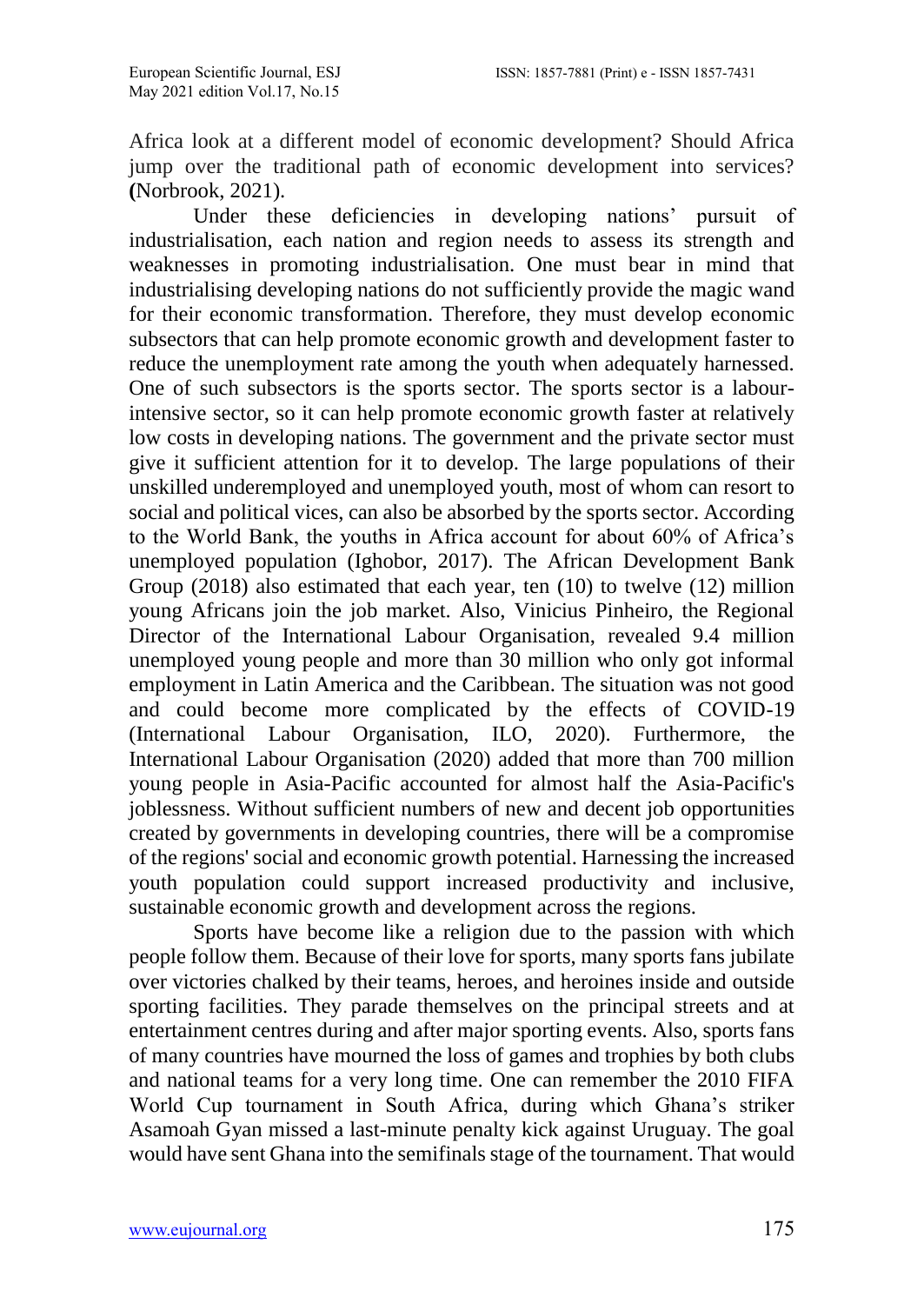have made Ghana the first nation to have achieved that feat in the history of African football at the apex of world football. To date, many football-loving Ghanaians look back with great disappointment.

Many sports fans have died through fans hooliganism, vehicular and air disasters. Others, too, have been maimed for life. These unfortunate people and their families have become impoverished without any hope for the future. Despite the dark sides of sports, sports development offers many benefits that can lead to economic growth and development in developing countries when adequately harnessed. For this reason, governments, researchers, policymakers, sports administrators, entrepreneurs, and development partners have put in frantic efforts to explore the ways through which they can develop sports in developing nations. Developing sports will make the sector one of the major subsectors of the economies of developing countries. Allah (2018) tells us that understanding the link between sports and economics can increase developing nations' knowledge of how they can use sports to promote economic development. Unfortunately, sports are underdeveloped in developing countries. In the words of [Kakonge](https://www.pambazuka.org/taxonomy/term/9676) (2016), though sports have essential benefits, it is an area that is underdeveloped and underfunded, especially in Africa.

The motivation behind this paper is that some researchers have dwelt on factors that negatively affect sports development making the sector unattractive to the youth and other stakeholders. A few other researchers also have delved into some segments of the factors that contribute to sports development and the effects of sports development on economic growth and development. Among them are Maguire (2018); Xiong (2007, cited in Hallmann, Wicker, Breuer, & Schönherr, 2012); Panagiotopoulos (2013);, KPMG (2016); Bu¨ch (2005); and Heinemann (1998, cited in Hallmann, Wicker, Breuer & Schönherr, 2012); Chappelet (2010); Shank (2019, cited in Greenwell and Thorn, 2012)[; and Diop](https://blogs.worldbank.org/team/makhtar-diop) (2016)]. Generally, sports stakeholders have paid little attention to the challenges developing nations currently face in developing sports. Also, they have given little consideration to how developing nations can develop sports to make the sector one of the major subsectors that will contribute to their economic growth and development. Furthermore, they give little attention to how developing nations can exploit the numerous benefits of sports development to help them achieve economic growth and development.

With regards to these gaps in the literature that the authors reviewed, this paper sought to:

- a. Explore the reasons for the underdevelopment of sports in developing countries.
- b. Explain in a holistic and synchronised manner the long-term complementary strategies or cardinal pillars of sports development, the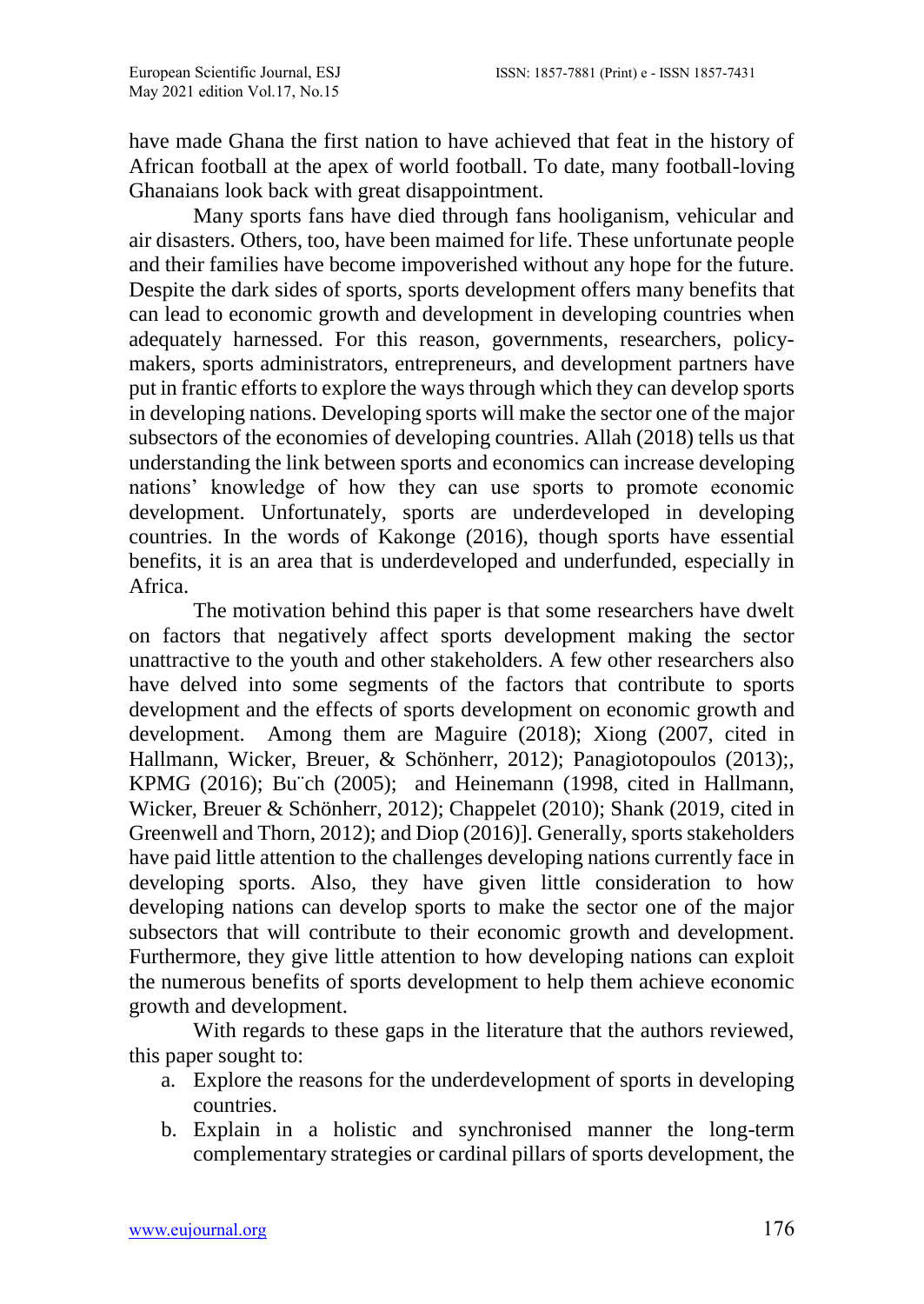benefits of sports development, and the effects of sports development on the service sector growth and development and economic growth and development in developing countries.

c. Provide a roadmap for governments, policy-makers, sports administrators, development partners, and entrepreneurs to make rational decisions regarding sports development and economic growth and development in developing countries.

Significantly, this paper will help governments, international sports associations, policy-makers, sports administrators, entrepreneurs, and other stakeholders work hand-in-hand to develop sports in developing countries to promote their economic growth and development. Again, it will provide extensive literature and possible research gaps for future researchers in the sector to exploit. It may also disabuse people of the notion that sports are for the academically disadvantaged youths.

The rest of the paper proceeds as follows: Section 2 duels on literature review. Section 3 explains the conceptual framework. Section 4 presents the methodological issues for the study. Section 5 is devoted to discussions of the three main objectives of the study. Finally, Section 6 highlights the conclusions and recommendations emanating from the study. Figure 1 summarises the model that guided the study.<br>Figure 1 Summary of the Model for the Study



Source: Author's Own Construct, 2021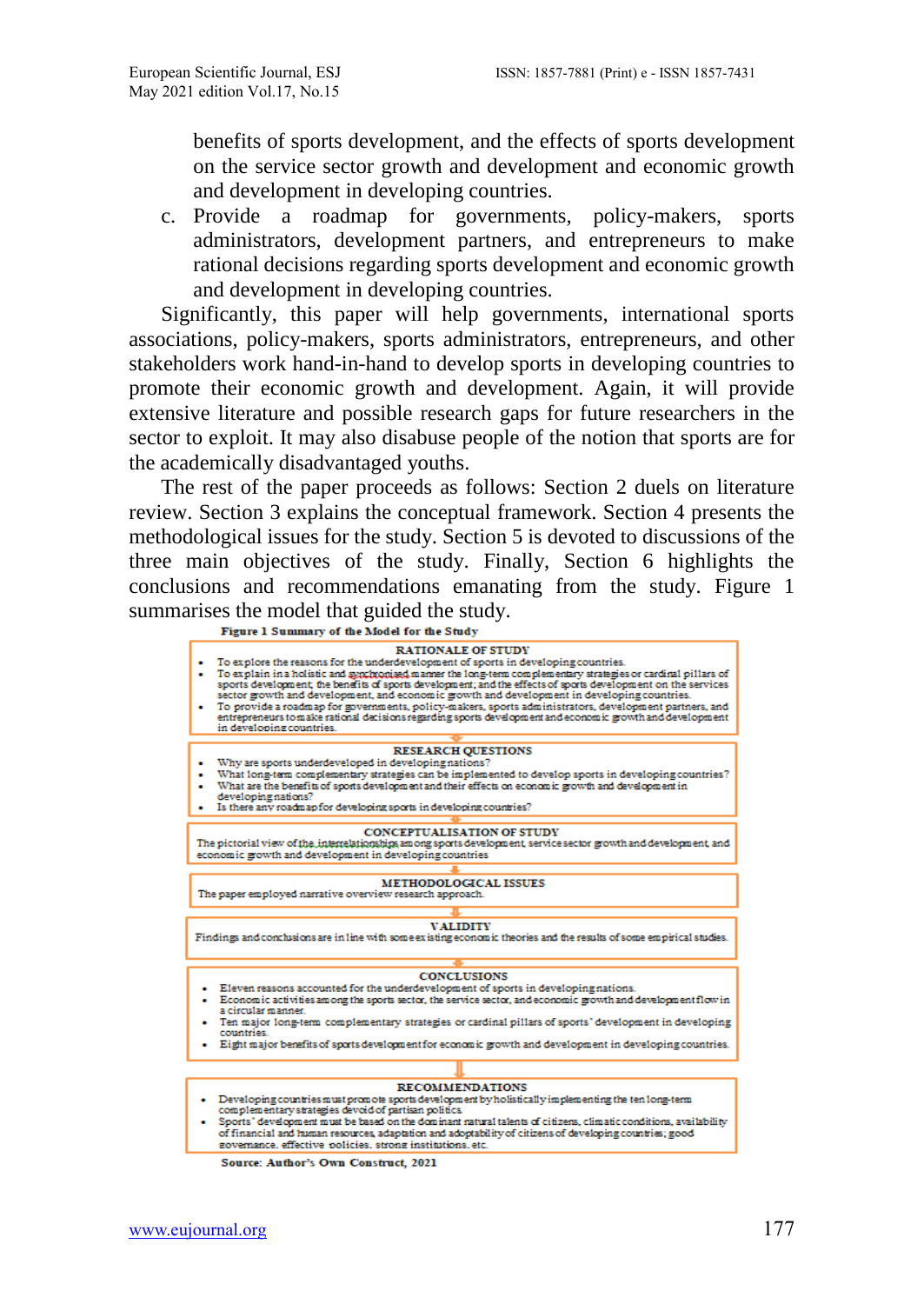#### **Literature Review**

Section 2 is devoted to the literature on the theories of 'the service economy" and Walt Whitman Rostow's linear stages of growth.

#### **Theories of "The Service Economy"**

Allan George Barnard Fisher, a New Zealand economist, pioneered the dominant sequential contributions of the primary, secondary, and tertiary sectors to economic growth and development. He classified economies by the proportion of their labour force employed in the three sectors. Primary production included agriculture, pastoral production, fishing, forestry, hunting, and mining. Secondary production consisted of manufacturing and construction. Again, tertiary production comprised transportation, communications, trade, government, and personal services [\(Haksever](https://www.informit.com/authors/bio/e816641f-482d-4f25-908a-94e3f52c4990) & [Render,](https://www.informit.com/authors/bio/0c66483a-cd0c-4d7d-b72e-8f11d813e928) 2013; Acquah-Sam, 2020). Today, these sectors are also called the agricultural sector, the industrial sector, and the service sector. At the early stages of an economy's life, the agricultural sector contributes relatively more to GDP than the other sectors. It, however, gives way to the industrial sector over time in terms of its share in GDP. Finally, as the economy develops, both the agricultural and industrial sectors shares in GDP reduce while the service sector's share in GDP increases significantly. This development is called "the service economy". Witt  $\&$  Gross (2019) wrote that the dominance of the service sector as an economy develops results in rising employment levels and a higher share in the growth of GDP. The following theories explain the leading role of the service sector in economic development:

- *Intersectoral linkages among economic sectors*: Intersectoral linkages promote the dominant role of the service sector in economic development. The agricultural sector becomes more dependent on the service sector for growth by using more resources produced by the service sector. In the age of growth in information and communication technology, financial sector growth and development, improved transportation, improve healthcare, etc., the demand for service sector goods and services by the population and the agricultural sector and industrial sector increases.
- *The traditional view*: The traditional view of "the service economy" posits that consumption structure changes from consumable goods to services as incomes grow (Fisher, 1935; and Clark, 1940, cited in Kim, 2006). Economic development is akin to high-income levels. The income elasticity of demand for durable consumable goods is less than one (income inelastic), and the income elasticity of demand for services that are high-grade goods is greater than one (income elastic). Thus, as personal disposable incomes rise, higher percentages of the rising personal disposable incomes are initially spent on durable consumer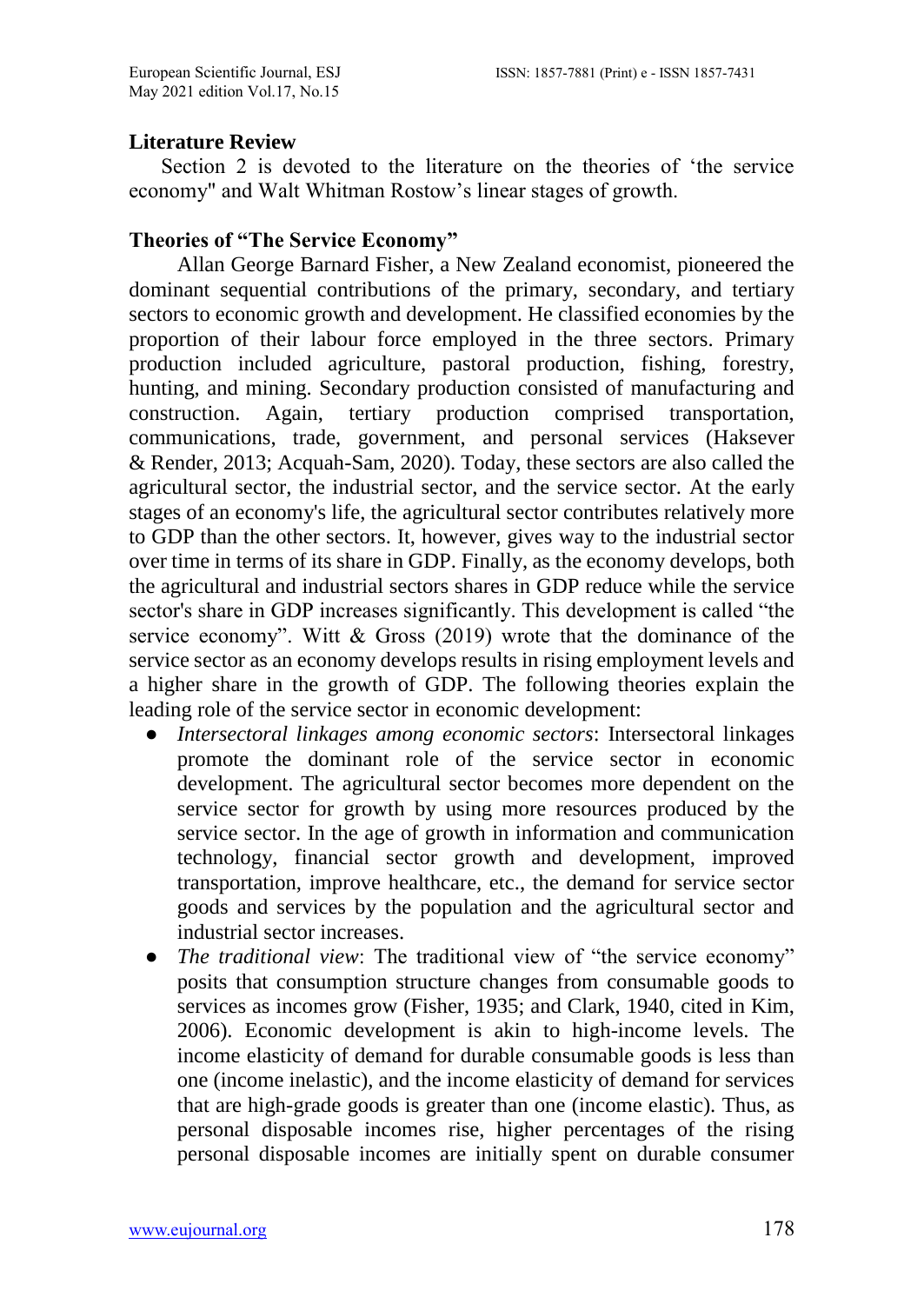goods such as housing, automobiles, and household appliances. Usually, households spend a further higher percentage of increases in personal disposable incomes on education, healthcare, vacations, entertainment, sports, etc. This consumption pattern leads to the growth of the service sector. The result is that the service sector's share in GDP and employment increases as more resources flow into the sector to meet the rising demand for services driven by higher income growth.

- *The cost disease hypothesis*: The cost disease hypothesis also talks about the higher growth rate of the service sector prices, rather than prices in the manufacturing sector through time (Baumol, 1967; Baumol et al., 1985, cited in Kim, 2006). Thus, the cost disease hypothesis argues that the shift to service is attributable to the transfer of resources from manufacturing to services due to a productivity gap between the two sectors. Baumol (2004) explained that the cost disease deals with the tendency of costs and prices of services such as healthcare, education, legal services, and live artistic performance to rise persistently and cumulatively faster than the rise in the general price level. Also, Maiello (2017) wrote that the cost disease explains why prices for the services offered by professions whose output cannot be quantified keep rising even though the productivity levels of the workers in those professions or industries have not simultaneously or necessarily increased. Examples are education, health care, and the arts. Ghavidel & Sheshkalany (2017) reported two reasons for the cost disease to occur from the supply-side in an economy. The first is when the growth rate of total factor productivity and technological progress in services is less than manufacturing. The second is when the elasticity of substitution between labour and raw materials in the services production function is large, and elasticity of substitution in manufacturing production function is small. For the demand side, they explained that the cost disease occurred if the growth rate of income elasticity of service was more than that of the manufacturing sector over time.
- *The exogenous demand shocks hypothesis*: The exogenous demand shocks hypothesis postulates that the shift to "the service economy" results from structural changes in an economy that move the demand curve for service outward. The proportion of service industries rises as service activities that used to produce within manufacturing firms' boundaries in the past are spun off to and outsourced from external service-providing specialists (Raa & Wolff 1996, Fixler & Siegel, 1999; cited in Kim, 2006). A sudden change in a variable outside the [aggregate](https://www.economicsonline.co.uk/Managing_the_economy/Aggregate_demand.html)  [demand](https://www.economicsonline.co.uk/Managing_the_economy/Aggregate_demand.html) (AD) model causes an exogenous demand-side shock. An example of exogenous shock is a sudden change in the exchange rate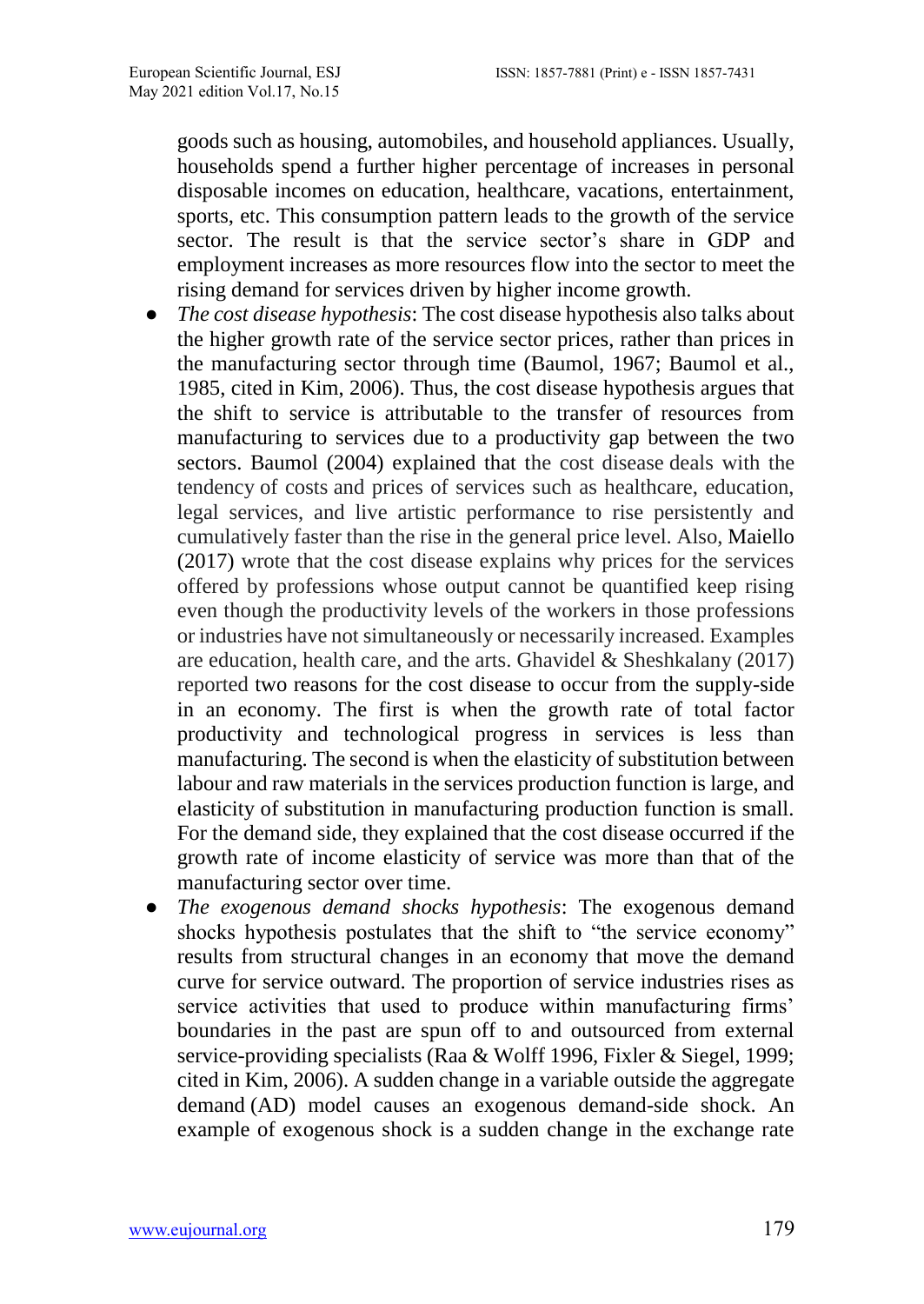because the exchange rate is not an independent variable in the AD equation.

● *The de-industrialisation hypothesis*: De-industrialisation refers to a decrease in the share of the industrial sector in GDP and employment. Generally, de-industrialisation decreases the size and importance of the industrial sector in an economy. De-industrialisation is brought about in an advanced country as labour-intensive manufacturing industries are transferred to less developed countries. That expands the trade between them (Wood 1995; Freemen, 1995; cited in Kim, 2006).

#### **The Linear Stages of Economic Growth and Development**

Walter W. Rostow penned the stages of growth and development in 1960. The model asserts that both developing and developed countries exist somewhere on this linear growth path at some point in time and climb upward in their development processes. The linear stages of growth are underpinned by growth in domestic savings, capital accumulation, and investments in productive sectors by an economy. An economy looks outwardly for foreign aid, grants, and foreign direct investments when the domestic capital accumulated is insufficient to undertake the investments necessary and sufficient for economic growth and development. The idea gained recognition through the success story of the Marshal Plan, which helped in the reconstruction of most European countries after the Second World War. These linear stages of growth are the traditional society, the preconditions for takeoff, the take-off, the drive to maturity, and the age of high mass consumption. According to Jacobs (2020), Singapore is an example of a country that grew in Rostow's prescribed pattern postulated. He explained that at its independence in 1965, Singapore did not show any unique prospects for growth. However, because of its early industrialisation (developing profitable manufacturing and high-tech industries), it has become a developed country and one of the major players globally. It has a higher per-capita income than many European countries.

Torado & Smith (2006), [Rostow](https://www.cambridge.org/core/search?filters%5BauthorTerms%5D=W.%20W.%20Rostow&eventCode=SE-AU) (2012), [Haksever](https://www.informit.com/authors/bio/e816641f-482d-4f25-908a-94e3f52c4990) & [Render](https://www.informit.com/authors/bio/0c66483a-cd0c-4d7d-b72e-8f11d813e928) (2013), Jacobs (2020), and Debasish (n.d) explain Rostow's linear stages of growth. The stages of growth are the following:

● *The traditional society*: The traditional society is a subsistent agricultural-based economy with a labour-intensive method of production. Due to the low output levels among households, they sell very little of what they produce to generate incomes to purchase the things they do not directly produce. The traditional stage is alienated from modern scientific and world technologies. The economy depends on the seasons, the rains, and the nature of the soil. The low productivity and large population result in significant underemployment of resources.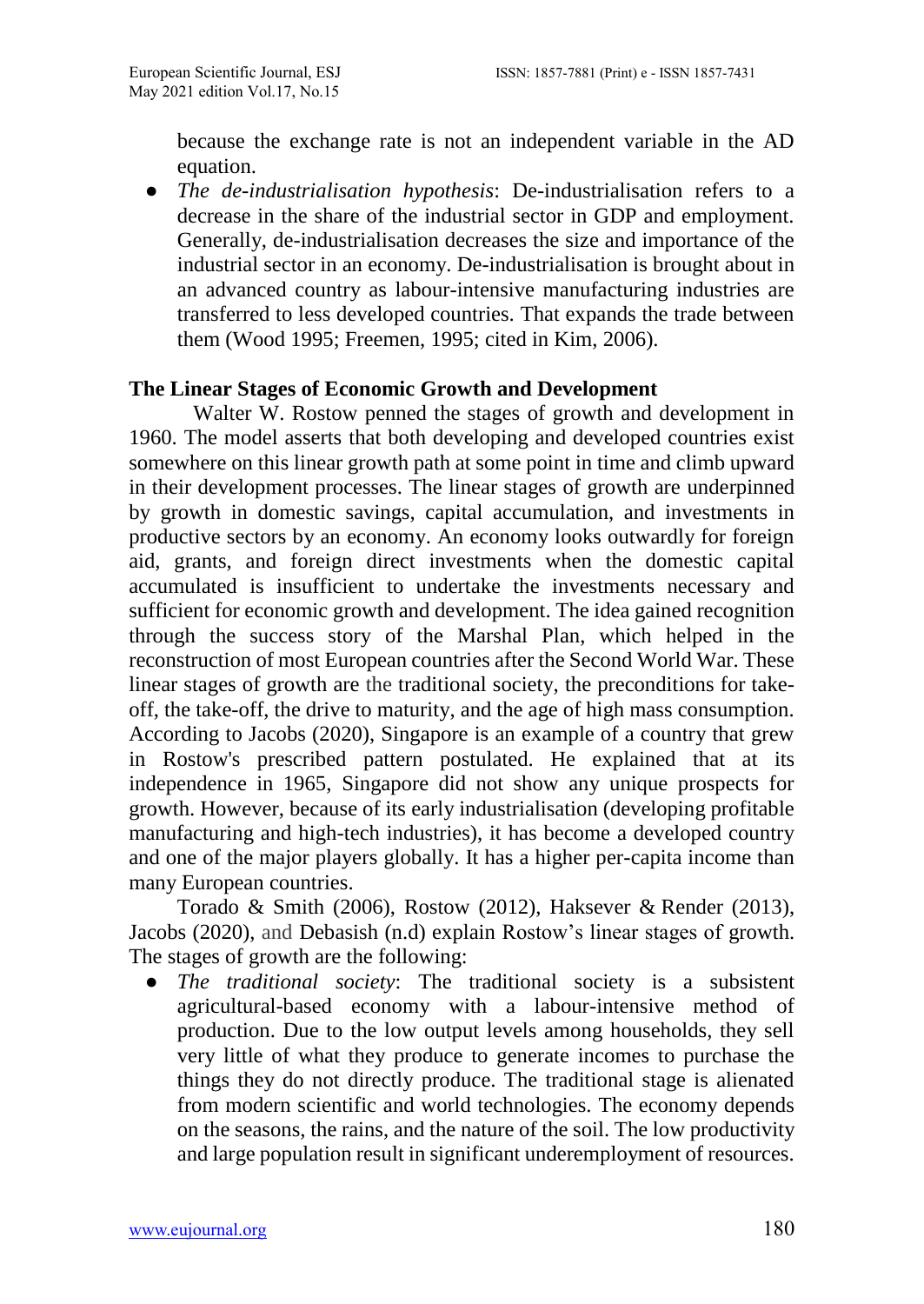- The preconditions for take-off: At the preconditions for the take-off stage, there is little dependence on agriculture compared to the traditional society because the industrial and service sectors are in the process of development. In this stage of economic development, society begins to develop manufacturing enterprises and more exports of excess produce. International linkages begin to develop between the domestic economy and the rest of the world. The government seeks to invest more in social overhead infrastructural facilities such as rail, roads, hospitals, dams, electricity, schools, etc. The savings and investment rates are likely to be below 5 per-cent of an economy's net national product or income. The country imports more finished goods and services for direct consumption and capital goods and machinery to produce goods and services, but it exports mainly raw agricultural materials, minerals, and semi-finished goods. Economic management and social life become mechanised and more efficient than in the traditional society. Machines and the energy that powers them replace muscle power in production. The productivity of the factors of production (the art of producing more goods and services with fewer amounts of resources) increases significantly. Economic goals are optimised, and division of labour increased. Technological advancements lead to new, faster, and more specialised machines that constantly improve productivity and replace more workers. The population's quality of life begins to improve as people begin to have access to more goods and services to consume.
- *The take-off*: The take-off stage is a short period of intensive growth in which industrialisation begins to occur. Workers and institutions become concentrated around a new industry. The take-off stage is akin to an industrial revolution because of the radical changes in production methods (from the workshops to the factories). The radical changes impact positively on productivity in a relatively short time. The period spans about 20 to 30 years, during which the growth process. This rapid and becomes self-sustaining, and the country becomes self-reliant. The economy develops without external assistance. The reason is that productive investments rise from about 5 per cent or less to at least 10 per cent of national income.
- *The drive to maturity*: The drive to maturity stage occurs over a long period of sustained economic growth, usually beyond forty years. Standards of living and the use of modern technology increase, and the national economy grows and diversifies because the society effectively applies the range of modern technology to the bulk of its productive resources. New production techniques take place over the old ones. The savings and investment rates reach a level that provides a catalyst for the automatic attainment of economic development. Also, there is an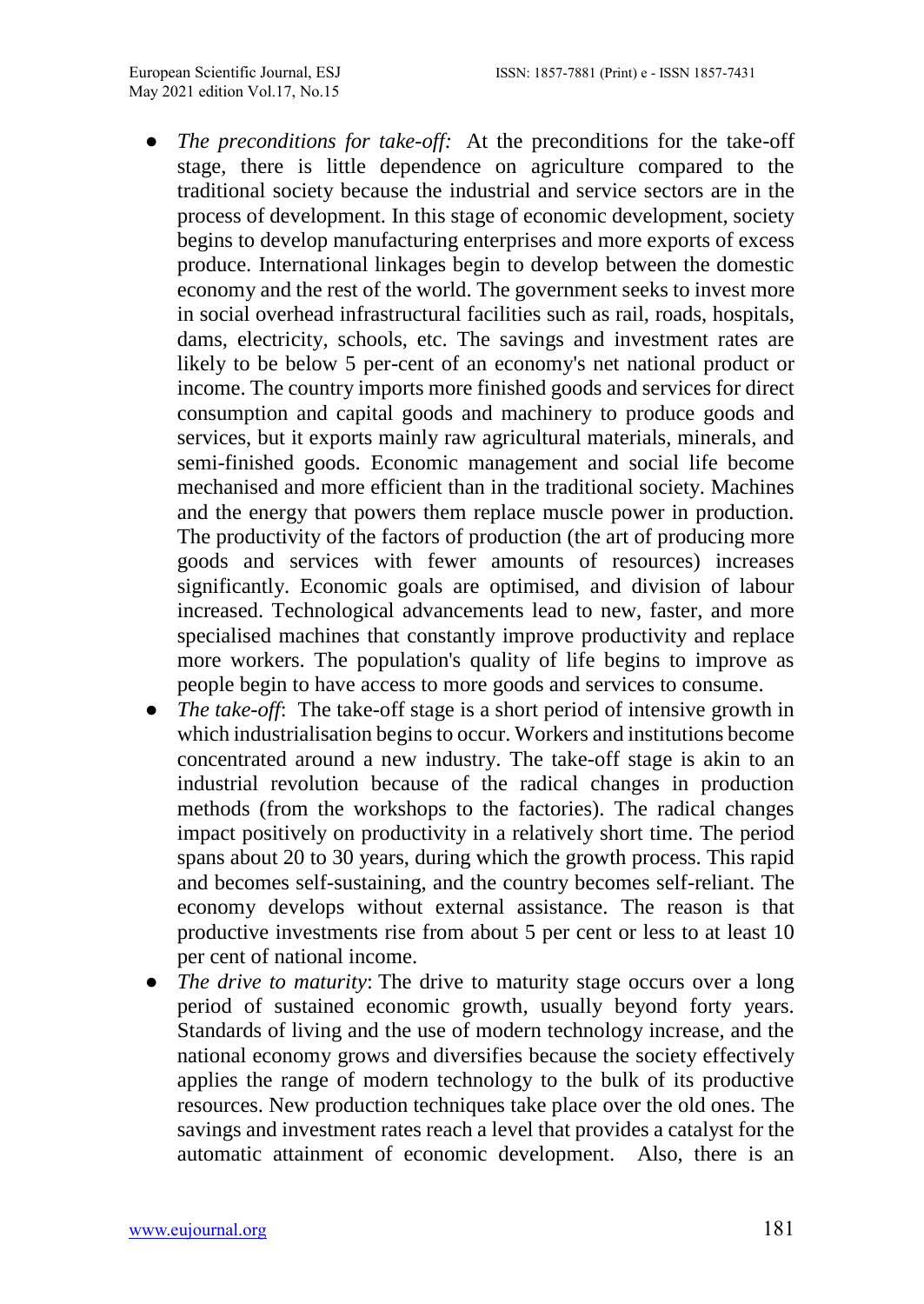increase in urbanisation and a change in the composition of the country's foreign trade. Again, there are increases in the exports of nontraditional goods and processed goods. Labour becomes technically skilled, giving rise to higher real wages and living standards. There is also a change in the character of entrepreneurship, where new classes of managers who are more polite and efficient emerge. The people get fed up with industrialisation and pursue constant changes toward more service sector activities. The rate of investments goes up from about 10 to 20 per-cent of the increase in national income. At this stage, the growth rate of national income is much more than the growth rate of the population, and that per capita income is high. The reason is that the population follows birth control measures. The country's dependence on other countries falls considerably.

● *The age of high mass consumption*: At this stage, a country's economy flourishes in a [capitalist system](https://www.thoughtco.com/capitalism-definition-p2-3026124) having the properties of mass production and consumption of goods and services. Rostow associated the Western countries, most especially the United States, with this stage of economic development. According to [Haksever](https://www.informit.com/authors/bio/e816641f-482d-4f25-908a-94e3f52c4990) & [Render](https://www.informit.com/authors/bio/0c66483a-cd0c-4d7d-b72e-8f11d813e928) (2013), service production dominates economic activities in postindustrial society. Life becomes a game between persons. The country pays Greater attention to information and knowledge acquisition. A person's status or quality of life in society depends on the quantity and quality of services (such as health, education, and recreation) that he/she can afford. Market failures lead to government interventions in market activities at both the national and local levels. [Rostow](https://www.cambridge.org/core/search?filters%5BauthorTerms%5D=W.%20W.%20Rostow&eventCode=SE-AU) (2012) contended that the balance of attention of the society as it exits the stage of drive to maturity to this last stage shifts from supply to demand, from production problems to consumption problems and welfare problems. This stage is also characterised by the national pursuit of external power and influence. There is the allocation of increased resources to military and foreign policy and the use of the powers of the state, including the power to redistribute income through progressive taxation. The aim is to achieve improved human and social welfare such as increased leisure which the free-market forces of demand and supply could not achieve.

#### **Conceptual Framework**

Section 3 explains the conceptual framework of the study. Also, the conceptual framework is the authors' idea and construct emanating from theoretical and empirical reviews. Figure 2 summarises the conceptual framework. It serves as a value addition to the theoretical and empirical literature on the relationships among sports development, service sector development, and economic growth and development. Figure 2 is essential for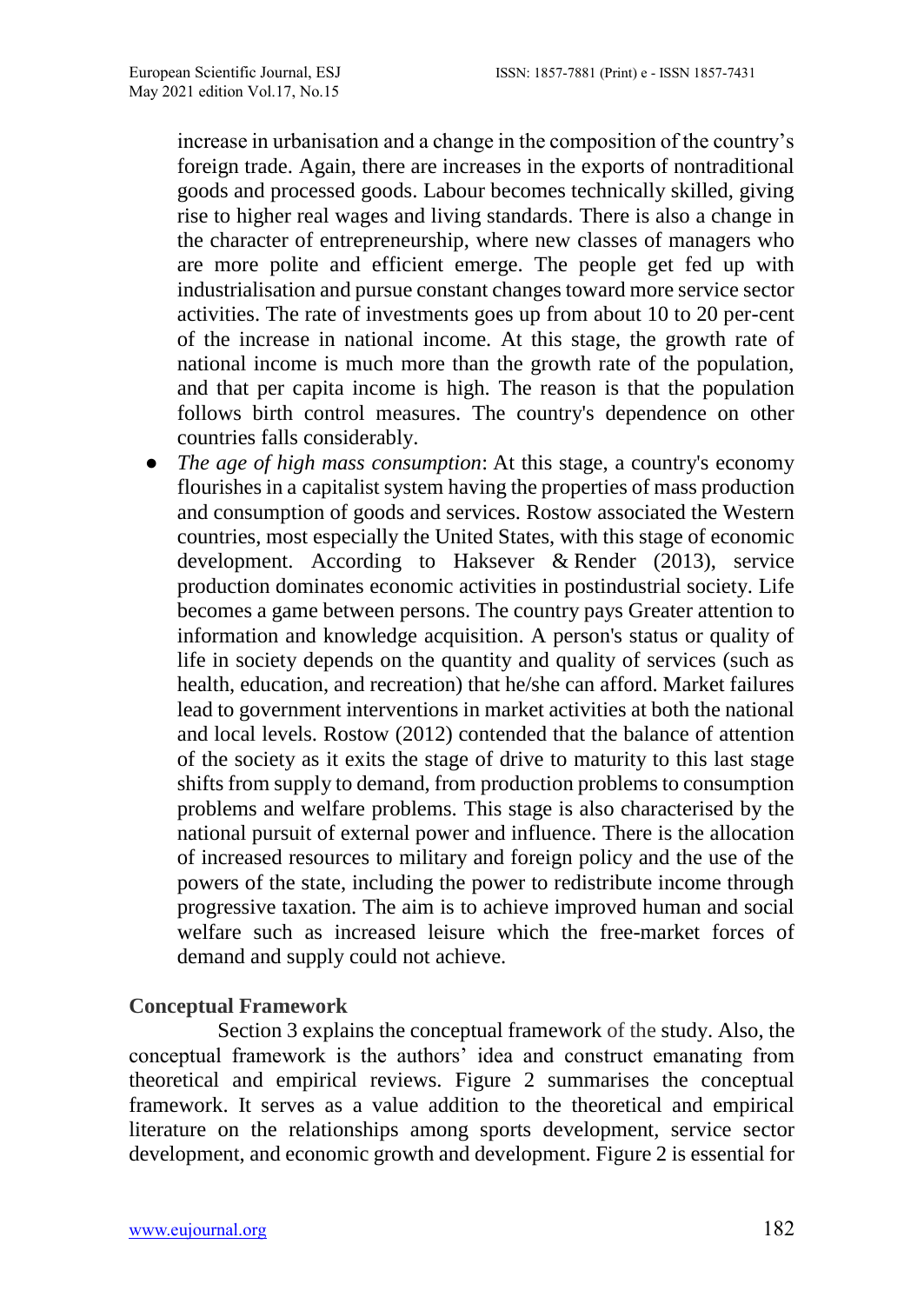the study because the existing theories and empirical works which the author reviewed did not provide a general pictorial view of the above relationships. It will help future researchers to develop empirical models for the study area. Sports contribute positively to service sector growth and development and economic growth and development through the benefits sporting activities offer nations involved in sports. Sports development from the grassroots to the elite levels will help the services sector grow. The service sector growth, in turn, impacts positively on economic growth and development because the service sector is one of the three critical sectors of every economy that contribute to economic growth and development. Figure 2 has five main interrelated sections linked by arrows. These are the long-term complementary strategies or cardinal pillars of sports development, sports development, the benefits of sports development, services sector development, and economic growth and development.

The left-hand side of Figure 2 shows that developing nations can develop sports through ten long-term complementary strategies that serve as its cardinal pillars. The complementary strategies or cardinal pillars of sports development include the establishment, development, and strengthening of relevant institutions; the development and maintenance of modern sporting infrastructural facilities; the training and development of sports administrators, instructors, coaches, trainers, and referees; the identification and development of talents; mentoring and role modeling; the promotion of international relations and linkages; sponsorships; the development of promotional programmes; the payment of adequate remuneration and construction of appropriate incentive packages; and the prevention of deadly sports disasters.

After sports have developed, as shown at the top right-hand side corner of Figure 2, they must, other things being equal, offer eight major benefits to the economy as follows: Jobs creation; incomes for clubs, sports personnel, and ancillary workers; tax revenues for governments; infrastructural development; promotion of political and social cohesion; enhancement of the images of countries; healthier citizens for higher productivity; and foreign exchange. As developing nations harness the benefits of sports, their service sector will grow and develop, which will eventually lead to economic growth and development, as shown at the bottom right-hand side corner of Figure 2. The long L-shaped arrow linking the long-term complementary strategies or cardinal pillars to economic growth and development implies that developing the cardinal pillars of sports development will also directly impact economic growth and development and vice versa.

Andreff (2001) supports the positive and bi-directional relationship between economic development and sports development. He wrote that we could not find a long-run solution to improving sports in developing countries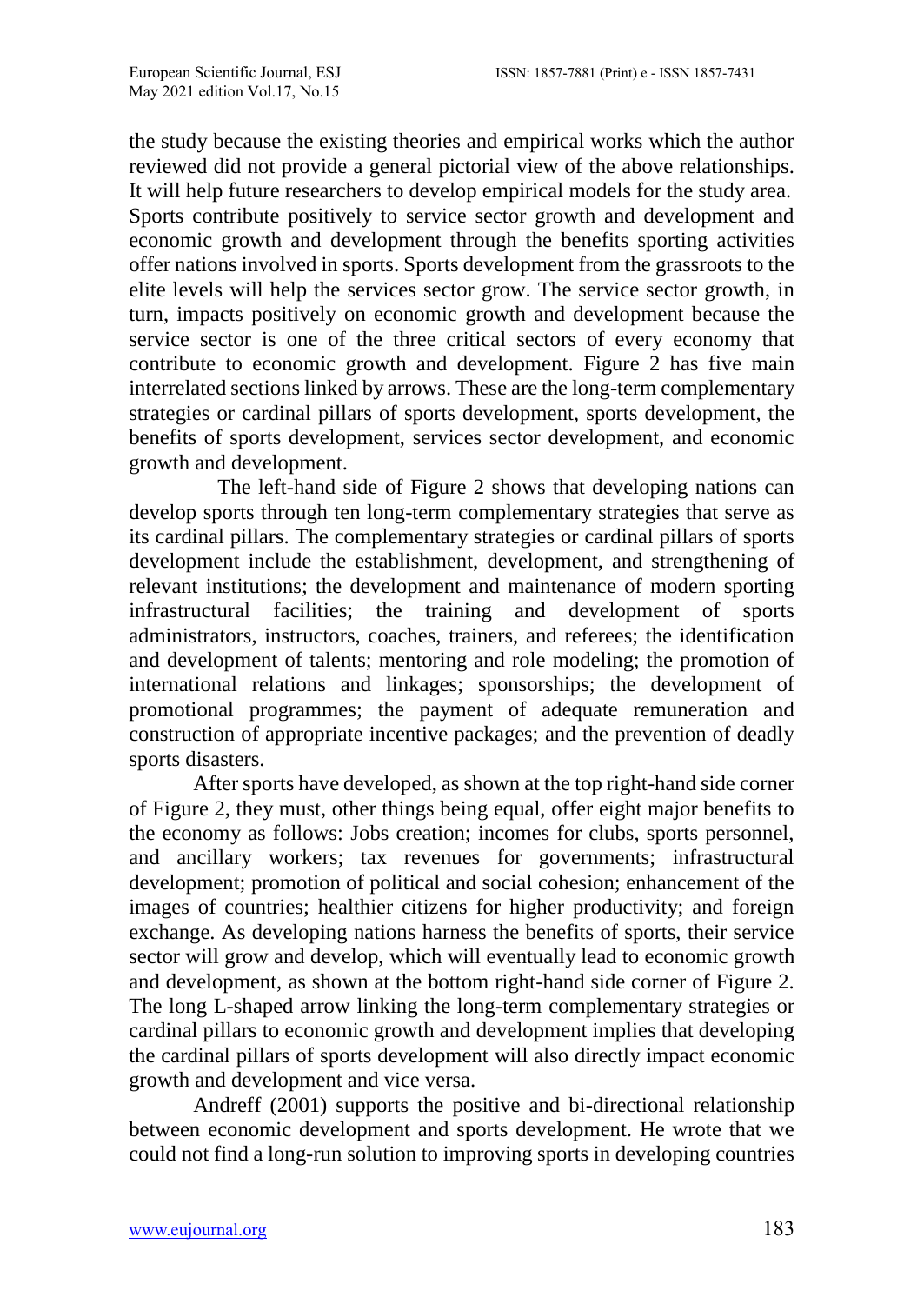without ensuring that developing nations made progress toward achieving self-sustained economic growth. He reported the probability that a country will win medals at the Olympics increases with higher GDP per capita and population.



Figure 2 Relationships among Sports Development, Service Sector Development, and Economic Growth and Development

#### **Methodological Issues**

This paper employed a narrative overview research approach for its analysis and conclusions. According to Shah (2018), secondary research publications include narrative reviews, systematic reviews, or meta-analyses. Secondary research publications provide a different perspective on the current literature or additional analysis of the current literature. By this, researchers identify gaps in the current knowledge in a particular field and throw more light on the direction for future studies. A narrative review summarises what is known and highlights either new perspectives or reveals pending questions that remain unanswered or inadequately addressed in a field of study. Bourhis (2018) also posited that a narrative review is a description or the mixing of different ideas to make a whole idea that is different or new without using quantitative methods. Green, Johnson & Adams (2006) mentioned that the three types of narrative review are editorials, commentaries, and overview articles. These are comprehensive narrative syntheses of previously published information. Shah (2018) and Green, Johnson & Adams (2006) argued about several benefits of narrative reviews, including the following: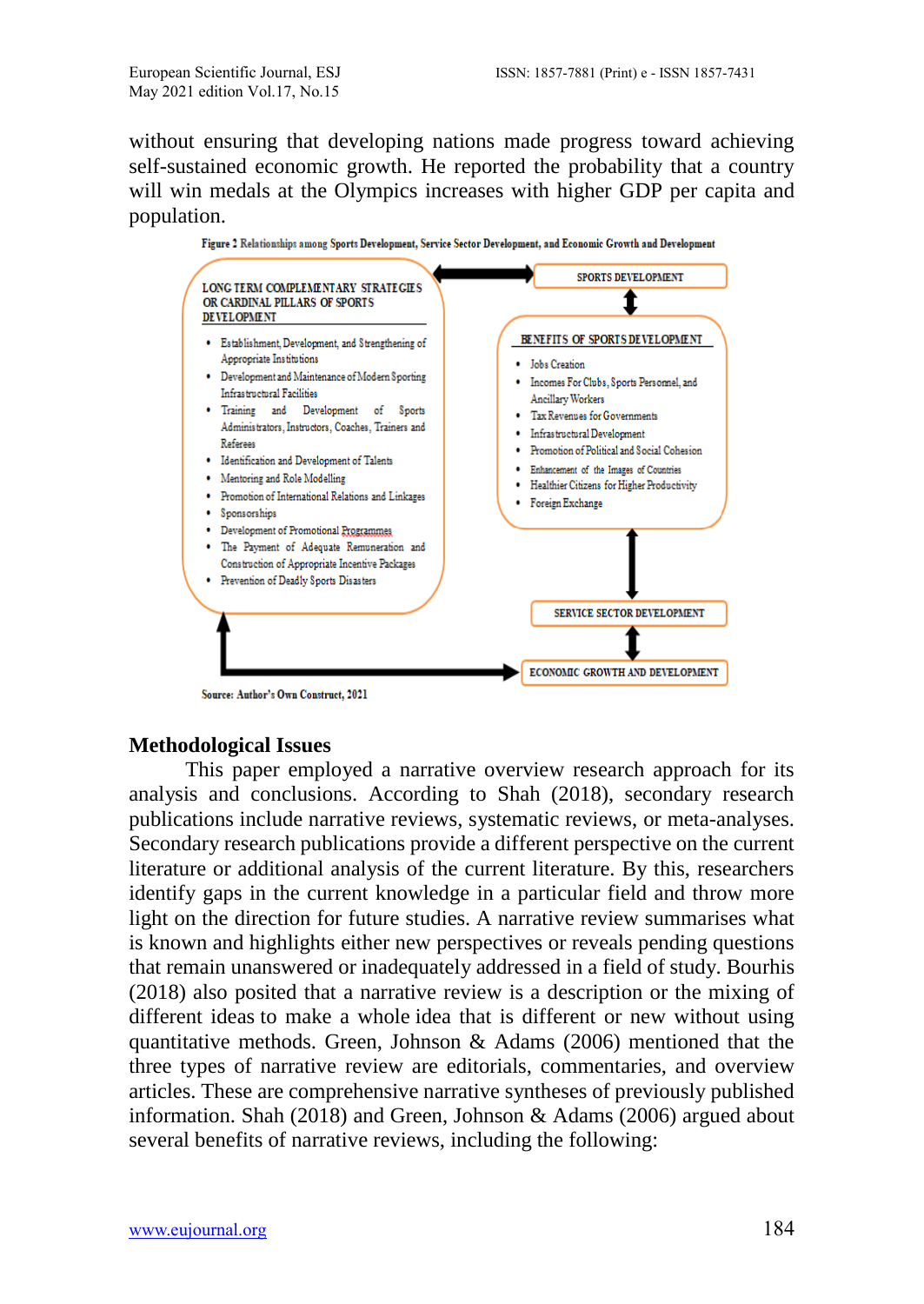- Narrative reviews have more flexibility than quantitative reviews because quantitative reviews usually have very narrowly defined parameters and precise inclusion and exclusion rules.
- Narrative reviews provide more insight and opportunities for speculation than most quantitative review approaches. The ability to consider variation in formats and alternatives permits the generation of a wider and more inclusive picture of available research.
- Good quality narrative overviews are useful educational materials because they pull many pieces of information together into a readable format. Narrative overviews present a broad perspective on a topic or an issue.
- Narrative overviews can provoke thought and controversy when discussing theory and context. Narrative reviews may be an excellent avenue for presenting philosophical perspectives in a balanced manner.
- Critics mention that there may be a high degree of bias involved in narrative overviews than in some other research designs. However, narrative overviews constitute an important component in research.

The authors used online open-access peer-reviewed journals, books, technical reports, and newspaper articles for the study.

### **Discussions**

Section 5 discusses the reasons for the underdevelopment of sports in developing nations, the long-term complementary strategies or cardinal pillars of sports development in developing nations, and the benefits of sports development for economic growth and development in developing nations.

#### **Reasons for the Underdevelopment of Sports in Developing Nations**

Generally, sports are underdeveloped or not promoted as expected in developing countries because of various reasons, including the following:

(i) *Developing nations' poor economic performances*: Sports development has been affected by the level of economic development. Developing nations have low gross domestic incomes due to the small sizes of their business firms, the exports of large volumes of raw materials and semifinished goods, economic mismanagement, corruption, etc. Developing nations suffer from high unemployment and poverty rates. The poor economic performances of developing nations have negatively affected the level and quality of their investments and their overall development plan. Chappelet (2010) wrote that the underdevelopment of sports in developing countries emanates from their economic underdevelopment. Particularly, developing nations suffer from a lack of financial capital for sports development, inadequate sports facilities and equipment, and a lack of capacity to host major sporting events. [Andreff](https://www.playthegame.org/authorlist/?author=20999) (2000) reported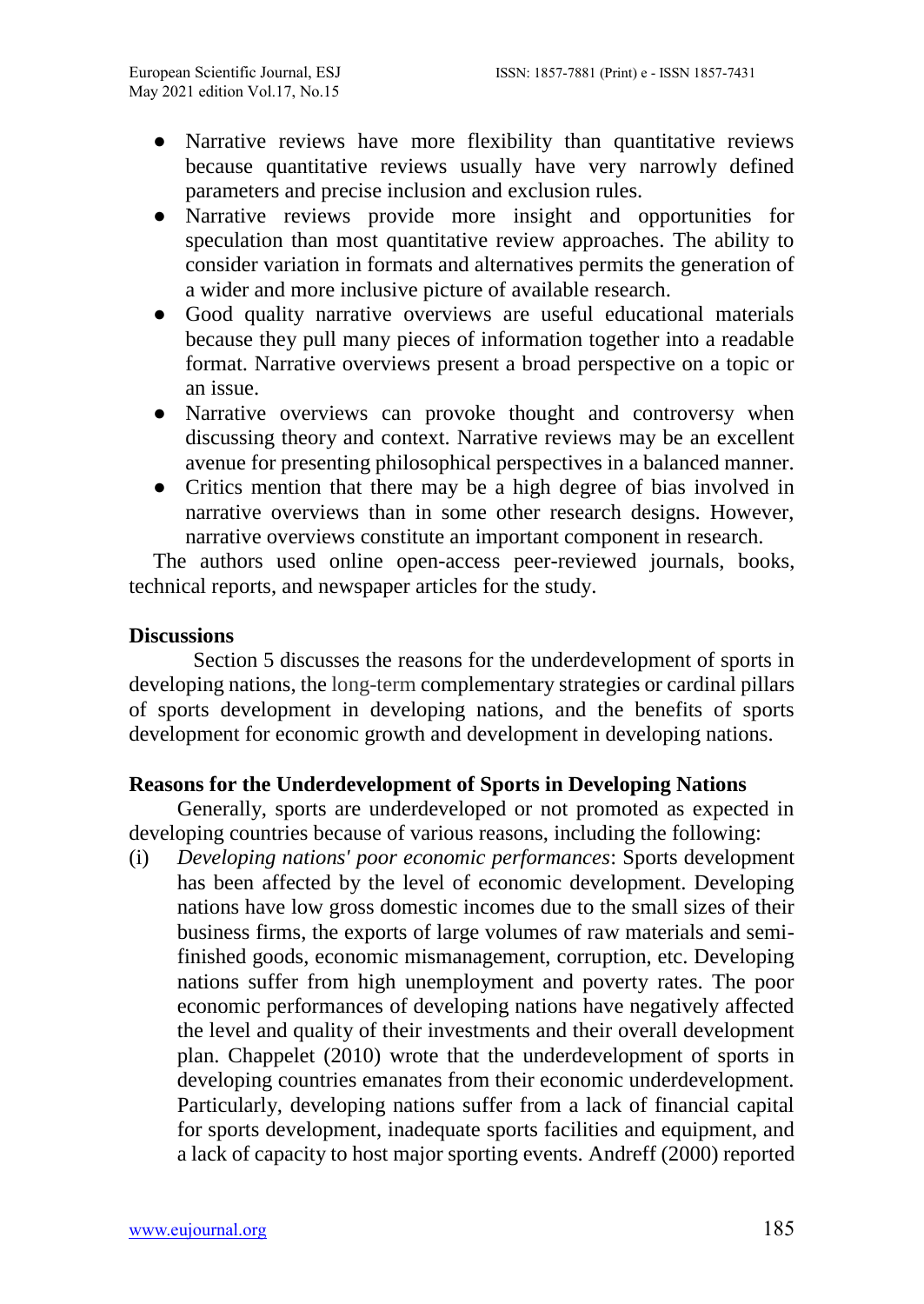that developing countries have the least sports practice, sports performance, sports facilities, and sport finance. In addition, Andreff (1988, cited in [Andreff,](https://www.playthegame.org/authorlist/?author=20999) 2000) wrote that most developing countries depend on the developed world to develop their sporting activities. The developed world gives them foreign aid, grants, imported sporting goods and equipment, multinational sponsors, and sometimes foreign direct investments by multinational corporations.

- (ii) *Inadequate sports infrastructural facilities*: Government and private sector investments in sports infrastructural facilities are inadequate because of the low returns on such investments. Sports development issues are not featured prominently on the national development plan, and as a result, sports have not received adequate budgetary supports. The importance of sports infrastructure for individuals and nations' participation in different sports had been overlooked by developing countries (Hallman, Wicker, Breuer & Schonher, 2012). Also, Sportanddev.org (n. d.) confirmed that research showed that investments in sport in developing countries are much less than in developed countries. They attributed this to the fact that sports development is usually not considered a critical issue in the national budgets of most developing countries. The low investments in sports in developing countries consequently decrease the ability of sportsmen and women to build their talents. According to [Kakonge](https://www.pambazuka.org/taxonomy/term/9676) (2016), most existing sports infrastructural facilities in Africa are in awful conditions, which require heavy investments to bring them to international standards. [Kakonge](https://www.pambazuka.org/taxonomy/term/9676) (2016) added that Chiweshe (2010) revealed that some African countries invested substantial sums of money into building and renovating sports stadia to host the African Cup of Nations. Unfortunately, the countries left most of the facilities to deteriorate after the tournaments.
- (iii) *Inadequate attention given to sports development in the educational curricula of most developing nations to promote grassroots sports*: Most developing nations do not give adequate attention to sports promotion and development, mostly at the grassroots level. The youth attend schools, so when sports issues are featured prominently in school curricula, more talents and skills can be identified and developed for the sports sector. According to Luiz & Fadal (2019), a country's performance in sports depends on financial resources and the level of investment in education and health. [Diop](https://blogs.worldbank.org/team/makhtar-diop) (2016) wrote that in the developing world, and particularly in Africa, policy-makers tend to focus on so-called "elite" sports such as soccer, boxing, athletics, and basketball at a professional level and devote very little interest or budgetary support to the development of basic physical education.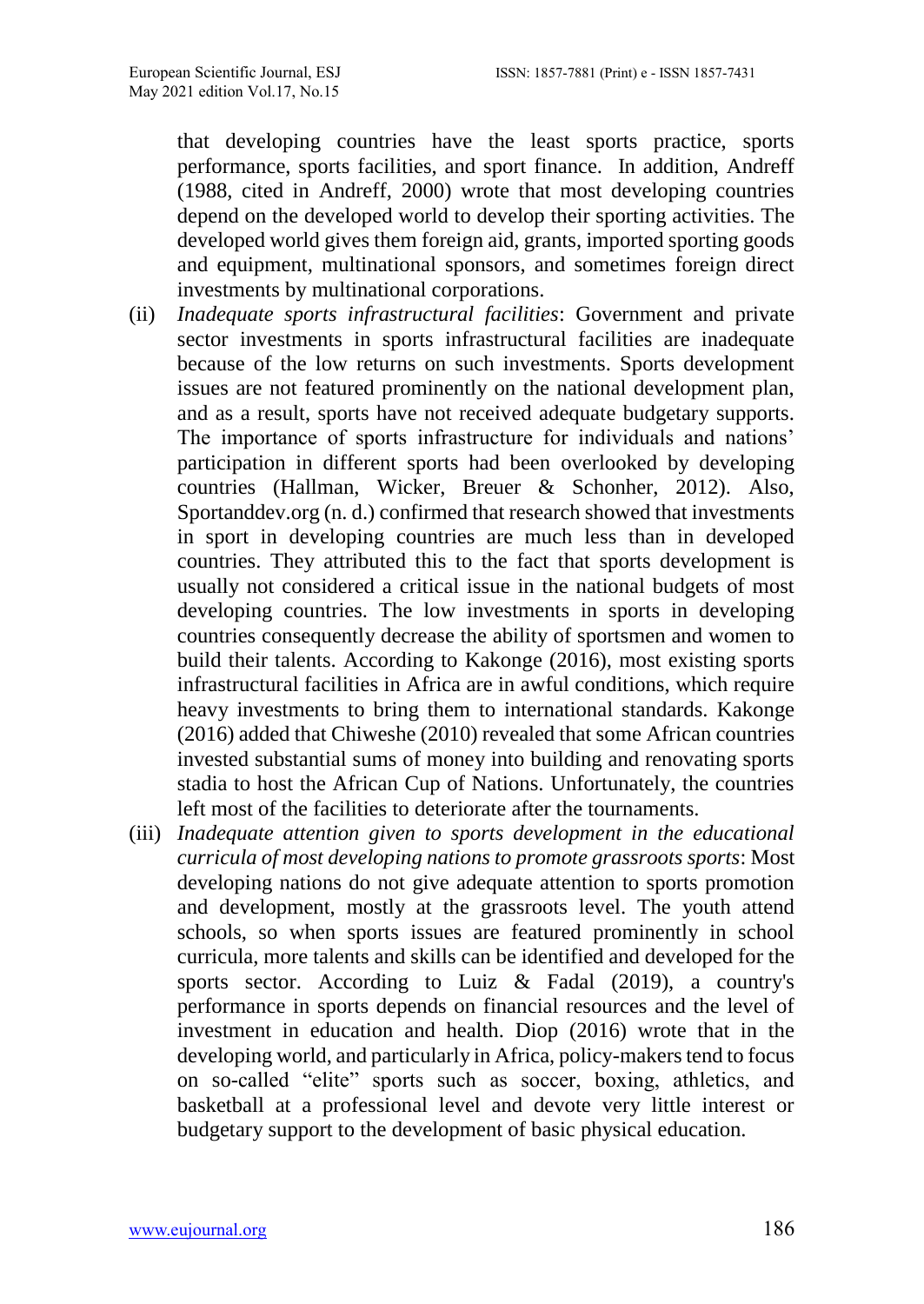- (iv) *Inadequate remuneration and appropriate incentive packages for sports personnel*: Due to the low incomes of developing nations, sports personnel are underpaid, and as a result, the best talents leave the shores of developing nations to seek greener pastures in developed nations. Disney (2006) disclosed that many people who engage in sport in developing nations are without remuneration because of a lack of any exceptional talent and because their activities do not generate any revenue for the organisers. Onyishi & Okou (2016) argued that in football, European countries exploited African countries through the migration of talented African footballers into Europe. This situation had contributed to European countries' dominance in the global sport. They, as a result, create inequality in football development between Europe and Africa. This development is similar to what exists in Latin America and other underdeveloped regions.
- (v) *Poor planning, bad governance, and lack of monitoring and evaluation of performances of identified talents, programmes, and investments*: Governments and sports officials fail to plan properly toward sports development and do not monitor and evaluate programmes and investments made in sports. According to the United Nations Development Programme (2009), good planning, monitoring, and evaluation of sporting activities and policies can enhance sports development by contributing to establishing clear links between past, present, and future initiatives and development results. Without effective planning, monitoring and evaluation, it would be very difficult and possibly impossible to judge if work was on track, whether progress and success could be made, and how future efforts might be improved. [Kakonge](https://www.pambazuka.org/taxonomy/term/9676) (2016) wrote that most sports ministries in Africa suffer from bad governance, yet sports development hinges firmly on good governance, respect for the rules, fair play, honesty, and discipline. [Kakonge](https://www.pambazuka.org/taxonomy/term/9676) (2016; cited in Mwisukha & Mabagala, 2011) argued that personnel who served in the various national sports federations and organisations in East Africa as managers were not trained professionals in sports management and administration. They lacked the scientific basis of what they were assigned to do with the obvious results of mediocre performances in sports administration and management. Andreff (2001) wrote about some observed signs of corruption, bribery, embezzlement, and money laundering through sport in developing countries.
- (vi) *Insufficient formulated and implemented active, inclusive, and interrelated sports policies*: Governments, domestic sports associations, confederations of sports associations of developing nations, and international sports federations do not have sufficient, active, and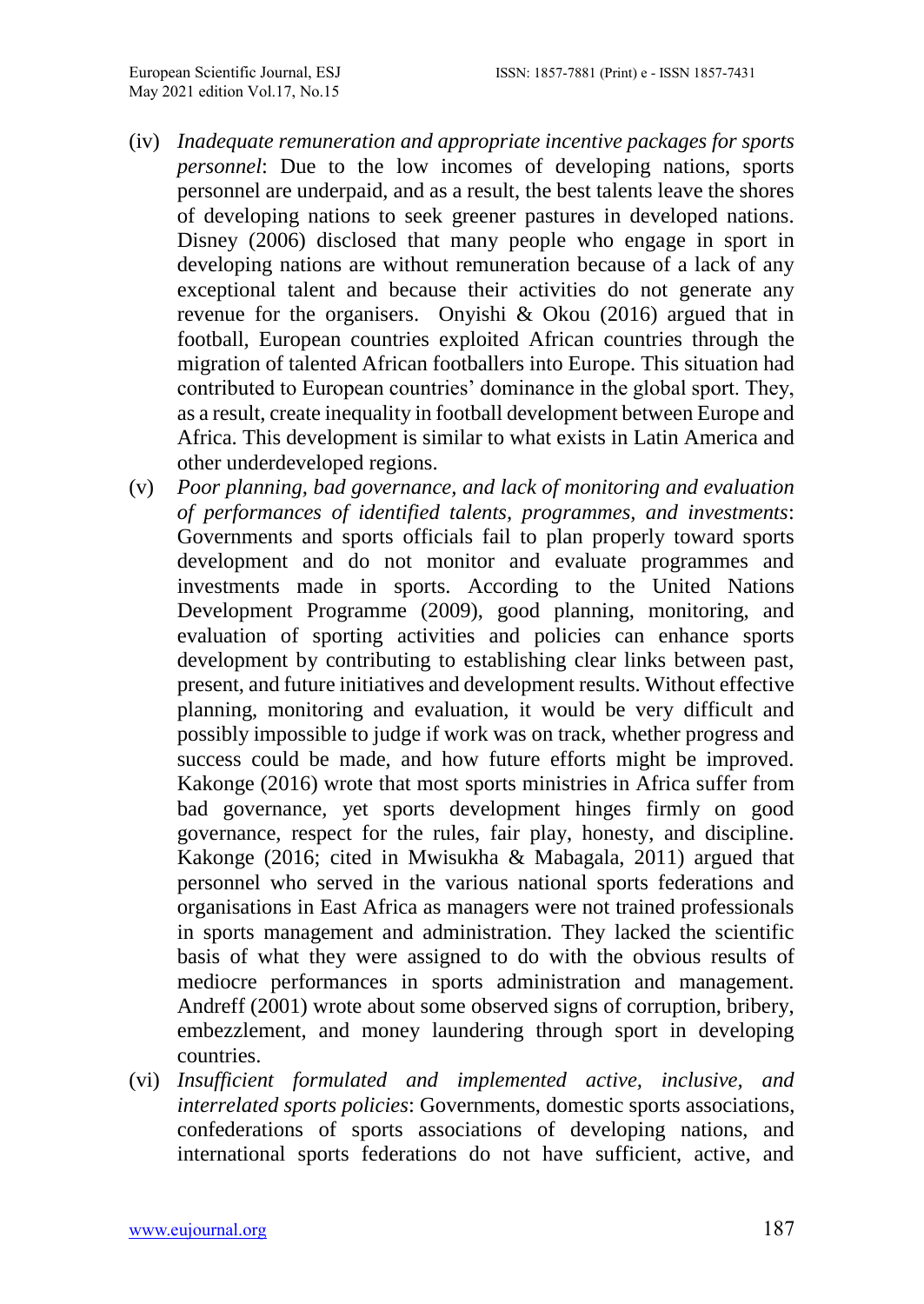interrelated policies for sports development in developing nations. To fully exploit the benefits of sports development in developing nations, there must be many active sports policies formulated and implemented to ensure programmes' success. Active, inclusive, and interrelated sports policies and programmes must involve all key stakeholder groups based on country-specific characteristics. These include the history of the government's involvement in sports issues, the existing political framework, and the government's public policy development process; these will help define the needs, opportunities, and priorities of the sports sector (www.un.org.sport/files). [Kakonge](https://www.pambazuka.org/taxonomy/term/9676) (2016) added that some African countries have many fragmented and uncoordinated sports policies and ministries of sports that usually exist within other ministries and departments in charge of sports. The results have been inadequate funding that has made it difficult for them to finance and promote sports programmes and pursue appropriate sports policies for sports development.

- (vii) *Lack of interest in sports by most households in developing nations*: Most households in developing nations view sports as an area for those who are not academically brilliant. The inadequate exploration of the complementary role between sports and education by sports stakeholders has contributed to the underdevelopment of sports in developing countries. Education and sports are mutually inclusive or are complementary services. That is, education and sports are essential for each other. [Sahni](http://bweducation.businessworld.in/author/Guest-Author/Dr-Vinay-Sahni-87059) (2019) stated that when children get equal exposure to sports and academics, they become better focused and disciplined with higher punctuality values. [Mandrapa](https://novakdjokovicfoundation.org/author/nebojsa-mandrapa/) (2014) added that sports teach a person many valuable lessons. When sports and education are combined, they give persons an added advantage to succeed in life.
- (viii) *Inadequate competitions organised by governments and sports associations*: Due to lack of funds, sports associations cannot organise enough competitions for sportsmen and women to unearth talents and develop their skills for the development of sports. Inadequate participation of developing nations in international competitions and poor performances of sportsmen and women from developing nations at major international sporting events has negatively affected sports development. Participation in international sports by developing countries has been very low (sportsanddev.org, n. d.). This unfortunate development has been exacerbated by a shortage of physical education and sports for all programmes. Other factors are inadequate financing for sports, inadequate sports facilities and equipment, lack of capacity to host major sporting events, and social and cultural barriers such as religion, culture, language, and the lingering influence of colonialism in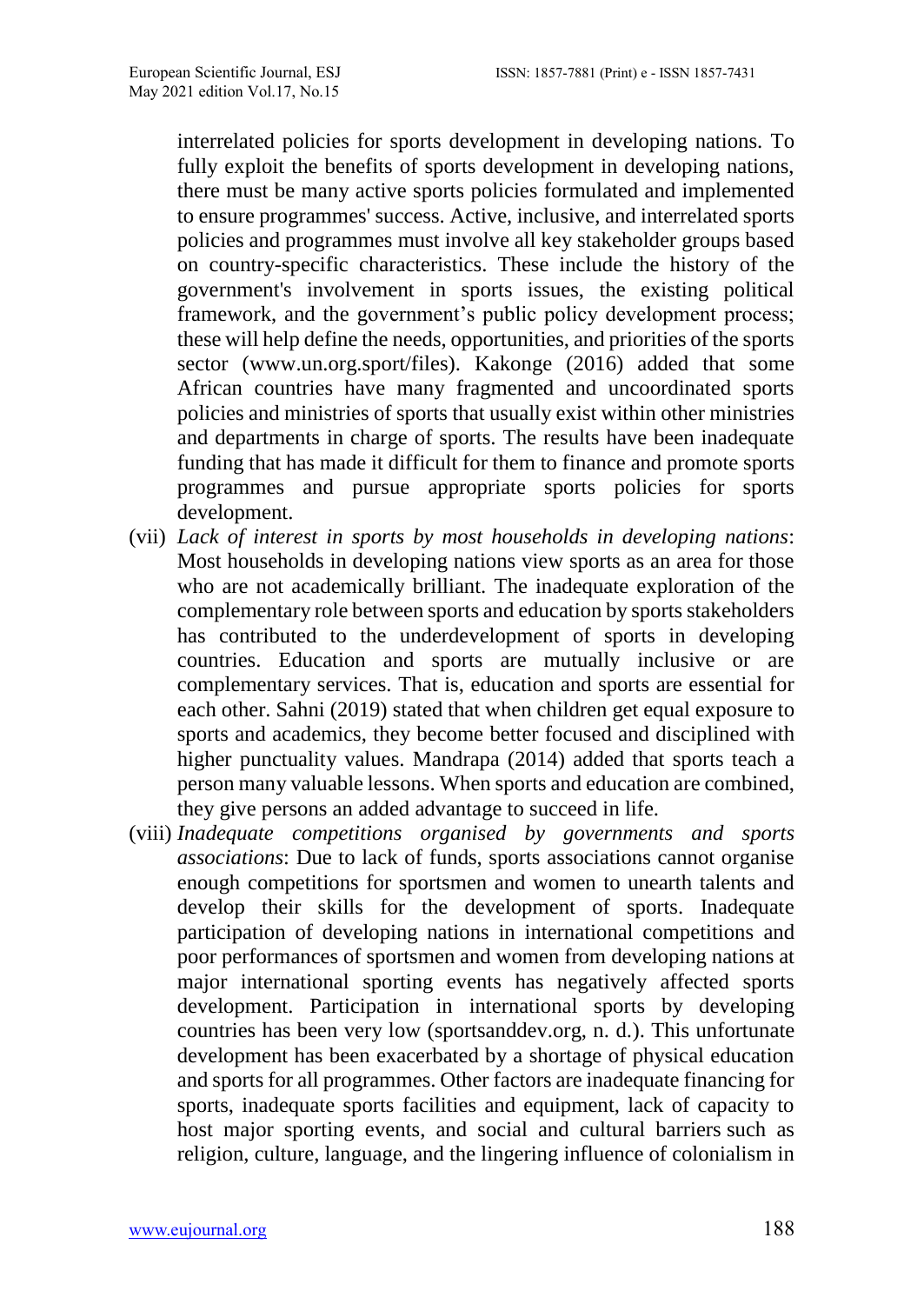many parts of the world. [Boit](https://www.playthegame.org/authorlist/?author=20968) (2000) wrote that Africa had made little impact on soccer and athletics (track and field) while in other sports, the performance has been minimal. Many African soccer players and athletes playing and running for professional clubs in Europe have performed very well and have earned much money from their chosen fields. However, African sportsmen and women have not contributed much to the growth of sports in their indigenous economies due to the inability of African countries to stage professional championships.

- (ix) *Inadequate legal frameworks for regulating various sporting disciplines at all levels:* Developing nations lack the legal frameworks that can generally support sports development through clubs growth, contracts enforcements, discipline, teamwork, and a competitive spirit. There have been inadequate legal frameworks for regulating various sporting disciplines at all levels. In most developing countries, rules relating to sports are not adequately implemented and adhered to by stakeholders. The outcome of most sports games and events are allegedly predetermined by officiating referees and sports officials, which in most cases result in riots, loss of games, and lives. Contracts between sportsmen and women and clubs are usually not respected with their attendant adverse effects. Club officials who take sports associations to court are either fined or expelled from sports associations. Eksteen (2012) reported that sports rules promote order and discipline among sportsmen and sportswomen. Sports rules contribute to fairness in sports to determine who the ultimate winner of a game or event will be. Sports are part of society, and for this reason, it is within the remit of the general law of the country. Sports issues that require legal interpretations and judgments by the courts include contractual, employer-employee relationships, invasion by the media of rights to privacy, defamation, and spectators' rights.
- (x) *Inadequate relevant data on sporting activities for more research work toward sports promotion and development*: Availability of relevant data help to evaluate the trends and impact of sports programmes and investments. It helps more research into activities in the sector for planning purposes. Luiz & Fadal (2019) contended that the lack of research into sports and organisational economics, especially in emerging countries, has partly explained the lack of data on sporting activities in developing countries for planning and sports development despite the bi-directional relationship between them.
- (xi) *The impact of sports development on economic growth and development is underrated:* The role of sports in solving unemployment problems among the youth and contributing to economic growth and development has been underrated compared to the industrialisation agenda of many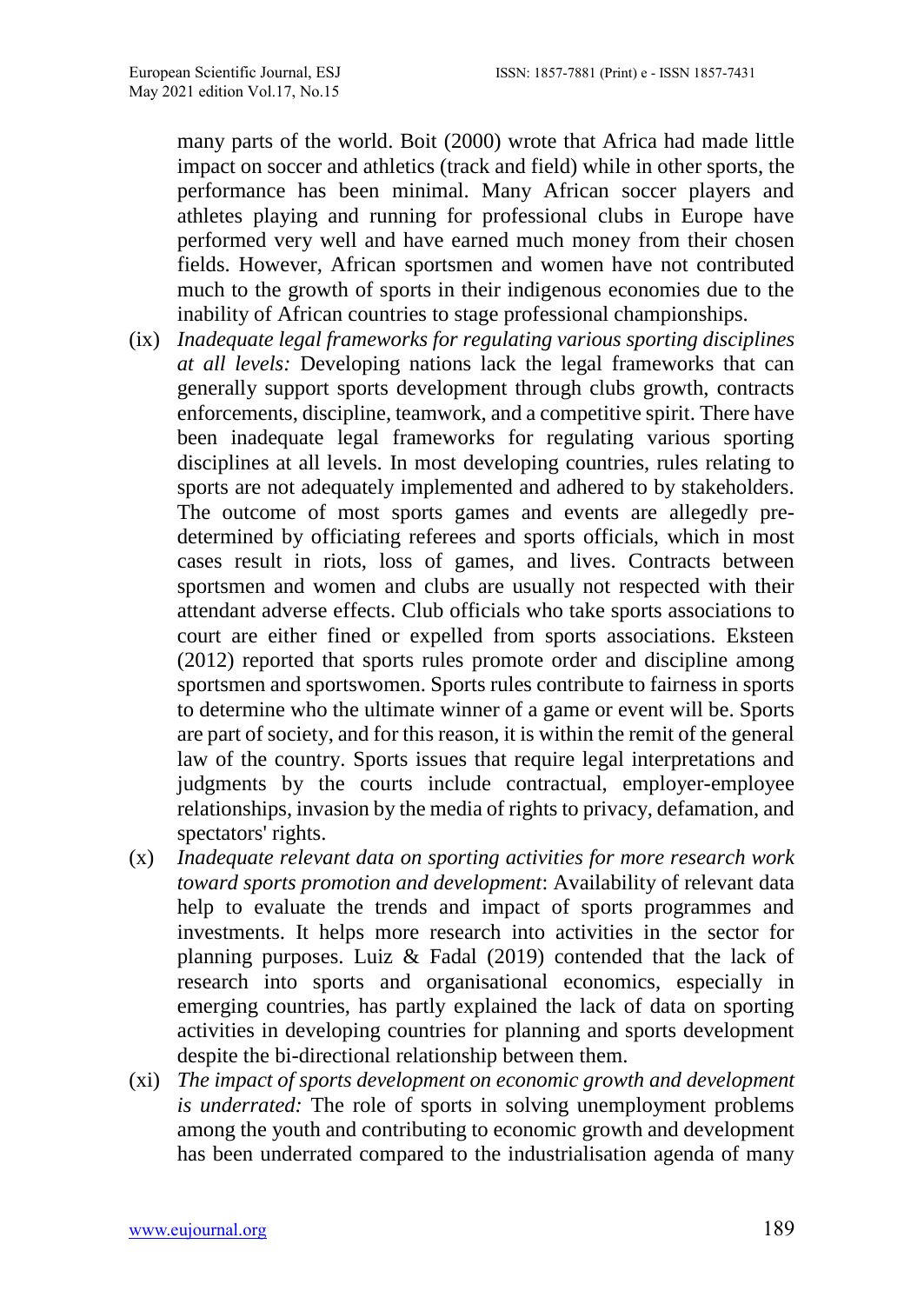developing nations. Unfortunately, as a result of various reasons, developing nations still struggle to industrialise. Also, industrialisation does not sufficiently provide the magic wand for economic development in developing nations.

## **Long-Term Complementary Strategies or Cardinal Pillars of Sports Development in Developing Nations**

Developing nations must implement ten (10) long-term complementary strategies or cardinal pillars necessary for promoting and developing sports in developing nations in a holistically and synchronised manner to harness the numerous benefits of sports development. Section 5.2 explains these ten long-term complementary strategies and illustrates them in Figure 3.

The ten long-term complementary strategies or cardinal pillars of sports development include the establishment, and development and strengthening of relevant institutions; the development and maintenance of modern sporting infrastructural facilities; the training and development of sports administrators, instructors, coaches, trainers, and referees; the identification and development of talents; mentoring and role modelling; the promotion of international relations and linkages; sponsorships; the development of promotional programmes; the payment of adequate remuneration and construction of appropriate incentive packages; and the prevention of deadly sports disasters.

The link between each of the ten long-term complementary strategies captured in the circles in Figure 3 and sports development, as shown by the rectangle in Figure 3, is indicated by the long brown arrows. The short brown arrows that connect the long-term strategies shown in the various circles explain that the strategies complement each other for sports development in developing countries.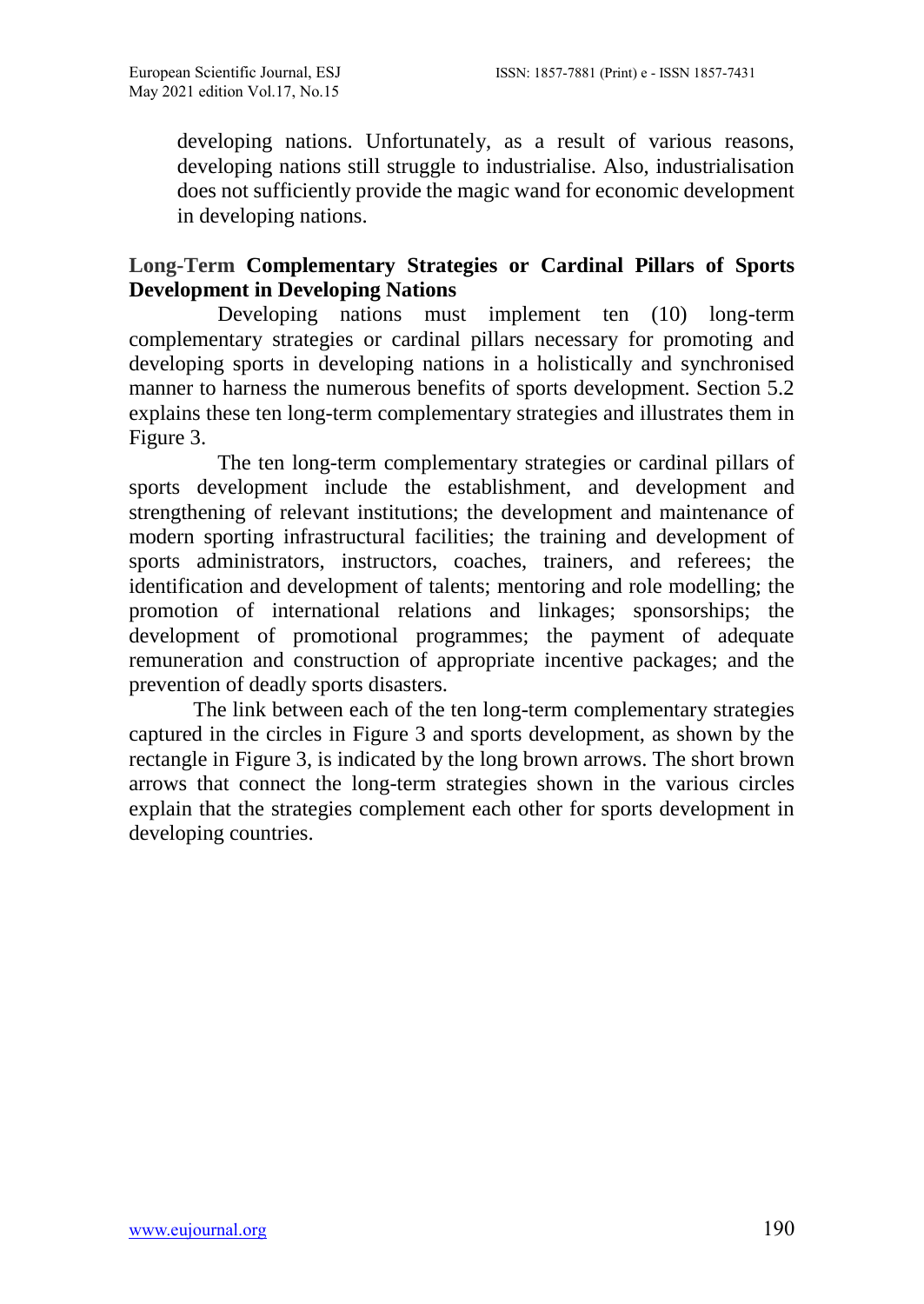

Figure 3 Complementary Strategies for Sports Development in Developing Countries

These ten long-term complementary strategies or cardinal pillars of sports development are the followings:

(a) *Establishment, development, and strengthening of appropriate institutions:* The establishment, development, and strengthening of critical institutions will promote sports policy formulation and implementation, financing, education, sanity, and publicity in the sports sector. These institutions include government institutions, international sports federations, financial institutions, and the media. Governments provide policy directions to create an enabling environment for sports development. In Ghana, the Ministry of Youth and Sports, the Ghana Football Association, the National Sports Authority, the Ghana Olympic Committee, the courts or legal system, and the security services (police, military and immigration) all help execute government policies for sports development. Without governments' policy direction, many sporting disciplines will become haphazardly managed and may become extinct. Security services enforce law and order before, during, and after sporting events to bring sanity into sports. The immigration service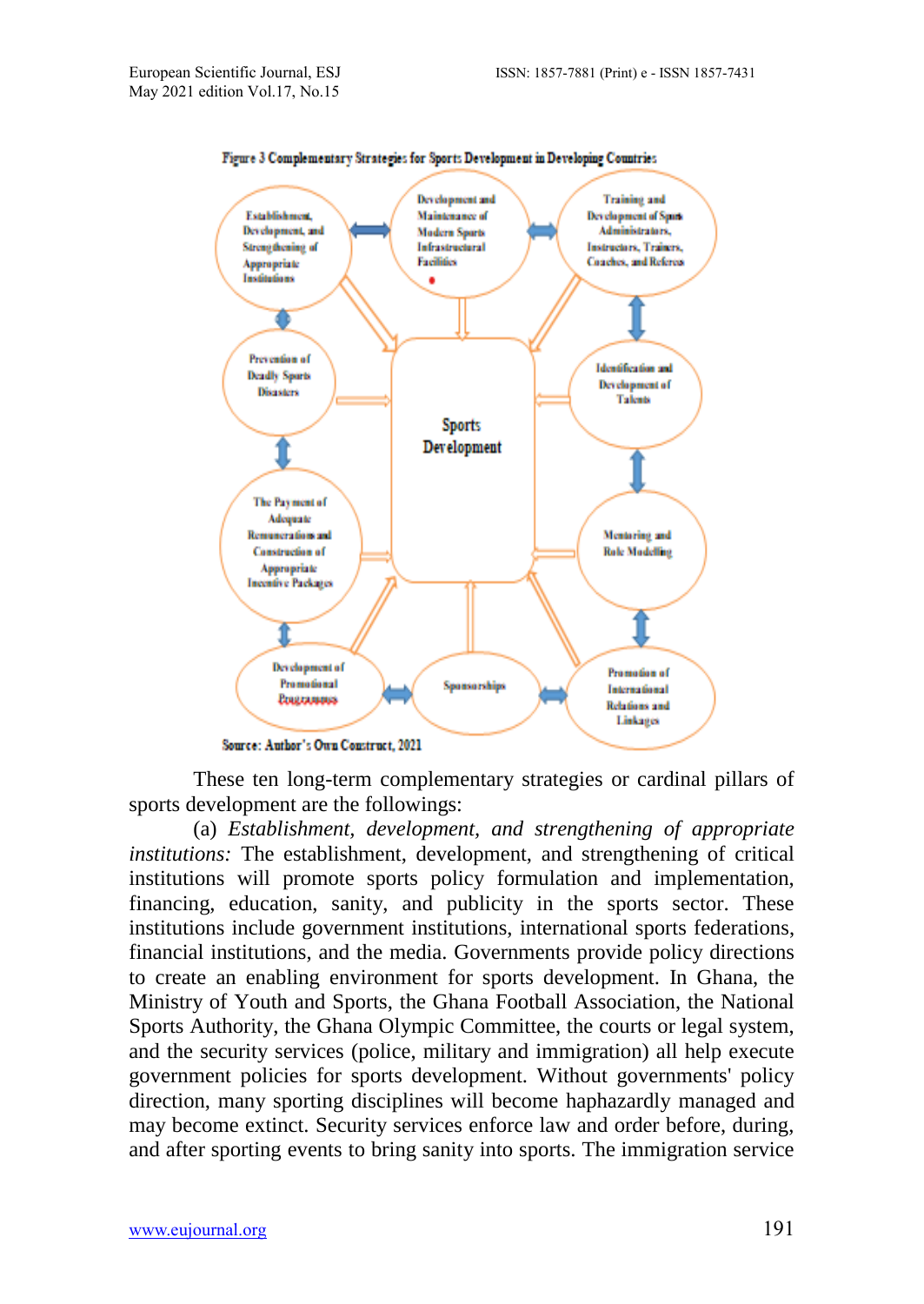works on travelling issues and issuance of residence permits to sports personnel. In Ghana, the National Democratic Congress (NDC) mentioned in its 2020 manifesto that it would develop a comprehensive national sports policy to outline the vision and strategies for sports development in Ghana. It emphasised female sports and remuneration of sportspersons if it had the opportunity to govern the nation from 2021 to 2024. According to Xiong (2007; cited in Hallmann, Wicker, Breuer, & Schönherr, 2012), the Chinese government, having identified the vital role of sports infrastructure in the nation's fitness level, implemented a nationwide policy in 1995 to improve spending on sports and the quality of life of the China people.

 Sports thrive on specific pre-established rules that help fulfil the core values of sports, which provide fair play in competitions. Panagiotopoulos (2013) wrote that international law theory says that "law is a coercive order". The law creates socially organised sanctions. The law attempts to bring about the desired social conduct of men through the threat of coercion in case of legally wrong conduct. Nanev (2013) also added that because sport is one of the leading human activities, it is the responsibility of the state and its legal system to provide special norms to govern it. The state's role is to enable and support the realisation of the social functions of sports by establishing special pre-defined rules and laws for sports and sporting activities that enjoy protection by the state. Various sports have their own technical rules and laws that govern them. International sports federations usually establish such rules and laws. There are also the ethical principles of sports that border on fairness and integrity. These ethical principles are well known as 'the spirit of the game'. They serve as an essential protection for sports and sports personnel. International sports federations manage and monitor the running of the various sports disciplines globally. These organisations include the World Anti-Doping Agency (WADA), the Federation of International Football Association (FIFA), the International Cricket Council (ICC), the International Olympic Committee (IOC), the International Netball Federation (INF), the International Federation of Sports Medicine, and the Confederation of African Football (CAF).

 The media promote sports by helping sports enthusiasts access sports information and breaking the distance barriers between sports and sports enthusiasts to inform the public and all stakeholders about sporting activities. They whip up public interest in sports and reduce the costs of asymmetric information. The various types of media that impact sports development are television, radio, print (press, newspapers, and magazines), and the internet (websites, blogs, and social media). Broadcasting sporting activities on various media platforms and channels regularly enables media organisations to connect advertisers to consumers. Consumers of sports in the Middle East and Africa are among the most active social media platforms users because of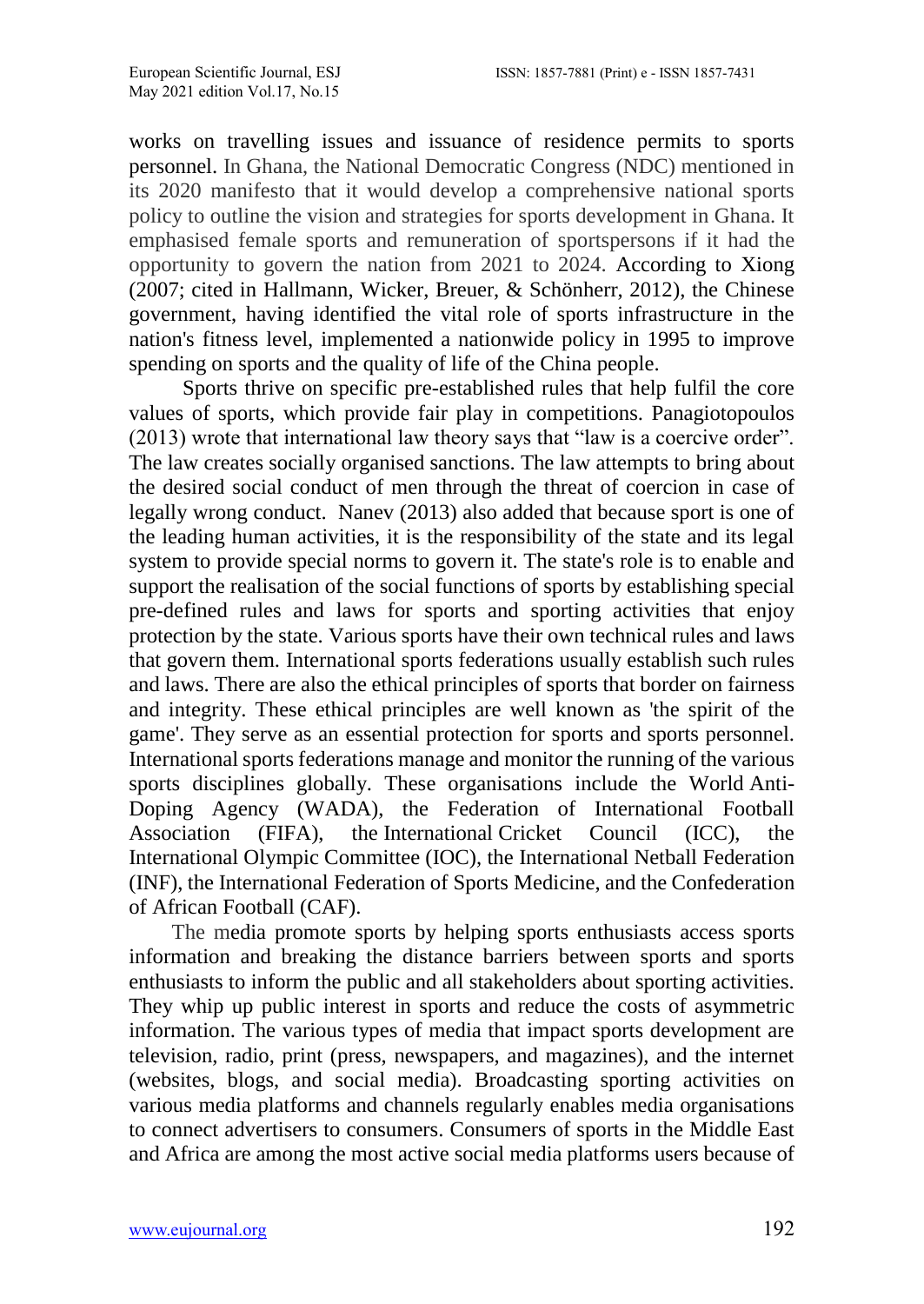the high mobile phone penetration rate [\(Kavanagh,](https://blog.globalwebindex.com/author/duncan/) 2019). As a result, the youth participate in sports, emulate the sports stars they see on television, hear about on the radio, and read about in the print and electronic media. The increase in computers and computer programmes in sports has helped experts in sports analyse the games and performances of boxers, players, athletes, and coaches. The benefit the media derives from the commercialisation of sport is that high profile sports stories help attract audiences, listeners, and readers. For this reason, the media, in turn, makes sure that sports keep a high profile (Bitesize, 2021).

Financial institutions provide financial support to governments, business organisations, entrepreneurs, individuals, and sports personnel to finance their economic activities. They finance governments' social overhead infrastructural projects and entrepreneurs' profitable investments. They serve as channels through which the wages and salaries of sports personnel are paid and received. Banks do the transfer of incomes of foreign-based players, boxers, and athletes into their accounts and domestic economies. Insurance companies provide insurance policies to cover sporting facilities, travels, and sports personnel against the occurrence of unexpected adverse events such as thefts, accidents, and fire outbreaks. Insurance companies compensate those who suffer a loss due to accidents, burglary, vandalism, terrorism, and hooliganism. Sports personnel and spectators suffer injuries before, during, and after competitions, no matter how careful they may be. With reliable sports insurance plans and packages, sportsmen and sportswomen will be more confident to participate in games, hoping that they will be supported throughout their healing and rehabilitation processes even if they are injured. It will also help them maintain a regular flow of their incomes. The capital market also helps sports clubs and companies to cheap source capital for their activities. Investors who are into sports invest in capital market instruments to balance their portfolios and to seek good returns on their investments. According to KPMG (2016), in the late 1990s and early 2000s, many football clubs, especially in the United Kingdom (UK), saw the floating of shares on stock markets as the most preferred means to raise capital for development. The number of listed sports clubs on the stock exchange has reduced in recent years. The reason may be that clubs are generating sufficient internal funds to finance their expenditures. Governments of developing nations must review the listing requirements of their stock exchanges to enable more clubs to raise more capital to finance their expenditures. It will also ensure transparency in the management of clubs in developing countries. The establishment of the Ghana Alternative Market is an excellent example of this.

(b) *Development and maintenance of modern sports infrastructural facilities:* Both the public and private sectors must invest heavily in sports infrastructure to promote sports development in developing countries.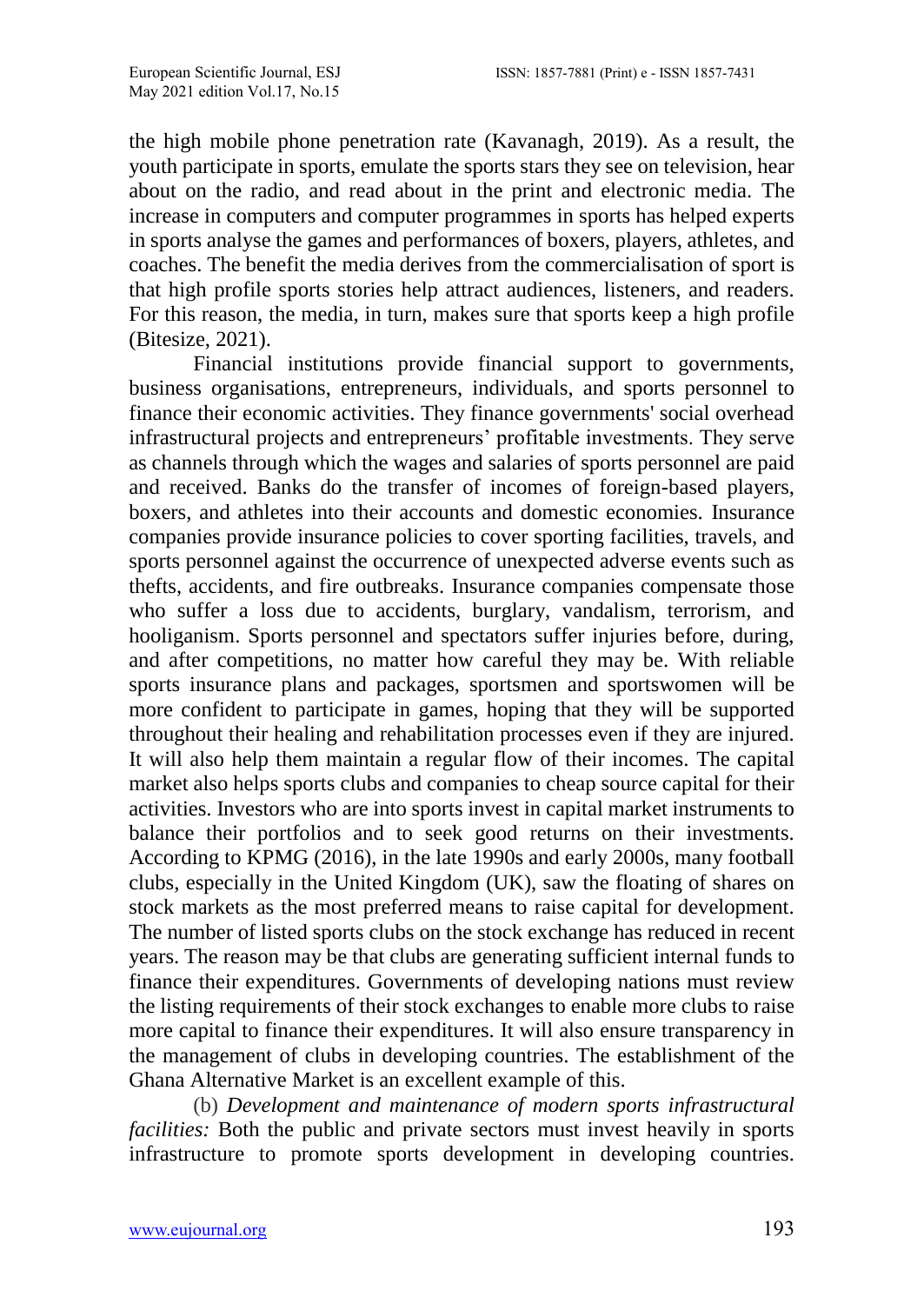However, governments' contribution must be significantly more than that of the private sector because of the substantial initial capital outlays involved in infrastructural development. Sports infrastructure differs from one sport to another because of the differences in the requirements for their facilities. For example, football and hockey pitches, titan tracks, swimming pools, etc., must be provided for the various sporting disciplines. The availability of space is crucial for sport-related activities (Bu¨ch, 2005; Heinemann, 1998, cited in Hallmann, Wicker, Breuer, & Schönherr, 2012). Also, the location of sports facilities has a significant influence on individuals' participation and sports development. The reason is that the probability of spending additional time and money travelling to the facility decreases if it is closer to the users and vice versa (Pawlowski et al., 2009, cited in Hallmann, Wicker, Breuer, & Schönherr, 2012). Arnott (2017) revealed that in the public sector of the United Kingdom when people were selecting a sports development initiative, they based their choices on the marketing mix variable of place. The Vice President of Ghana, Dr. Mahamudu Bawumia, on Tuesday, August 18, 2020, mentioned that the NPP government undertook sixty-eight (68) sports infrastructural projects between 2017 and 2020 in Ghana. The projects included the construction of ten 500-seater sports centres of excellence in ten regions and the construction of AstroTurf pitches in some constituencies. Also, the government would renovate the Accra, Kumasi, and Tamale sports stadia (Roberts, 2020). In the 2020 New Patriotic Party's (NPP) Manifesto, the party promised to build fully functional multi-purpose youth and sports centres of excellence in each of the six newly created regions and host and organise the 13th African Games in 2023. These projects were expected to be completed by the close of 2024. The government proposed to construct a national Olympic stadium complex to bridge the nation's sports infrastructure deficit. The ultimate purpose is to establish a university for sports development in Ghana.

(c) *Training and development of sports administrators, instructors, trainers, coaches, and referees*: Sports administrators, instructors, trainers, coaches, and referees are crucial in managing administrative issues in sports, teaching the basic tenets, skills, and rules of sports to sportsmen and sportswomen, to those who may want to keep fit, and for officiating games at both the grassroots and elite levels. The training can take place locally or in foreign countries with the help of foreign experts so that referees, coaches and trainers can acquire adequate knowledge for its onward transfer to participants. These sports instructors, trainers, coaches, and referees can work in sports clubs, schools, colleges, universities, etc. Unfortunately, many developing countries continue to rely on foreign experts to offer such services to their citizens to the detriment of the indigenous groups. In consequence, they waste huge sums of money on their salaries and accommodation. For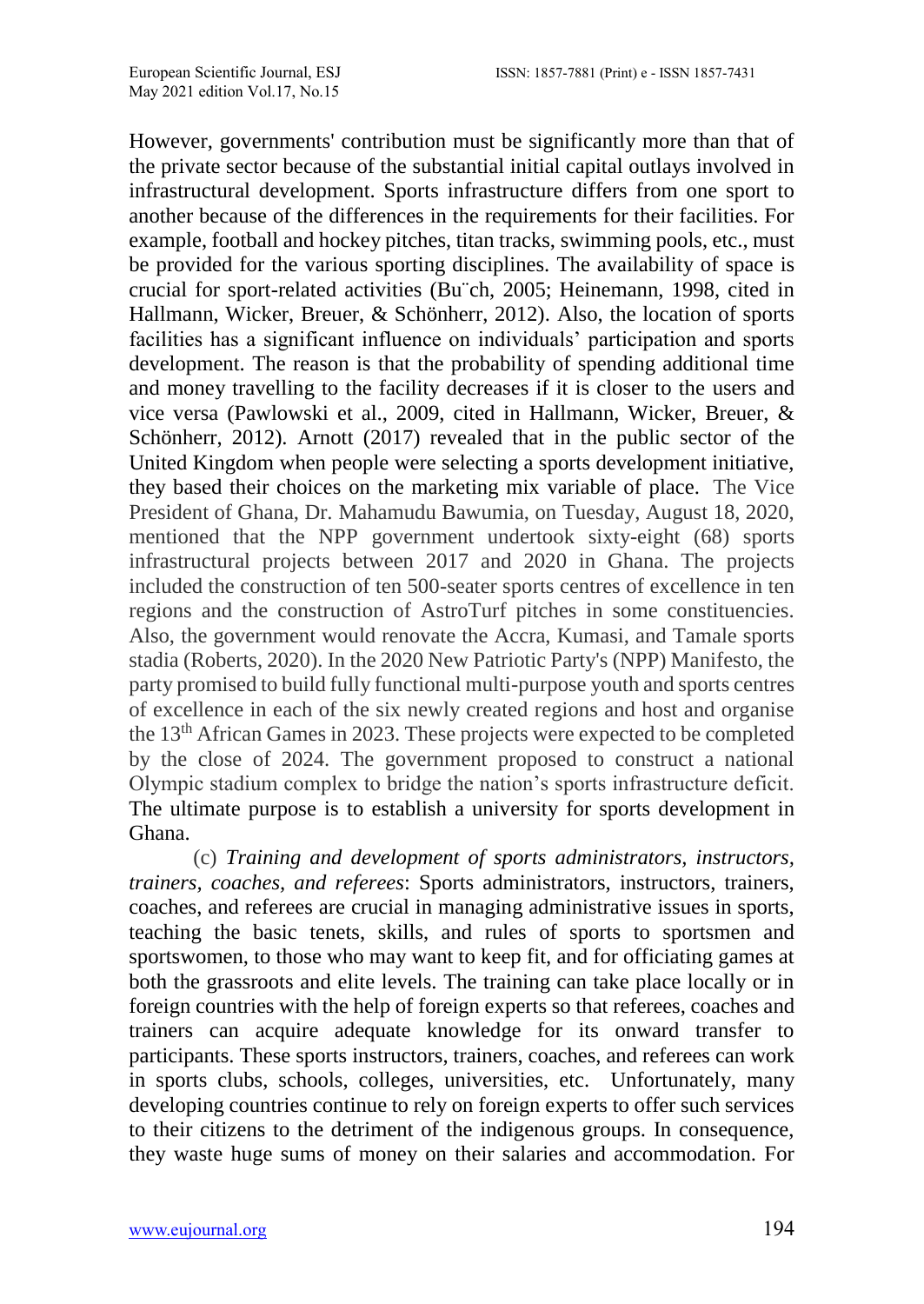instance, Ghana can pride itself on four African Cup of Nations trophies, and three youth world cups and continental club cups at both the national and club levels under the tutelage of local coaches and administrators. The local coaches who have won laurels for Ghana at the international level are the late coaches like C. K. Gyamfi, Sam Arday, Osam Duodo, Cecil Jones Attuquefio, Herbert Addo, Kwesi Afranie; and alive and kicking Sellas Tetteh. In boxing, too, D. K. Poison, Azumah Nelson, Nana Yaw Konadu, Alfred Quartey, Isaac Dogboe, etc., were all once world champions and were trained by both local and foreign trainers at one point in time or another. I join many sports-loving Ghanaians to say "Ayekoo" (well done) to all those who have contributed to these achievements. Developing local coaches at any costs will have much more long term benefits and a multiplier effect on developing nations. It will help them to save money for investments in other developmental projects. In the long run, local coaches can also begin to seek foreign jobs for foreign exchange.

(d) *Identification and development of talents*: The early identification and the development of talented performers are crucial for sports development because sports are synonymous with age. Ghana must send experts around the nooks and crannies of communities to identify talented youth or children and nurture them to become successful sportsmen and sportswomen. Educational institutions such as universities, sports colleges, fitness centres, primary schools, Junior High Schools, Senior High Schools, and sports academies, and local communities' sporting clubs can become avenues for talents identification and development*.* It, however, requires adequate financial resource injections. Jacob (2014) investigated assets and modes of identifying and developing talented student-athletes in selected sports disciplines in Kenyan universities. He wrote that the quality and appropriateness of the sports talent identification and development environment was a significant factor that influenced all sportsmen and women in their sporting careers. The results of the study indicated, among other things, that the identification of talented student-athletes was based on the observation of the coaches during internal competitions without the application of scientific methods in the identification process. Inadequate financial support, a lack of scholarships, an absence of talent identification structures and modalities, a lack of equipment to facilitate talent identification, and a lack of knowledgeable coaches also faced Kenya's talents identification programme. However, field-based data suggest that early and higher volume of discipline-specific training and competition and institutional talent promotion programmes during adolescence do not necessarily lead to tremendous success in senior international elite sports (Vaeyens, Gullich, Warr & Philippaerts, 2009). It requires constant monitoring of higher performers throughout their entire careers.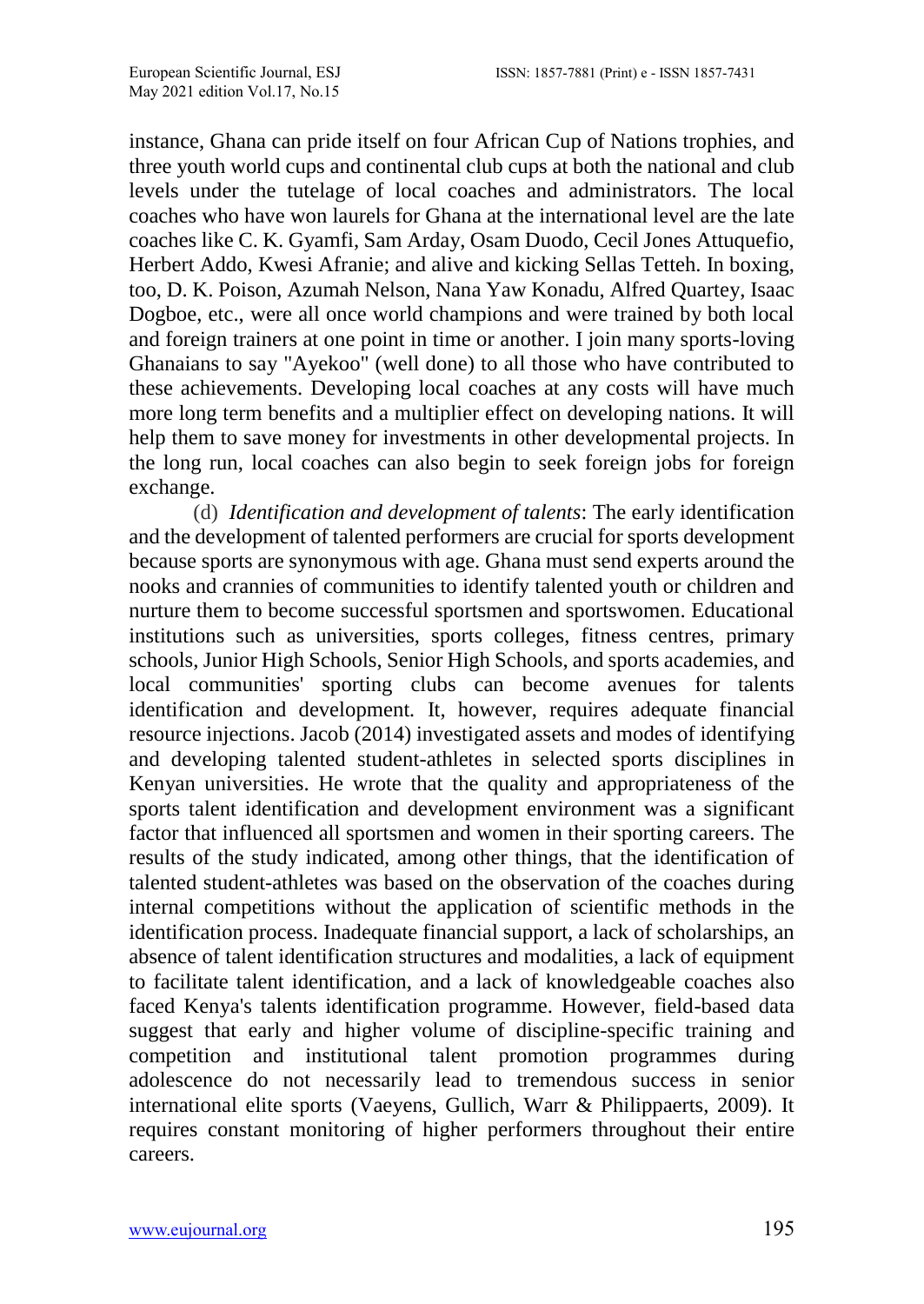(e) *Mentoring and role modelling*: Mentoring and role modelling involve the use of retired sports personnel and current professional sports personnel (both local and foreign) to inspire up-and-coming stars to reach greater heights. During high profile sports competitions, mentors are needed around teams to calm nerves through pep talks. Players can seek advice on transfers and contracts from senior and old players. According to McQuade, Davis & Nash (2015), the Department for Education and Skills (DfES, 2005) and Green [\(2002\)](https://www.tandfonline.com/doi/full/10.1080/00336297.2015.1048810?scroll=top&needAccess=true) mentioned that mentoring is a form of induction or apprenticeship that helps to develop competency, provide challenges, and support progression. Bloom, Durand-Bush, Schinke & Salmela (1998) reported that more experienced coaches mentored most coaches during their athletic and early coaching careers, which gave them valuable knowledge and insight that shaped their coaching philosophies and careers. Mentoring programmes need to be formalised and made available to many developing coaches and athletes. Also, Crisp (2018) revealed that in the field of learning theories associated with coach education, there is evidence that informal learning has a more significant impact and importance on the development of coaching practise than that of formal coach education. Given this, many national sports governing bodies and sports clubs have turned more toward mentoring as a learning and support strategy for their coaches.

(f) *Promotion of international relations and linkages*: Associating with international sports associations, sporting clubs of major sporting nations, sports companies, and non-governmental organisations (NGOs) and participating in international sporting events help tap innovations and technical assistance in the new ways of doing things in sports. Sports are dynamic. Therefore, there is the need to have access to modern skills and knowledge about sports development from nations where research and development are increasing to become an avenue for learning new things in sports (one avoids reinventing the wheel). International relations and linkages develop global and multi-disciplinary networks of organisations that promote policy formulation and projects implementations for sports development. Generally, countries with little or no international recognition struggle to compete in international sports programmes hoping to gain international recognition (Kobierecki, 2013). According to Maguire (2018), today's sports hinges on a global network of interdependency chains influenced by global flows and inequality in power relations. Developed nations and some international institutions are more endowed with talents, technologies, innovations, equipment, and infrastructural facilities, which can help developing nations' sports development. UKEssays (November 2018) published that sports had reached the international level and had social and political influences. For example, the International Olympic Committee (IOC) has 202 member states while the United Nations has 192 member states. Sports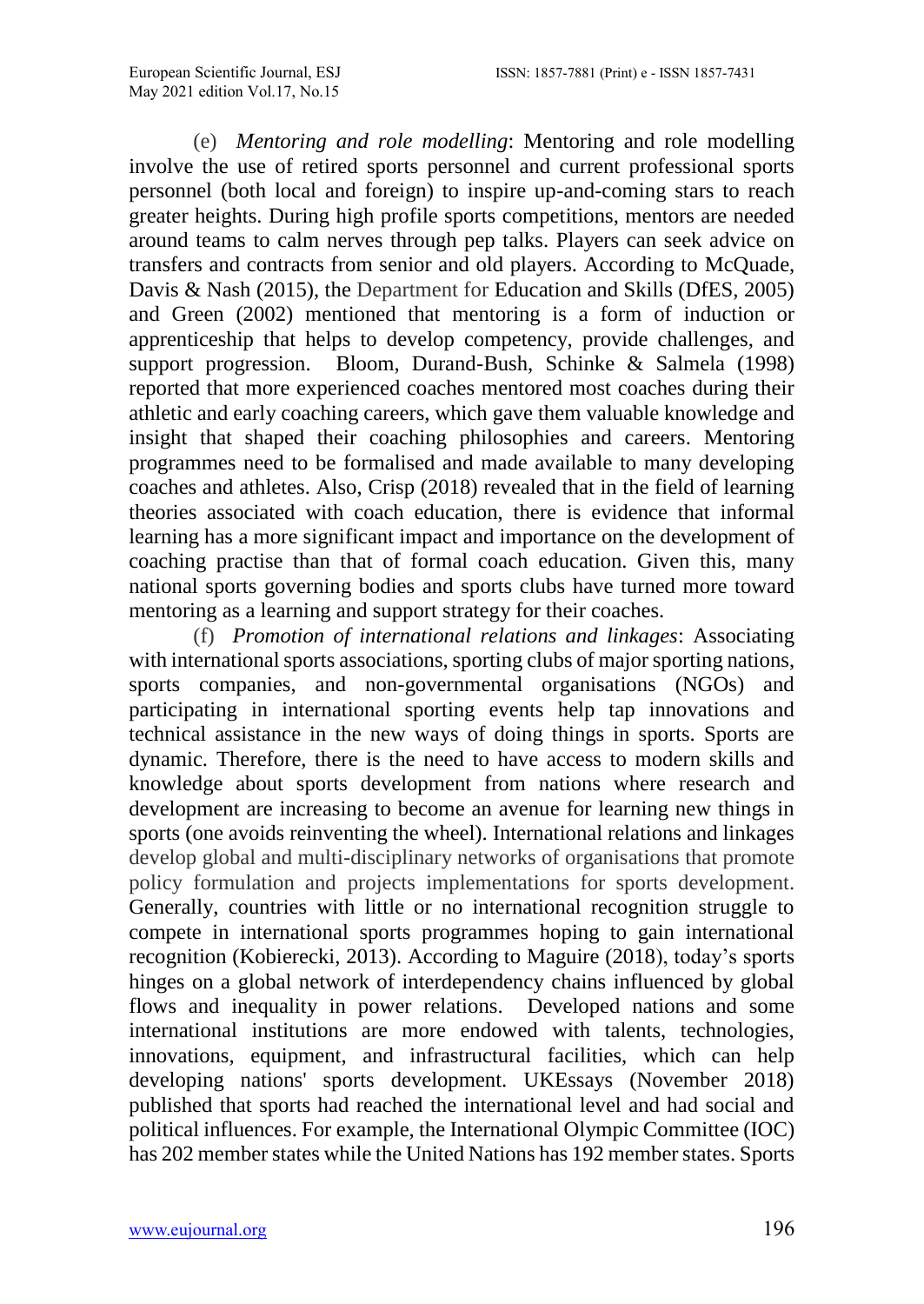influence international politics and diplomacy. Sports-loving fans worldwide view satellite broadcasts of European Leagues and Champions League matches, boxing and athletic competitions in which the best sportsmen and women compete for laurels. Sports personnel and associations use sports equipment produced by multinational corporations such as Adidas, Puma, Lotto, Nike, etc. We look forward to experiencing more co-operation between clubs in developing nations and their counterparts in developed nations to develop sports in developing nations. English Premier League side Southampton football Club announced their partnership deal with Kumasi [Asante Kotoko](https://www.ghanaweb.com/GhanaHomePage/people/person.php?ID=3592) SC, Ghana, in January 2021 (Ghanaweb.com, 2021). Souchaud (1996c, cited in Andreff, 2001) adds his voice to the need for bilateral international co-operations in sports development between sports stakeholders in developed and developing countries. Mention was made of Germany signing bilateral agreements with over 40 developing countries; and co-operation between France and all French-speaking developing countries and some English speaking Least Developed Countries and some Central Eastern European countries (CEECs). Denmark signed similar agreements with South Africa, Tanzania, and Zimbabwe. Finland also agreed with Tanzania. Furthermore, Sweden collaborated with South Africa, Tanzania, Uganda, and Zimbabwe. Again, Norway had a deal with South Africa, Tanzania, Zambia, and Zimbabwe. The UK with Commonwealth countries; Spain with Mozambique, for the development of grassroots football talents. These agreements involved sending football coaches and sporting goods to various developing countries involved. These agreements must be suitable for developing nations for the development of their sports.

(g) *Sponsorships:* Sponsorship is the financial and material support given to sporting disciplines, clubs, sports associations, and sports personnel for the mutual benefits of the sponsor and the entity or person sponsored. Governments' support, private sector support, and public-private partnerships are paramount in sports promotion and development in developing countries. Sports involve participation, commercialisation, management, and marketing to generate income for their development. Sponsorships increase the revenues of clubs, associations, and sports personnel. School teams may have sponsored kit, while elite sports personnel may receive a substantial amount of money for wearing specific sportswear or using branded equipment. Increased revenue from sponsorships helps increase participation in sports, enhances the performances of sports personnel and sports organisations, and helps attract large followings. Sponsors benefit from commercialising sports through high profile coverage of sports and ensuring a high profile for companies and their products (Bitesize, 2021). Nuseir (2020) indicated that sponsors give technical, expert and financial support to improve brand awareness and brand image. In return, they increase their revenues. The funding of sports should be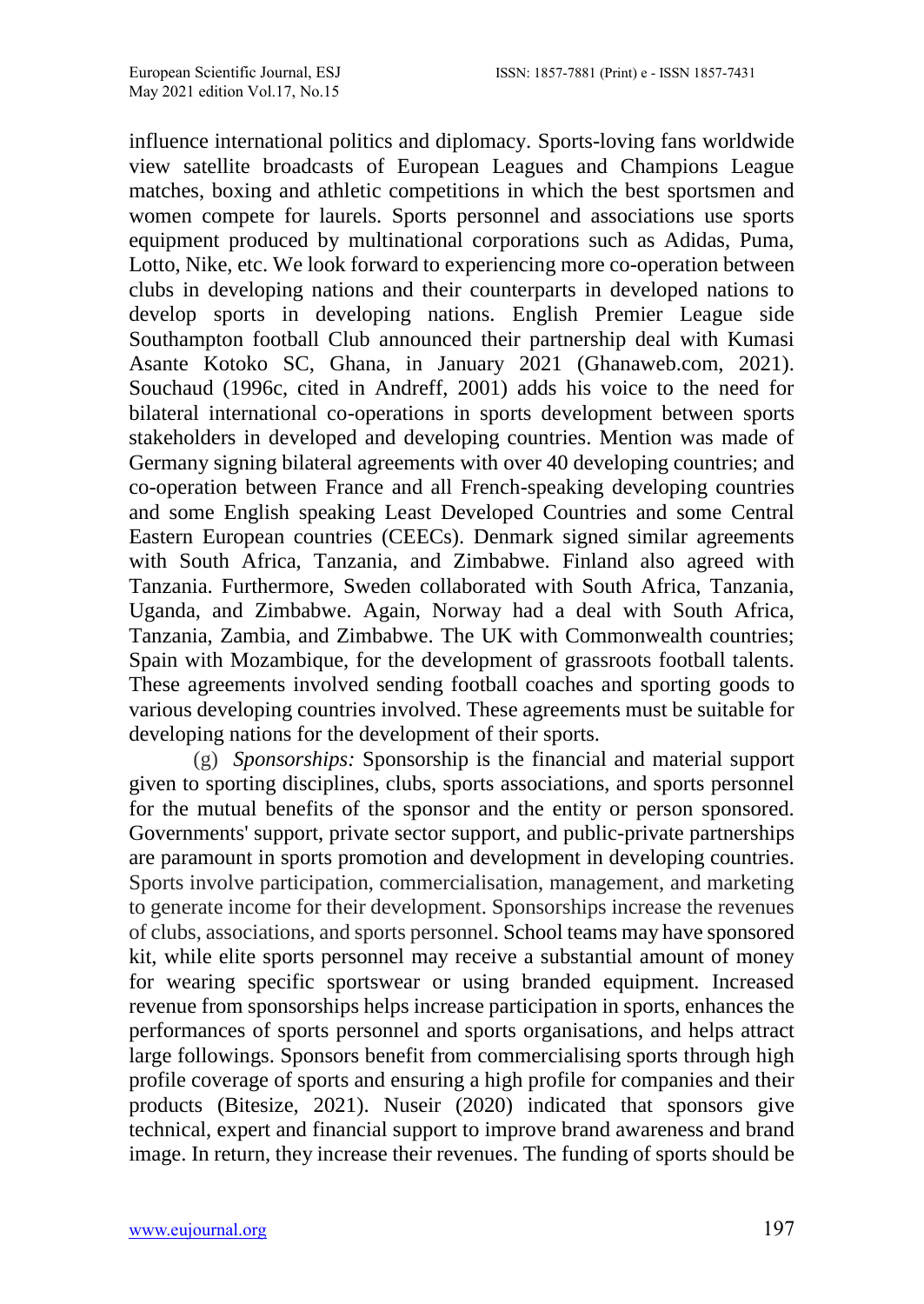at all levels. Availability of sponsorship funding enables sports authorities to organise more competitions, sports personnel to focus more on their training schedules and reduce the stress they go through when finding money to train and participate in sporting competitions. Toyota signed an eight-year deal worth \$1.64 billion with the International Olympic Committee in 2015, spanning 2017 to 2024 (Sports Business, 2016, cited in Nuseir, 2020). Also, Nike signed a \$1 billion deal with the National Basketball Association (NBA) for eight years from the 2017/2018 season to the 2024/2025 season. Adidas signed a \$940 million deal with Bayern Munich for 15 years starting from 2015/2016 football season to 2029/2030 football season. Verizon, likewise, signed a \$400 million deal with the NBA for three years from 2015/2016 to 2017/2018. The sport of cricket is sponsored mainly by PepsiCo, Toyota, and Coca-Cola. Coca-Cola, Unilever, and Adidas sponsor rugby. Rolex, Anheuser-Busch, Emirates, MasterCard, and Coca Cola sponsor golf (PRO Sports, 2015, cited in Nuseir, 2020).

(h) *Development of promotional programmes*: Sports promotion helps to stimulate consumers' interest and increase participation in sports. Sports promotion helps to win over the interest or hearts of many sports-loving fans and users of sports products or services as much as possible while increasing brand awareness. The sale of a firm's product or service is driven by promoting its benefits to different potential buyers. According to Shank (2019; cited in Greenwell & Thorn, 2012), conservative organisations take a strategic approach to sports marketing. With strategic sports marketing, organisations engage in careful planning before implementing marketing activities designed to meet organisational goals. The organisation of sporting competitions like domestic clubs' leagues, schools and colleges games at the district level, regional level, and national level, and participation in international competitions are essential for sports development. Companies or business firms use promotional mixes such as advertising, public relations, sales promotion (direct marketing), and personal selling as multi-dimensional communication tools to brand their products and services. They do this to stimulate the taste, desire, preference and emotions of prospective consumers to patronise their services or products. Celebrities in the entertainment industry are also involved in sports promotional activities by sports authorities to help attract people to sporting events. Promotion develops businesses. Arnott (2017) make one understands that in terms of promotion, word of mouth communications influenced the development of the sport in the public sector in the United Kingdom. A well-chosen promotional mix increases the visibility and profitability of goods and services put on markets for sale (Attia, Chepyator-Thomson, Sonkeng & Add el Azim, n.d.). Sports marketers must invest sufficient time and resources in conducting a thorough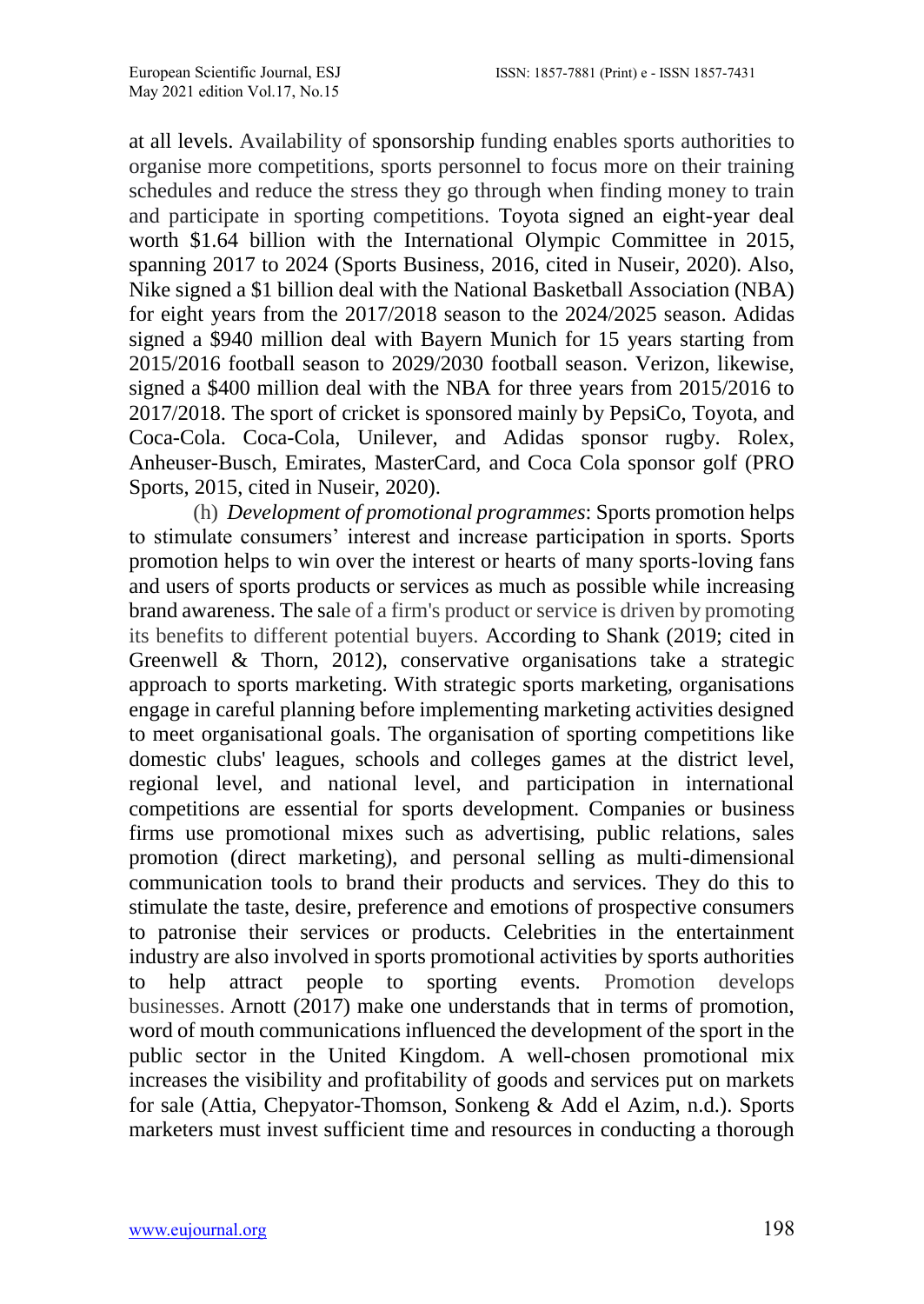market and consumer behaviour analysis as a foundation for a compelling promotional mix.

(i) *Payment of adequate remunerations and construction of appropriate incentive packages*: The payments of adequate and appropriate financial and material rewards to employees in organisations boost employees' morale to work hard to increase productivity, attract new employees, and keep their best employees. These monetary and material rewards are because of differences in skills, interests, needs, and employees' preferences, making each employee unique. The development of sports in developing countries will require heavy financial and material commitments on the part of owners of sporting clubs/teams, national and local governments, and international bodies. Financial and material commitments will motivate the best talents to give off their best and make sports more attractive to prospective consumers to become profitable to entrepreneurs in sports. The active years of sports personnel are relatively short, so in the prime of their youthfulness, they need adequate remuneration to enable them to feed themselves well, take care of other personal needs, and prepare adequately for their future. Underpinning the competitive model of sports remuneration is that pay or reward is associated with preferences, abilities, and the 'personal scale of operations' of sports stars (Disney, 2006). The organisation of sports leagues and tournaments affects the remuneration of sportsmen and sportswomen. Unfortunately, many people who engage in sports are without remuneration because of a lack of exceptional talent. Also, most sporting activities do not generate any revenue for the organisers. Adequate remuneration and the payment of appropriate incentive packages to sports administrators, players, athletes, and instructors or coaches are paramount for sports development in developing countries.

(j) *Prevention of deadly sports disasters*: Stadium disasters, plane crashes, vehicular accidents, terrorism, and hooliganisms result in deaths and injuries to sportsmen and sportswomen, officialdom, and spectators. These unfortunate incidents discourage prospective sportsmen and women from participating in sports. They hinder sports fans from attending sports programmes at the various sports centres. Although it may be impossible to prevent all sports-related injuries and disasters from occurring, governments and sports officials must ensure that appropriate measures are in place to reduce their occurrences. Sports officials must educate sports personnel on wearing appropriate protective gears such as boots, goggles, helmets, gloves, etc. They are to ensure that sports equipment is in good working conditions before a sportsman or sportswoman can use it. Again, sports officials must educate spectators on the negative consequences of hooliganism. Intelligence gathering by the security agencies before and during major sporting events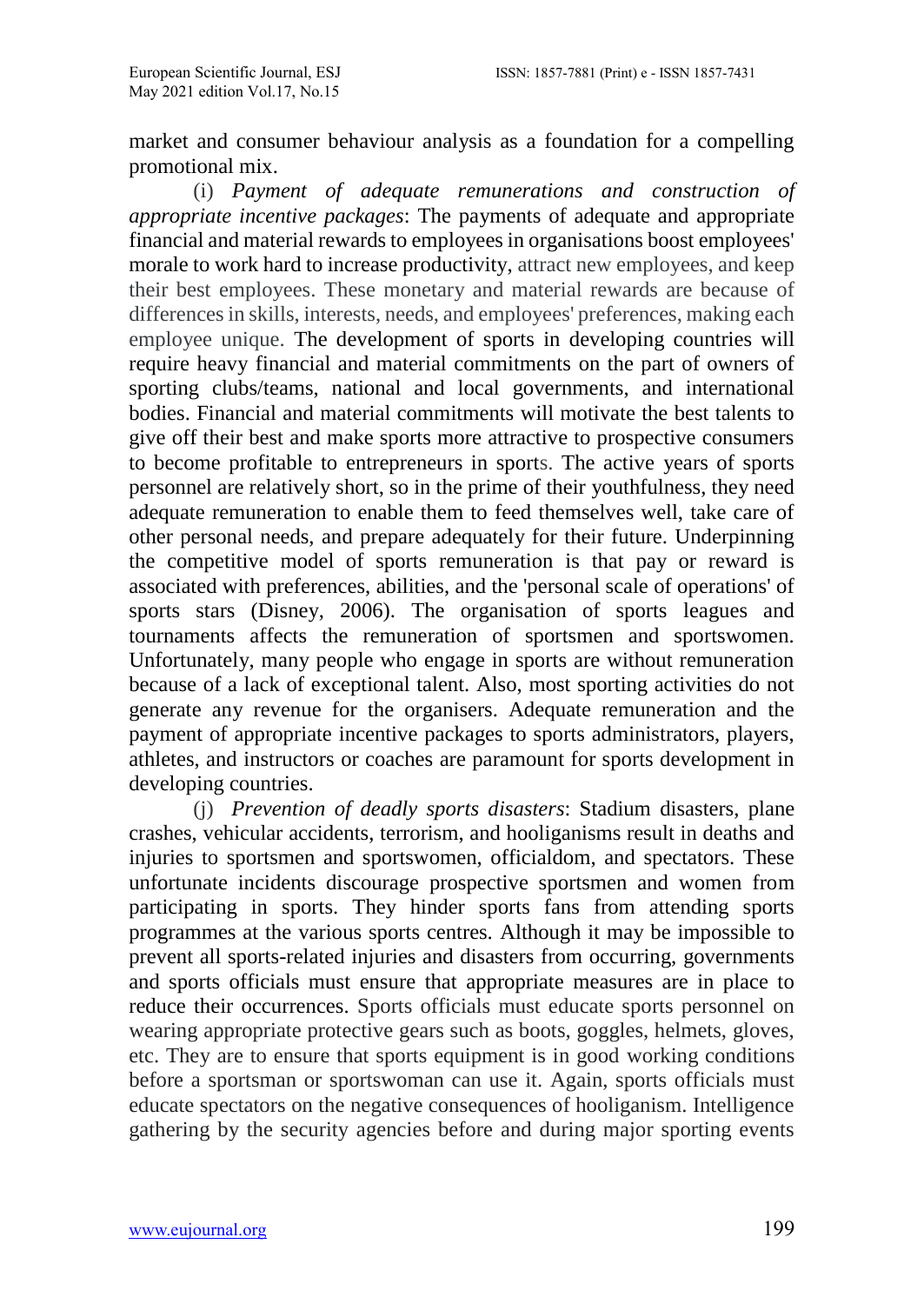will also help prevent unfortunate situations at sporting events. Everyone wants to live long and be free from troubles.

Not to be seen as a way of revisiting dark memories or days of sports, but as a reminder of the lessons to be learned, the following deadly football incidents that occurred across the globe are referred to: (1) May 24, 1964 - Lima, Peru: 318 people died and another 500 injured in riots at the National Stadium. (2) June 23, 1968 - Buenos Aires - Argentina: 74 people died, and more than 150 injured when fans tried to leave the stadium by a closed exit. (3) January 2, 1971 – Glasgow, Scotland: 66 people died, and 140 were injured when barriers in Ibrox Stadium collapsed near the end of a match. (4) October 20, 1982 - Moscow: 340 sports fans died at a European Cup match. (5) May 11, 1985 – Bradford, England: 56 people died when a cigarette stub ignited a stadium's wooden terrace section, and fire engulfed the structure. (6) May 29, 1985 - Brussels: 39 fans were killed before the European Cup final when Liverpool fans attacked their Juventus counterparts and died against a wall that eventually collapsed. (7) June 16, 1996 - Lusaka - Zambia: 9 soccer fans died and 78 others injured during a stampede. (8) April 6, 1997 – Lagos, Nigeria: 5 fans died, and more than a dozen injured when the crowd headed for exits and found most of them locked. (9) April 23, 2000 – Monrovia, Liberia: 3 people suffocated to death, and others were injured. (10) July 9, 2000 – Harare, Zimbabwe: 13 fans died after police fired tear gas into a crowd estimated at 50,000 to quell growing unruliness. (11) April 11, 2001 - Johannesburg, South Africa: 43 people died and 155 injured as fans tried to push into an overcrowded stadium. (12) April 29, 2001 – Lubumbashi, Congo: seven people were crushed to death in a stampede after police fired tear gas into an unruly crowd. (13) May 9, 2001 – Accra, Ghana: At least 123 people died in a stampede after police fired tear gas to disperse disgruntled Accra Hearts of Oaks FC and Kumasi Asante Kotoko SC fans. (14) March 29, 2009 - Abidjan, Ivory Coast: thousands of fans pushing to attend a football game between Ivory Coast and Malawi set off a stampede that killed 19 people and injured more than 100 [\(Global News and the Associated Press, 2012\);]((Global%20News%20and%20the%20Associated%20Press,%202012);%20http:/www.pr-inside.com/football-stadium-disasters-1150259.htm)  [http://www.pr-inside.com/football-stadium-disasters-1150259.htm,]((Global%20News%20and%20the%20Associated%20Press,%202012);%20http:/www.pr-inside.com/football-stadium-disasters-1150259.htm) and http://www.pr-inside.com/football-stadium-disasters-r1150259.htm).

The violence which ensued between sports fans at England's Euro 2016 match with Russia in Marseille resulted in injuries to more than 30 people. This incident raised concerns about the need to prevent hooliganism in sports stadia (Parkinson, 2016).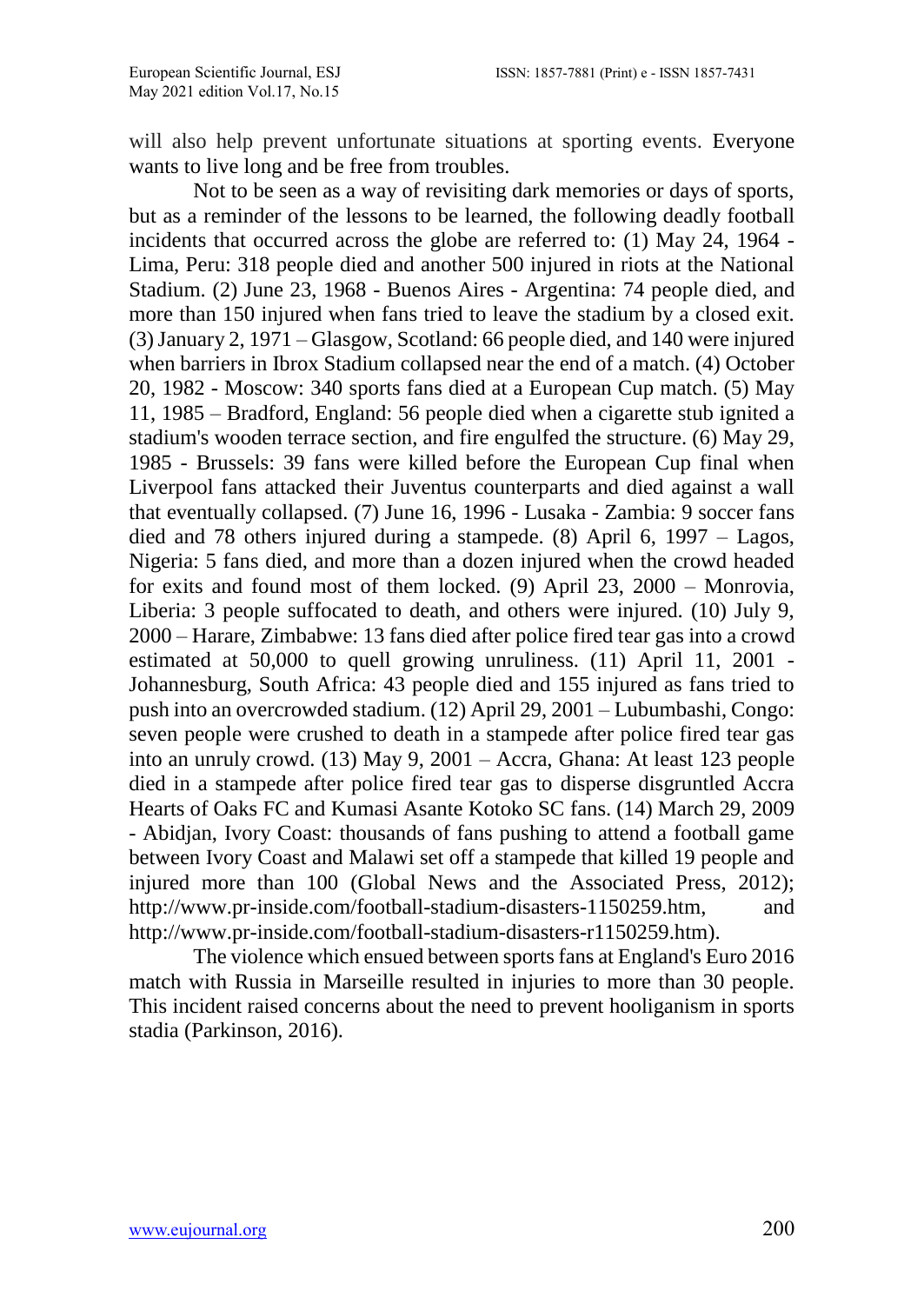### **Benefits of Sports Development and How They Affect Economic Growth and Development**

The question many readers may want to ask is: "Considering the above incidents, what then makes the game of football and sports in general so attractive that people tend to overlook its negative effects on societies and still follow them?' Sports development impacts positively on the service sector growth and development and economic growth and development through the following benefits they offer societies: jobs creation; incomes for clubs, sports personnel, and ancillary workers; tax revenues for governments; infrastructural development; promotion of political and social cohesion; enhancement of the images of countries; healthier citizens for higher productivity; and foreign exchange.

(a) *Jobs creation*: Many projects carried out by governments in the sports sector, profitable investments of sports companies, sports clubs, sports associations, and other ancillary companies toward sports development provide job opportunities to many people. For example, sports offer jobs to sports administrators, managers, coaches, instructors, sportsmen and sportswomen, and workers of companies involved in sports-related activities. These include Nike, Puma, Adidas, Lotto, food vendors, hoteliers, cleaners, security officers, accountants, secretaries, sports reporters and analysts, retailers and wholesalers who contribute to the production and sale of sports kit and paraphernalia, as well as the promotion of sports. Sports have helped to reduce unemployment in many countries. According to the World Bank, the youth in Africa account for about 60% of Africa's unemployed population. The youth unemployment rate in North Africa is 25%. It is greater in Botswana, the Republic of the Congo, Senegal, and South Africa. Africa has 200 million people aged between 15 and 24. Africa has the largest population of young people in the world (Ighobor, 2017). The African Development Bank Group (2018) likewise projected that Africa's youth population of 1.2 billion would more than double by 2050. Africa will have one-fourth of the world's population, making Africa the world's youngest region with a median age of 25. Each year, 10 to 12 million young Africans join the job market. The increased youth population can increase productivity and strengthen inclusive, sustainable economic growth and development across the African continent. Sports are labour-intensive and can employ more people. Africa's youth unemployment challenges can be tackled in part through sports promotion and development by governments and the private sector if the youth participate in sports. In recent years, sportsrelated employment is increasing and is creating jobs in other related industries.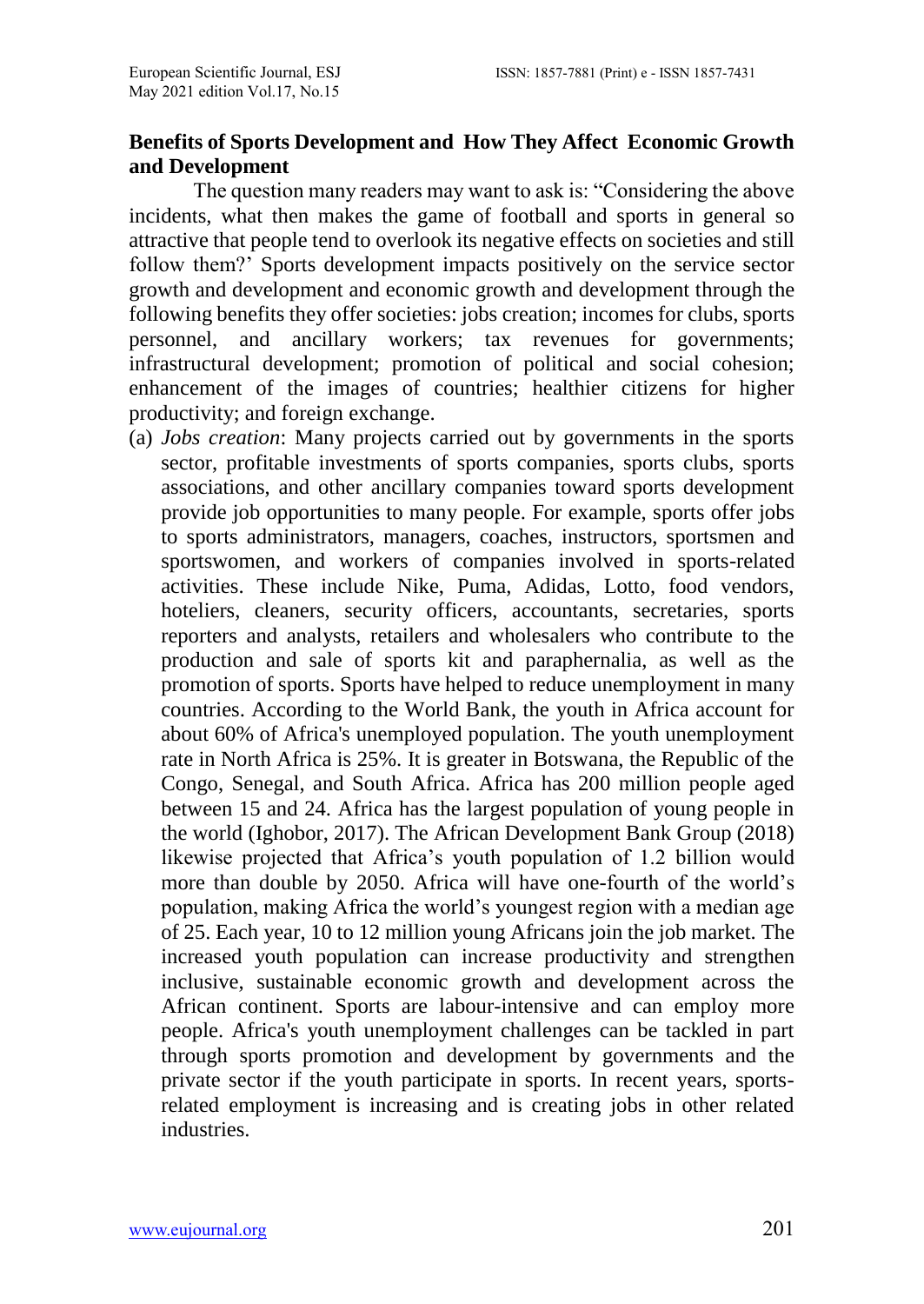Boateng (2018) reported that the sports industry created about 4.46 million jobs in the European Union. This represented 2.12% of the total employment in the European Union. In the New Patriotic Party's (NPP's) 2020 Manifesto, the government of Nana Akufo-Addo promised to create job opportunities for Ghanaians through sports. CareerBuilder and Economic Modeling Specialists International (EMSI) looked at postrecession job growth in the six largest sports-related industries in the United States. It reported that job growth in the six largest sports-related industries in the United States increased by 12.6 per-cent between 2010 and 2014 (CareerBuilder, 2014). Moreover, sports jobs had a multiplier effect in creating more jobs in other occupations and industries. For example, 100 new jobs in sports teams and clubs in Pittsburg generated \$46.2 million new earnings across the city. About 422 additional jobs were created outside of the industry in construction, healthcare, sales, food preparation and maintenance, and hotel. Average earnings across these occupations amounted to \$78,455, above the national average, \$57,947.

(b) *Incomes for sports clubs, sports personnel, and ancillary workers:* Sports have provided career opportunities for many people, as mentioned under point (a) above. Many talented but academically not brilliant have found solace in sports and have become more prosperous than their more educated (academic) counterparts. Workers in the sports sector and other ancillary sectors are paid wages and salaries, which are spent on goods and services. Savings of these categories of workers are also borrowed and invested by deficit spending units to produce more goods and services. These incomes have multiplier effects with a significant positive impact on economic growth and development in developing countries. Wages and salaries in football are paid to players, technical and administrative employees. Also, signing-on fees, bonuses, termination payments, social security contributions, and other employee benefit expenses are paid to deserving employees. [Western](https://wealthygorilla.com/author/dan-western/) (2020) published a list of the twenty (20) wealthiest athletes in 2020, as compiled by [Forbes](https://www.forbes.com/) and [Celebrity Net](https://www.celebritynetworth.com/)  [Worth.](https://www.celebritynetworth.com/) The list included Vince McMahon, an American former professional wrestler, who had a net worth to the tune of \$2.2 billion. The net worth of Ion Tiriac, a Romanian former professional tennis and ice hockey player, was \$2 billion. He is now the owner of the Mutua Madrid Open Tennis Tournament. Michael Jordan, an American retired professional basketball player, had a net worth estimated at \$1.9 billion. Also, Tiger Woods, an American professional golfer, had a net worth estimated at \$740 million. Furthermore, Floyd Mayweather, a former professional boxer and the founder of Mayweather Promotions, was worth \$565 million. LeBron James, an American professional basketball player in the NBA for the Cleveland Cavaliers, had a net worth of \$480 million.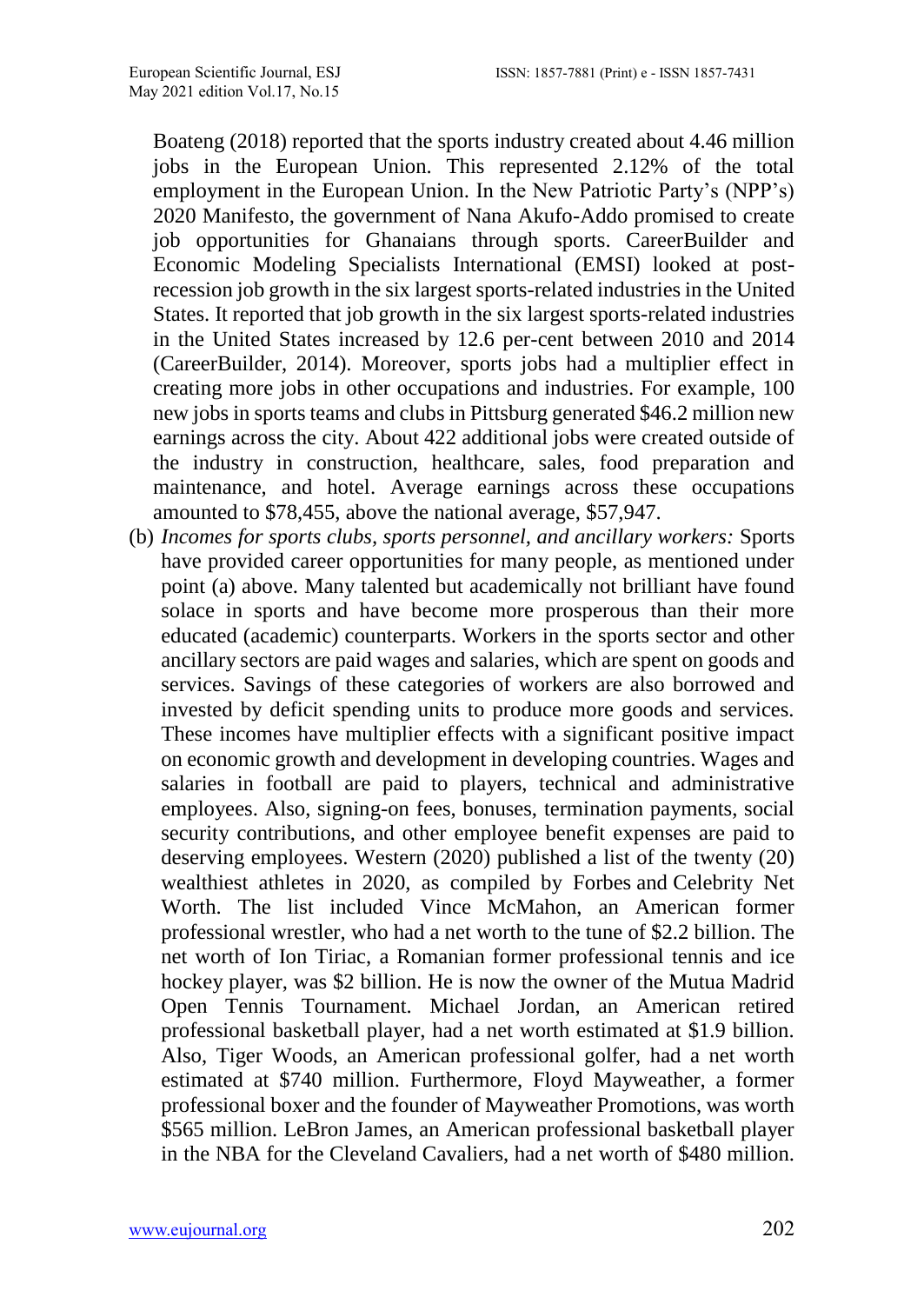Cristiano Ronaldo, a Portuguese footballer, was reported to have had a net worth of \$460 million. According to Wilson (2018), the big five European leagues generated a record 14.7 billion euros (an equivalent of 12.6 billion pounds) in revenue in the 2016/2017 season, a 9 per-cent annual increase. Again, Deloitte's Annual Review of Football Finance revealed that the European football market generated  $\epsilon$ 28.4 billion in revenues in the 2017/18 season. The 'big five' European leagues generated a record  $\epsilon$ 15.6 billion in revenue in 2017/18, a 6 per-cent increase from the previous year. On May 30, 2019, Deloitte & Touche (2019) reported that the European football market's revenues grew by 11 per-cent to  $\epsilon$ 28 billion. The increase in revenue resulted from the increased revenue of the 'big five' European leagues, which increased their combined revenues by 6 per-cent in 2017/18 and the revenue from the FIFA World Cup in Russia. Chappelet (2010) adds that sports contribute about two per cent to the gross domestic product in industrial countries.

- (c) *Tax revenues for governments:* Governments contribute to economic activities by providing social overhead infrastructural facilities, addressing market failures, etc. (Acquah-Sam, 2020). Governments' finance their expenditures through tax revenues collected from the citizenry and companies. These companies include those in the sports sector. In November 2020, New Jersey collected a total of US\$6.23 million in tax from sports betting, lower than the previous month's total of US\$7.44 million (Lock, 2021). These government-financed activities contribute to the growth of economies of the world. Sports personnel and sports companies pay road tolls, income taxes, and corporate taxes on their wages and salaries, and corporate profits. Again, sports clubs pay taxes on entrance fees (proceeds) earned from sporting activities. Sports clubs pay taxes on incomes from other revenue-generating activities of sports clubs. It means that when sports are well-developed in developing countries, the major players of sports may receive higher wages and salaries. These sports personnel can pay higher taxes to develop their nations. In many developing nations like Ghana, sports contribution to tax revenue generation is inadequate because of the low incomes of sports personnel and sports clubs. There is an adage in the Akan language in Ghana that "kitiwa biara nsoa". It means that "there is nothing too small". Ghana should start collecting income taxes from the incomes of footballers and sports officials, no matter how small they may be, and develop it from there. Many workers working in other sectors earn "peanuts", yet they pay taxes to the states for economic growth and development.
- (d) *Infrastructural development:* Sports thrives on adequate sports infrastructures such as sports stadia, tennis courts, hotels, roads, telecommunication networks, and market centres. Lange (2020) reported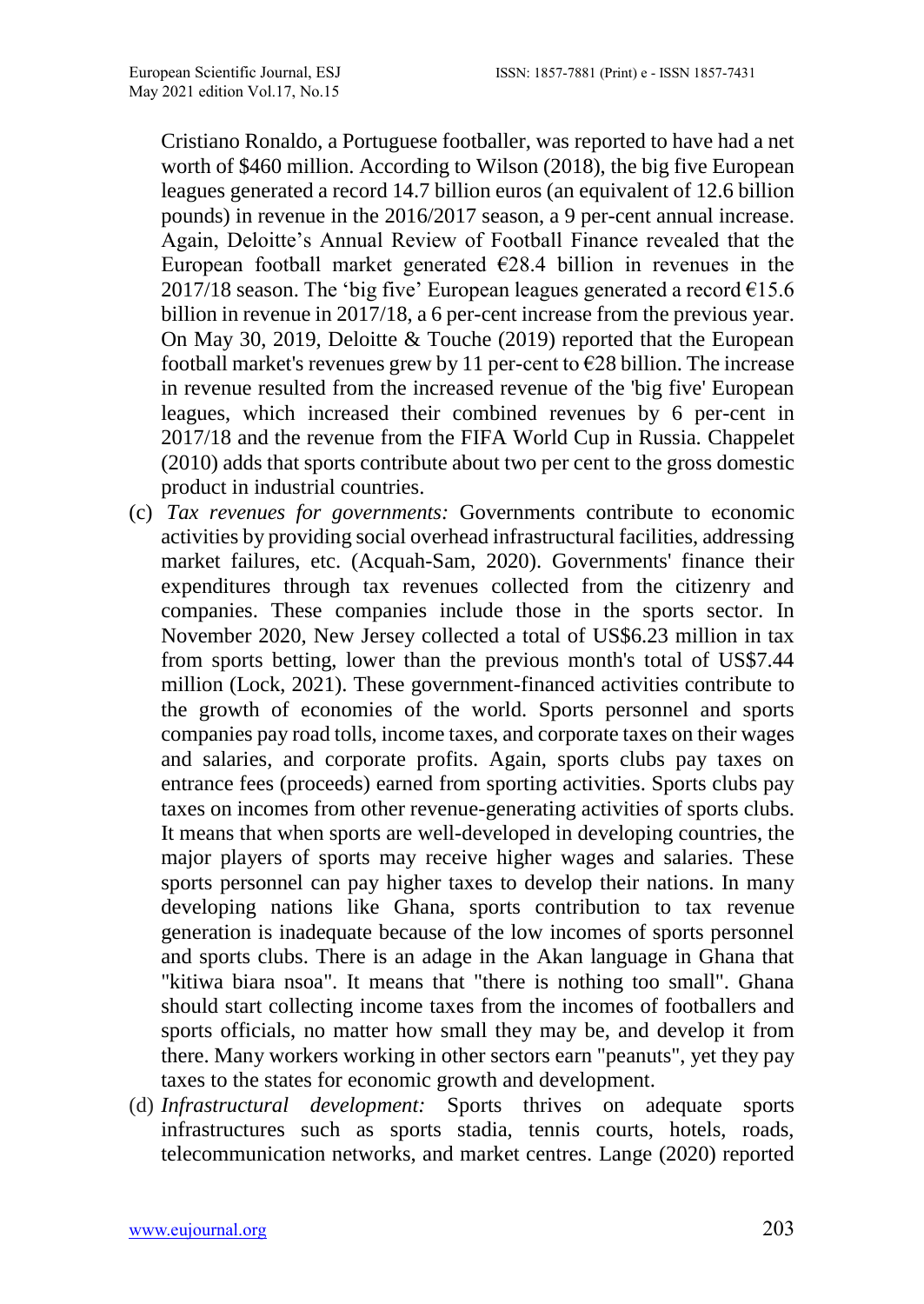that a survey on a two-year projected non-player capital expenditure of English Premier League clubs revealed that 7% of club directors stated that they intended to allocate 50 million pounds. Governments use sports events to develop cities by combining economic, social, environmental, and other concerns. In the 2020 New Patriotic Party's (NPP's) Manifesto, the party promised to build a fully-functional multi-purpose youth and sports centre of excellence in each of the six newly-created regions in Ghana. These were to augment the Ten (10) which were already under construction and near completion. Also, to host and organise the  $13<sup>th</sup>$  All African Games in 2023, the party planned to construct a national Olympic stadium complex to bridge the nation's sports infrastructure deficit which would ultimately serve as a university for sports development in Ghana. Sports infrastructure leads to economic growth and development since they provide the tools for the efficient running of sports and their related economic enterprises. During the construction of sporting infrastructural facilities, roads, bridges, rail networks, airports, water, electricity, etc., are also provided. International sports governing bodies also give monies to member countries to help them develop sports infrastructure. The FIFA Goal Project, aimed at helping developing countries mainly in Africa and Asia to establish infrastructure and facilities to boost the game's growth, has assisted in the infrastructural development of Member Associations on the continent of Africa. In 2015, FIFA embarked on funding a four-star hotel in Rwanda through its Goal projects. The hotel, when built, would reduce the expenses that the Ministry of Sports and Culture (MINISPOC) used to incur on national teams during residential training and accommodation for visiting national teams (Africa for Africa, 2015).

(e) *Promotion of political and social cohesion:* The victories chalked by local and national sports teams and individual sportspersons help promote unity among the citizens of countries. One hardly hears citizens talk about partisan politics when national teams or football clubs win matches at major international tournaments. In the same vein, boxers and athletes winning boxing fights and races or events at major competitions bring national unity. Opposing parties in parliaments, organisations, and on the street, all celebrate victories in sports. National and private television and radio stations become occupied with sports-related issues. In times of civil conflicts, sports have played a significant role in reconciling opposing parties. The government of Ghana resorted to football matches to reconcile the Kokombas and Nanombas in 1993 and 1994. The building of sports facilities also boosts the chances of a sitting government winning an election. Peace brings development as people go about their regular duties in peace and security. Countries such as Germany capitalised on football to improve the process of social integration of descendants of immigrants.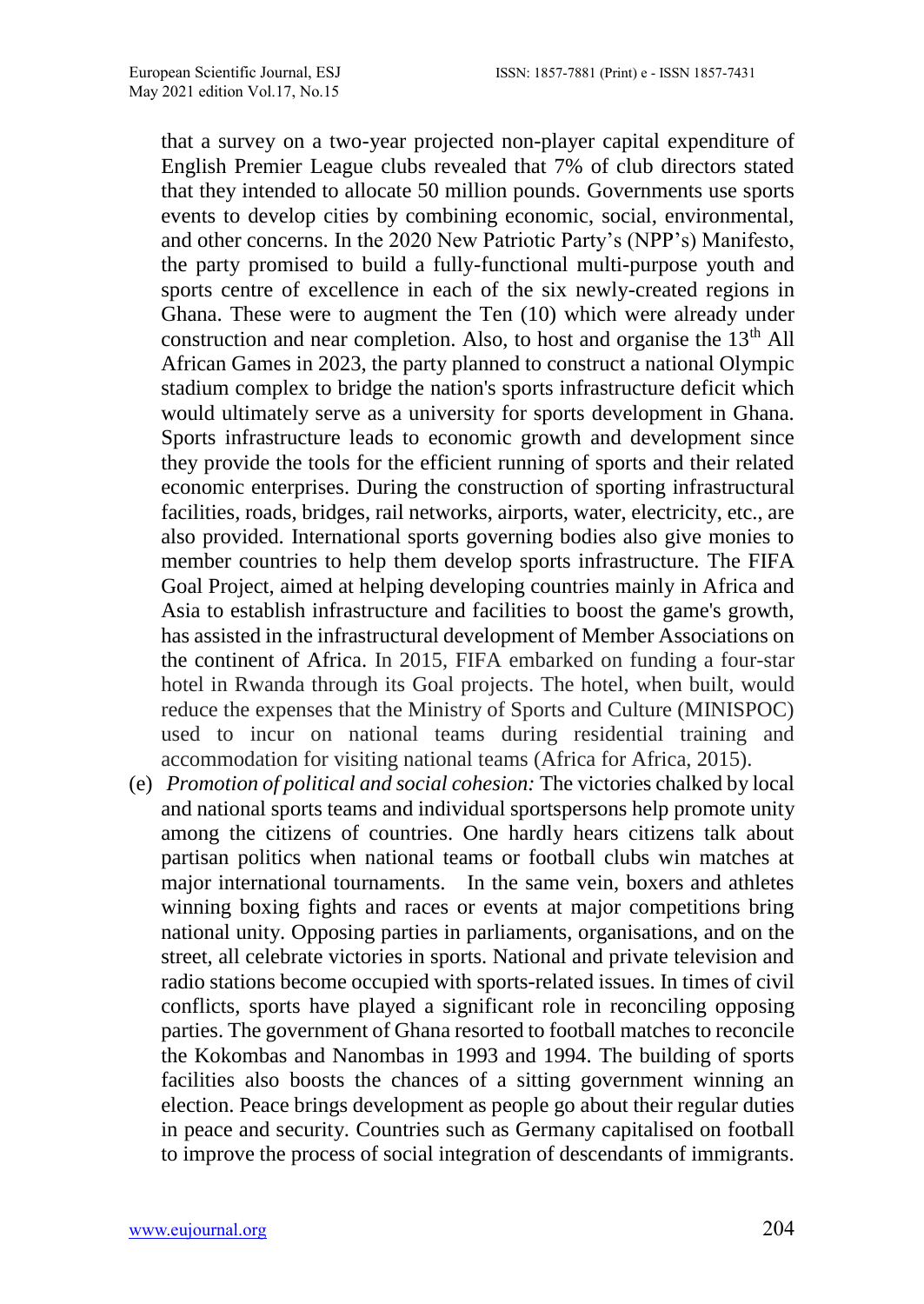According to Diop (2016), in September 2015, Jim Yong Kim, President of the World Bank Group, was reported to have signed a US\$50 million [agreement](http://www.worldbank.org/en/news/press-release/2015/08/26/world-bank-novak-djokovic-foundation-partner-to-promote-early-childhood-development-in-serbia-and-globally) with Novak Djokovic's foundation to support social inclusion and early childhood development programmes in Serbia. This agreement was to more effectively combat the inequality affecting young children from poor and disadvantaged backgrounds. Sugden (2010) referred to sports as a social good because of their fraternal and characterbuilding qualities and their capacity to bring together different kinds of people, communities, and nations through regional sports festivals, club football matches, athletic competitions, and international sports competitions.

- (f) *Enhancement of the images of countries:* Sports serve as a critical strategy for cities and countries to promote their images and global positions. These benefits make nations compete to host major international sporting events, despite the enormous costs involved. Sport Management Association of Australia and New Zealand (1998) wrote that major sporting events usually do not generate enough tax revenue to justify the taxpayers' funds used to organise them. Gripsrud, Nes & Olsson (2014) argued that when countries host major sports events, they earn opportunities and likewise face challenges. Whenever sports teams and players are involved in major international competitions, the countries whose nationals are involved in the competitions become household names to the rest of the world. For example, Ghana is a household name in world football circles through the following achievements in football: The four-time African Cup of nations gold medals won by the Black Stars of Ghana. The 1991 and 1995 Under 17 FIFA World Cup gold medals won by the Black Starlets of Ghana. The bronze medal feat of the Black Meteors of Ghana at the Olympic Games in Atlanta in 1996. The country's participation in 2006, 2010, and 2014 FIFA World Cup tournaments. The Gold medal won in 2009 in Egypt, and the Silver Medals won in Australia in 1993 and Argentina in 2005 by the Black Satellites of Ghana. Ghana's image enhancement and other countries have the positive effects of boosting aid, grants, international trade, and attracting substantial foreign direct investments into various sectors of the Ghanaian economy.
- (g) *Healthier citizens for higher productivity*: Sports and recreations improve people's physical fitness and health, which in the long run reduce the medical bills of people and nations, which would have negatively affected individuals' living standards and economic growth and development. Sports help reduce heart problems, high cholesterol, mental stress, and high blood pressure. Sports make it possible for people to develop their brains and to think better and faster. During a game, individuals must make quick decisions within split seconds to outperform their opponents.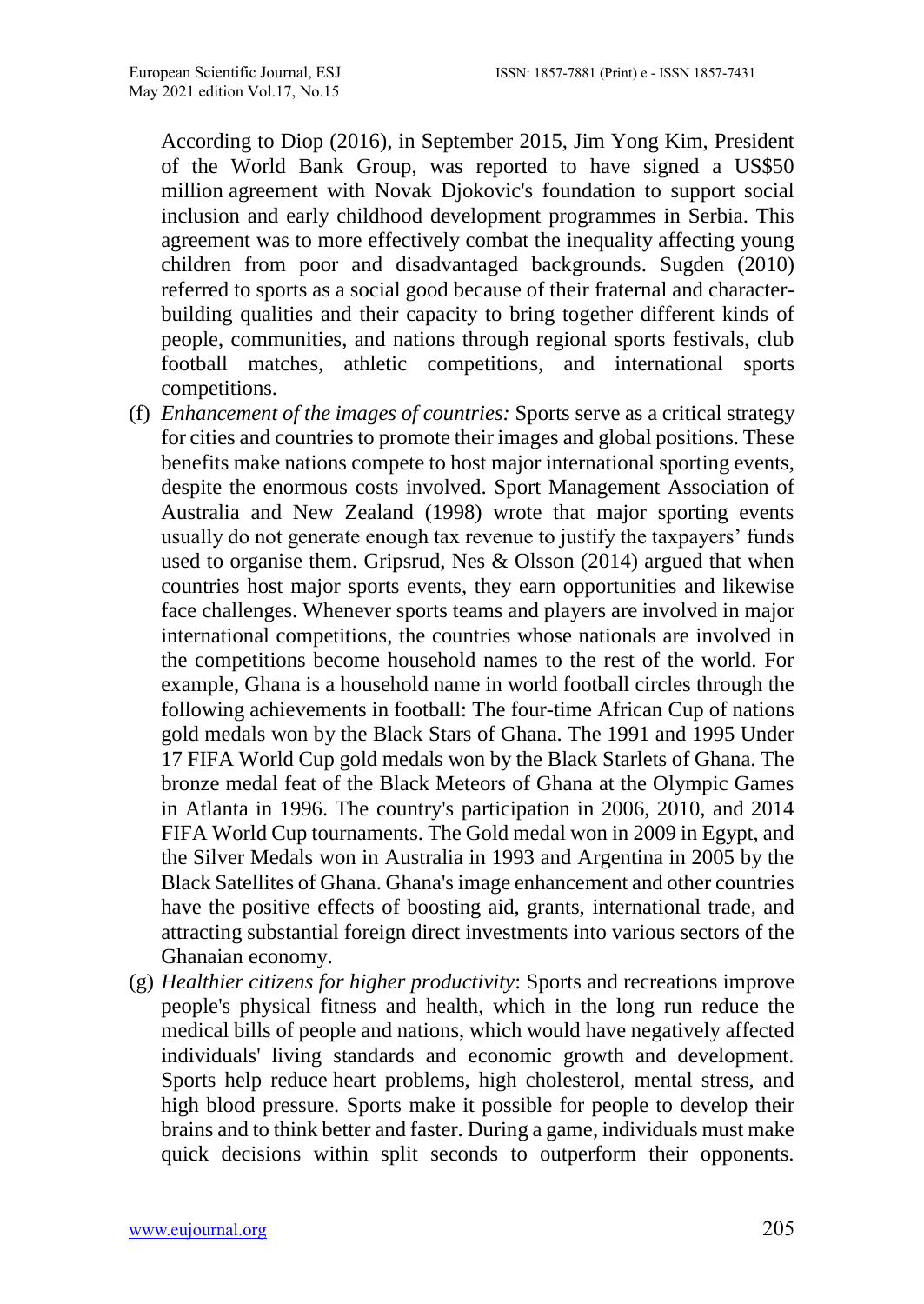Physical activities contribute to forming a healthier society. Skills and abilities developed through sports promote people's well-being and directly improve their physical, mental, and psychological performance and produce a better quality of life. The state of health of the workforce is critical. Those who are more active physically, other things being equal, are more efficient in their jobs hence increasing the productivity of workers and the growth of GDP. Sick leave benefits and health insurance costs are lower in organisations that have a healthy workforce. Promoting good health among the workforce can be an investment in the future (Nagy & Tobak, 2018). According to Diop (2016), in November 2014, the World Bank, in partnership with the World Health Organisation (WHO) and the Federation of International Football Association (FIFA), organised an [awareness-building campaign](http://www.worldbank.org/en/news/press-release/2014/11/17/international-football-stars-unite-in-the-fight-against-ebola) in the fight against Ebola in West Africa. The campaign brought together the world's top football players, including Didier Drogba and Cristiano Ronaldo. Football was also used as an effective vehicle for raising awareness of the ravages of AIDS, with FIFA establishing HIV/AIDS prevention and control programmes as part of its "football for hope" initiative.

(h) *Foreign exchange generation:* Remittances from sportsmen, sportswomen, and sports officials who ply their trades in foreign countries generate foreign exchange for local economies. Likewise, the sale of sports kits overseas by kit-producing companies, the transfer fees of footballers, and the organisation of international sporting events generate foreign exchange for countries. The monies foreign sporting personalities and sports fans spend on hotels and other forms of accommodation, meals, water, and other goods and services during sporting events help generate foreign exchange for the host countries. Foreign nationals who attend and participate in international sporting events buy goods and services in countries that host the sporting events. They do so by changing their foreign currencies into domestic currencies. These sources of revenue help reduce the exchange rate problems of domestic economies and reduce the costs of importation of goods and services. It also helps to improve the balance of trade position of countries. The increase in demand for goods and services during sporting events and the foreign exchange earned when invested in productive sectors of economies will increase the production of goods and services to increase economic growth and development. Hatzigeorgiou (2016) wrote that sports could help to increase foreign trade and promote global economic integration. Sports can provide visibility opportunities for countries and spur the interest of firms and consumers in respective foreign markets. In this regard, countries which engage in sporting activities with each other improve their bilateral trade.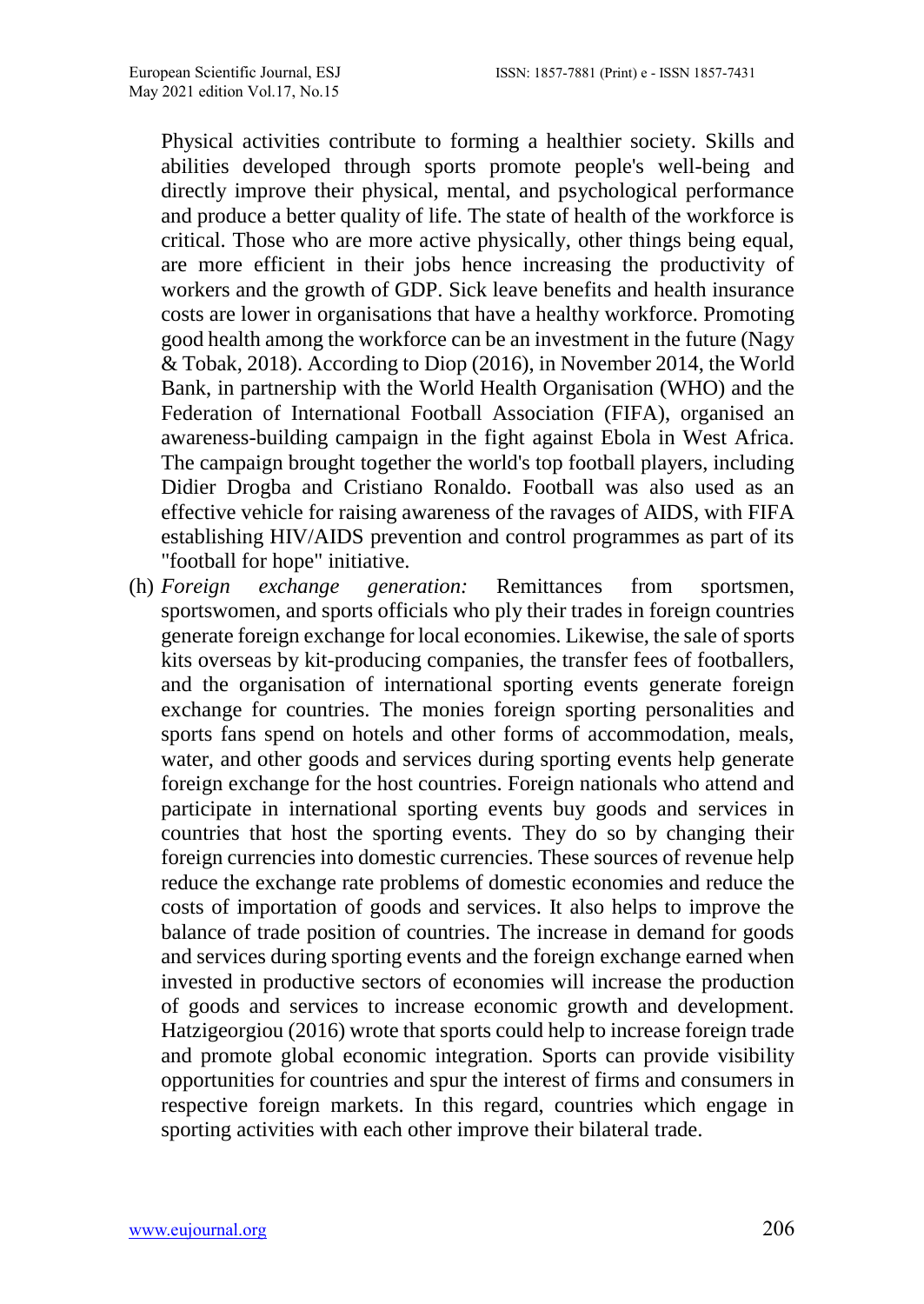#### **Conclusions and Recommendations**

Section 6 concludes the paper and recommends the ways forward for developing sports in developing nations for them to impact positively on economic growth and development in developing countries.

### **Conclusions**

This paper explored some of the existing theories and empirical literature on sports development, service sector development, and economic growth and development. Specifically, it synchronises the underdevelopment of sports in developing countries, the long-term complementary strategies or cardinal pillars of sports development in developing countries, and the benefits of developing sports in developing countries. The paper employed a narrative overview research approach with the following findings:

- (a) There are eleven general reasons for the underdevelopment of sports in developing countries that need critical attention from various stakeholders of sports development.
- (b) Sports development hinges on the holistic development of ten long-run complementary strategies or cardinal pillars. These strategies are the establishment, development, and strengthening of relevant institutions; the development and maintenance of modern sporting infrastructural facilities; the training and development of sports administrators, instructors, coaches, trainers, and referees; the identification and development of talents; mentoring and role modelling; the promotion of international relations and linkages; sponsorships; the development of promotional programmes; the payment of adequate remuneration and construction of appropriate incentive packages; and the prevention of deadly sports disasters.
- (c) Sports development can help developing nations as follows: Jobs creation; incomes for clubs, sports personnel, and ancillary workers; tax revenues for governments; infrastructural development; promotion of political and social cohesion; enhancement of the images of countries; healthier citizens for higher productivity; and foreign exchange.
- (d) Interrelationships exist among sports development, service sector growth and development, and economic growth and development of developing countries.

### **Recommendations**

Developing nations must develop sports based on the appropriate sports infrastructural facilities, natural talents of the citizenry (children and youth), and climatic conditions. They must also consider the availability of financial, material, and human resources and the adaptation and adaptability of the citizenry to foreign sports and sports technologies. For example, in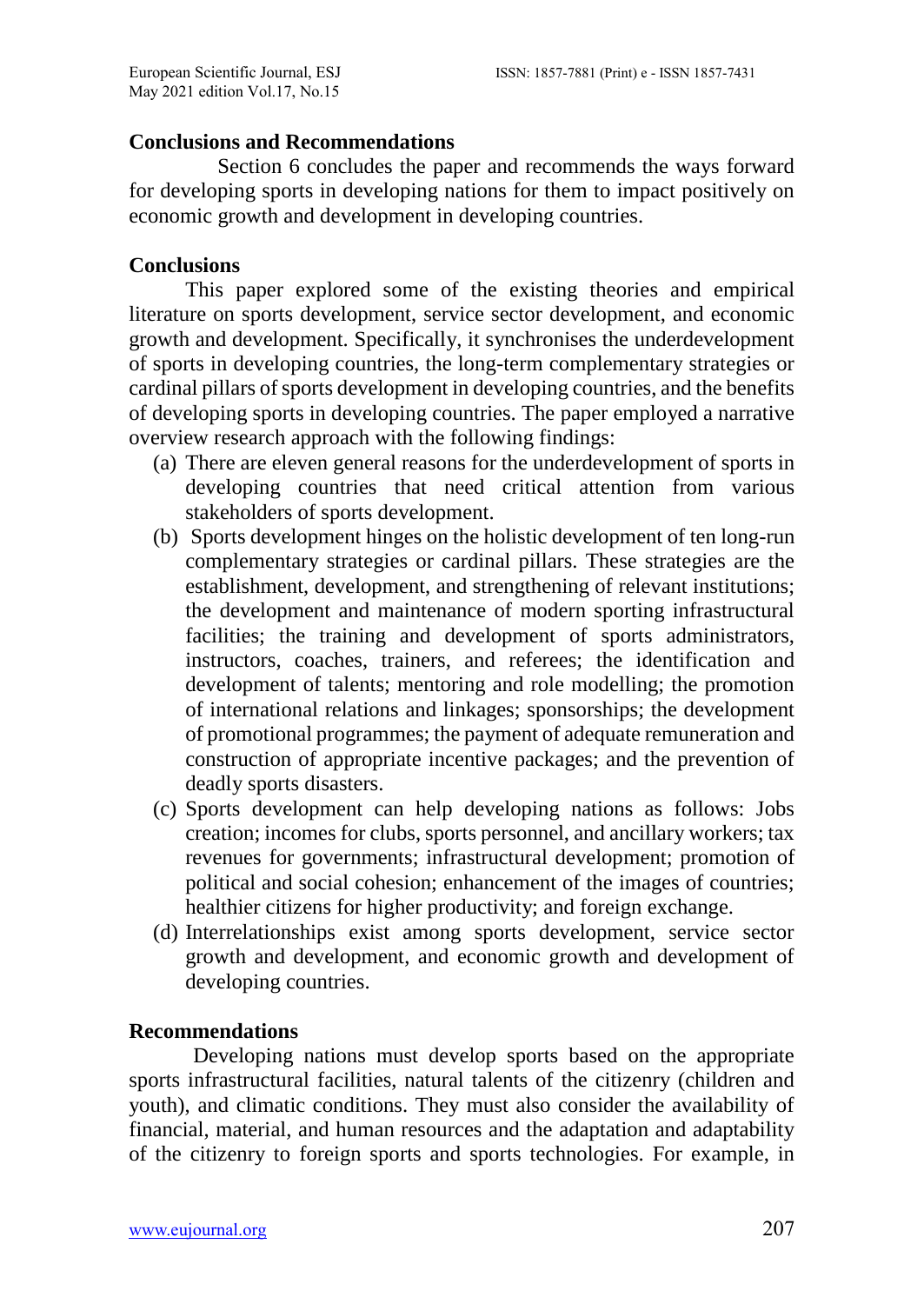athletics, athletes from Kenya, Ethiopia, and most East African countries excel more in long-distance running mainly due to the natural talents of their citizens, the climatic conditions of the countries, and the availability of human resources.

Developing nations must implement more and active national sports policies that seek to tackle the development of the channels of sports development holistically and devoid of partisan politics. Governments must give tax incentive packages to sponsors of sports programmes and clubs to attract more sponsors into the sector. There must be more public-private partnerships and investments in sports.

The statistical service and its equivalent institutions in developing nations must compile appropriate and accurate sports data to promote research into the sector for national planning.

Developing nations must ban the sale of alcoholic drinks in and outside sports stadia to reduce sports hooliganism. Clubs must play matches during the day. They must also play games that have the potential of igniting violence between rival supporters behind closed doors. Sports authorities must educate supporters on putting up appropriate behaviour during and after sporting events and fine those who go contrary to sports protocols. Sportsmen and sportswomen must desist from making gestures of contempt during and after sporting events.

Governments of developing nations must maximise the returns on their investments in sports. They must ensure that all government agencies mandated to promote the sector's development effectively monitor, evaluate, and account for governments' investments or resources committed to sports promotion and development.

Governments' interest in sports must not be limited to national teams only. Governments must scrutinise progress at grassroots sports and club level management to ensure sports personnel are adequately remunerated and are well treated. The national teams must not be allowed to be used by a few sports and government officials to amass wealth at the state's expense. Allah (2018) referred to a report of the [World Economic Forum](https://www.weforum.org/projects/sport-and-the-creative-economy-partnering-for-economic-and-social-equality) that generally, grassroots sports where innovative public-private partnerships and investments could benefit society most were not receiving the appropriate levels of support from various stakeholders.

Sportsmen and sportswomen must be educated and advised on the efficient use of their wealth or incomes to impact economic growth and development positively. They must not engage in wasteful spending to help grow their economies and live decent lives after retirement. Sportsmen and women have a limited number of active years of service of at most 35 years, so they need to maximise the gains of their active years in sports.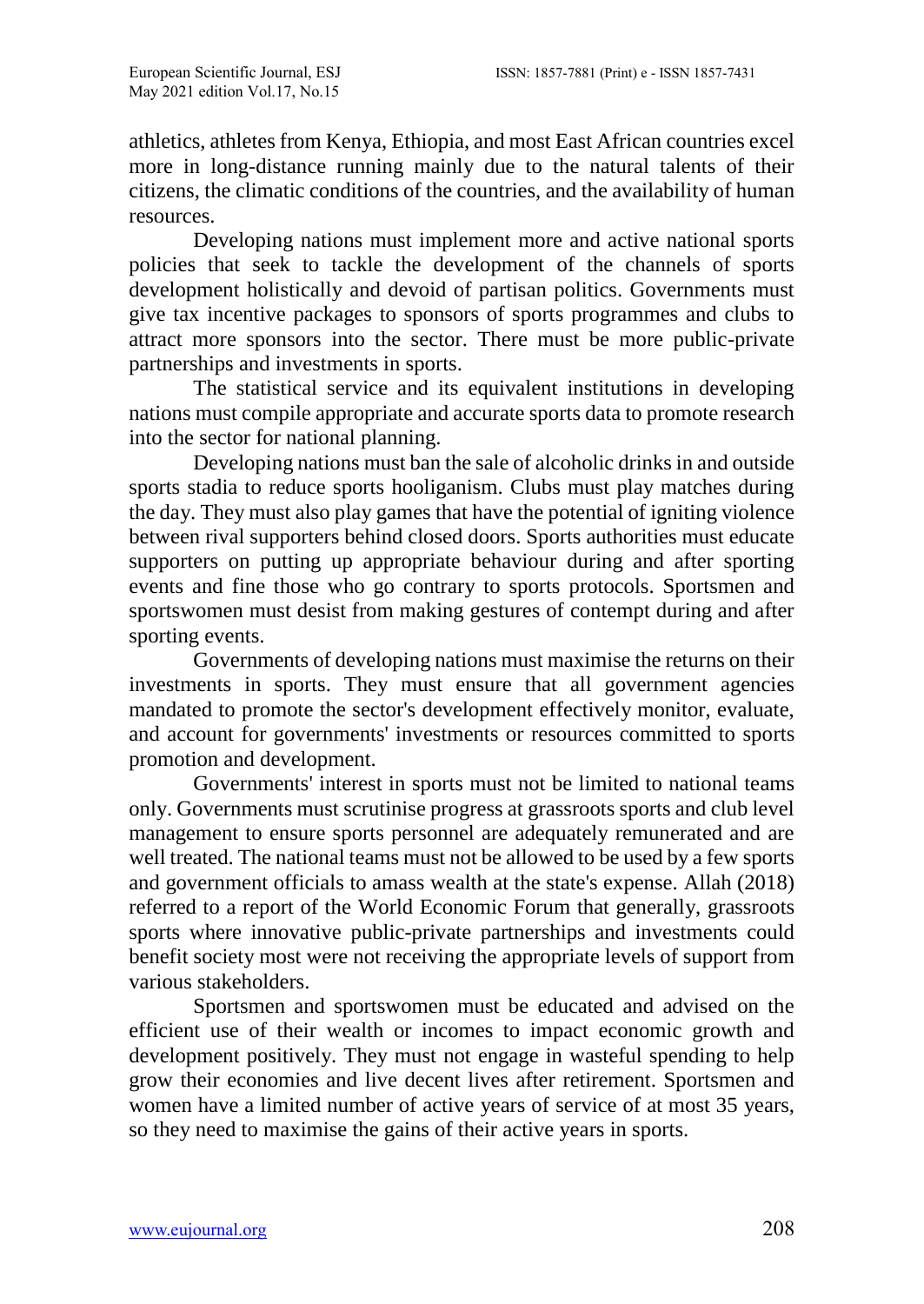Sufficient and sustained levels of all kinds of investment in sports coupled with strong institutions, good governance, and effective policies are critical for sports development and economic growth and development to improve the quality of life of the people in developing countries.

Future research works must look at the quantitative approach to measuring the effects of sports development on the service sector growth and development and economic growth and development in developing nations. Other improved methodological designs such as systematic reviews and metaanalysis are also recommended for future researchers in the area to exploit.

### **References:**

- 1. Acquah-Sam, E. (2020, July 8). The engine of inclusive sustainable economic growth anddevelopment: How seen? Business and Financial Times, Ghana, pp. 11 & 18
- 2. Africa for Africa (2015). FIFA Goal project to fund Four-star hotel in Rwanda. Construction Review Online. Retrieved on 26<sup>th</sup> January 2021 from. https://constructionreviewonline.com/2015/06/four-star-hotelconstructed-rwanda-football-federation/
- 3. Allah, N. S. (2018). Exploring the link between sports and economics. sportanddev.org. Retrieved on 22<sup>nd</sup> January 2021 from https://www.sportanddev.org/en/article/news/exploring-link-betweensport-and-economics
- 4. African Development Bank Group (2018). Jobs for youth in Africa: improve the quality of life for the people of Africa. Communication and External Relations Department. Retrieved on 16<sup>th</sup> January 2021 from Busan. [https://www.afdb.org/fileadmin/uploads/afdb/Documents/Generic-](https://www.afdb.org/fileadmin/uploads/afdb/Documents/Generic-Documents/Brochure_Job_Africa-En.pdf)

[Documents/Brochure\\_Job\\_Africa-En.pdf](https://www.afdb.org/fileadmin/uploads/afdb/Documents/Generic-Documents/Brochure_Job_Africa-En.pdf)

- 5. Andreff, W. (2001). The correlation between economic underdevelopment and sport, European Sport Management Quarterly, 1:4, 251-279, DOI: 10.1080/16184740108721902
- 6. [Andreff,](https://www.playthegame.org/authorlist/?author=20999) W. (2000). Sport and economic development. Play the Game. Retrieved on  $4<sup>th</sup>$  February 2021 from [https://www.playthegame.org/news/news-articles/2000/sport-and](https://www.playthegame.org/news/news-articles/2000/sport-and-economic-)[economic-d](https://www.playthegame.org/news/news-articles/2000/sport-and-economic-)evelopment/
- 7. Arnott, I. (2017) Effective marketing communication efforts of sports development initiatives: A case study of the public sector in the United Kingdom. In: Campbell C.L. (eds) The Customer is NOT Always Right? Marketing Orientations in a Dynamic Business World. Developments in Marketing Science: Proceedings of the Academy of Marketing Science. Springer Cham. https://doi.org/10.1007/978-3- 319-50008-9\_15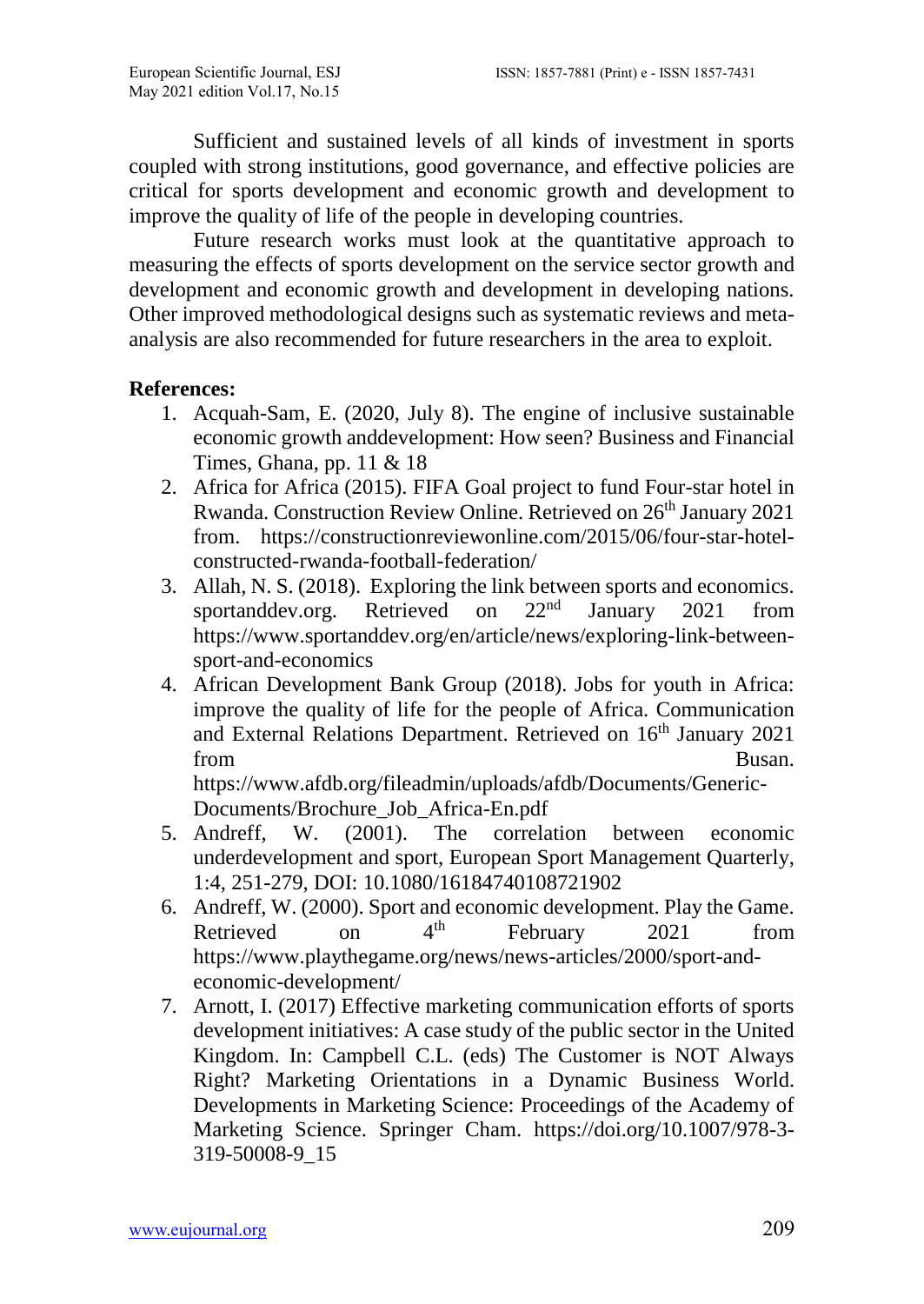- 8. Attia, A. S. M., Chepyator-Thomson, R. J., Sonkeng, K. & Abd el Azim, K. E. H. (n. d). Use of sport promotion mix to increase consumption of services: A case study of El-Hawwar Sport Club in Egypt. Journal of Research, volume 10, issue 1. Retrieved 0n  $14<sup>th</sup>$ January 2021 from https://files.eric.ed.gov/fulltext/EJ1202463.pdf
- 9. Baumol, W. J. (2004). The cost disease of the personal services. In: Rowley C.K., Schneider F. (eds) The Encyclopedia of Public Choice. Springer, Boston, MA[. https://doi.org/10.1007/978-0-306-47828-4\\_70](https://doi.org/10.1007/978-0-306-47828-4_70)
- 10. Bitesize, (2021). Commercialisation in sport. BBC.Com. Retrieved on<br>25<sup>th</sup> 10011 10011 1001 January, 2021 from <https://www.bbc.co.uk/bitesize/guides/zp2jxsg/revision/1>
- 11. Bloom, A. G., Durand-Bush, N., Schinke, J. R. & Salmela, H. J. (1998). The importance of mentoring in the development of coaches and athletes. International Journal of Sports Psychology, 29: 267-281
- 12. Boateng, K. D. (2018). Sports can support employment in Africa. Sports for development and Peace.
- 13. [Boit,](https://www.playthegame.org/authorlist/?author=20968) M. (2000). Using sports in national development. Play the Game. Retrieved on  $12<sup>th</sup>$  January,  $2021$  from [https://www.playthegame.org/news/news-articles/2000/using-sports](about:blank)[in-national-de](about:blank)velopment/
- 14. Bourhis, J. (2018). Narrative Literature Review In: The SAGE Encyclopedia of Communication Research Methods. Thousand Oaks: SAGE Publications, Inc. Retrieved on  $5<sup>th</sup>$  April 2021 from [https://methods.sagepub.com/base/download/ReferenceEntry/the](https://methods.sagepub.com/base/download/ReferenceEntry/the-sage-encyclopedia-of-communication-research-methods/i9413.xml)[sage-encyclopedia-of-communication-research-methods/i9413.xml](https://methods.sagepub.com/base/download/ReferenceEntry/the-sage-encyclopedia-of-communication-research-methods/i9413.xml)
- 15. CareerBuilder (2014). 22 of the fastest growing sports jobs. Retrieved<br>on  $12^{\text{th}}$  January 2021 from on  $12<sup>th</sup>$  January 2021 from [https://www.careerbuilder.com/advice/twenty-two-of-the-fastest](https://www.careerbuilder.com/advice/twenty-two-of-the-fastest-growing-sports-)[growing-sports-j](https://www.careerbuilder.com/advice/twenty-two-of-the-fastest-growing-sports-)obs
- 16. [CareerBuilder](https://www.prnewswire.com/news/careerbuilder/) (2014). Sports-related employment is on the rise and creating jobs in otherindustries, according to new research from CareerBuilder and economic modeling specialists. CISION PR **Newswire**
- 17. Chappelet, Jean-Loup (2010). Sport and economic development. IDHEAP Swiss Graduate School of Public Administration. Retrieved<br>on 21<sup>st</sup> January 2021 from on  $21^{st}$  January 2021 from https://www.sportanddev.org/sites/default/files/downloads/sport\_\_ec onomic\_development\_in\_english.pdf
- 18. Crisp, P. (2018). Sports coach mentoring Impacts on the mentors, not the 'mentees'. A case study of the active Sussex coach support officers scheme. The Sports Journal. Retrieved on 14<sup>th</sup> January, 2021 from <https://thesportjournal.org/article/sports-coach-mentoring/>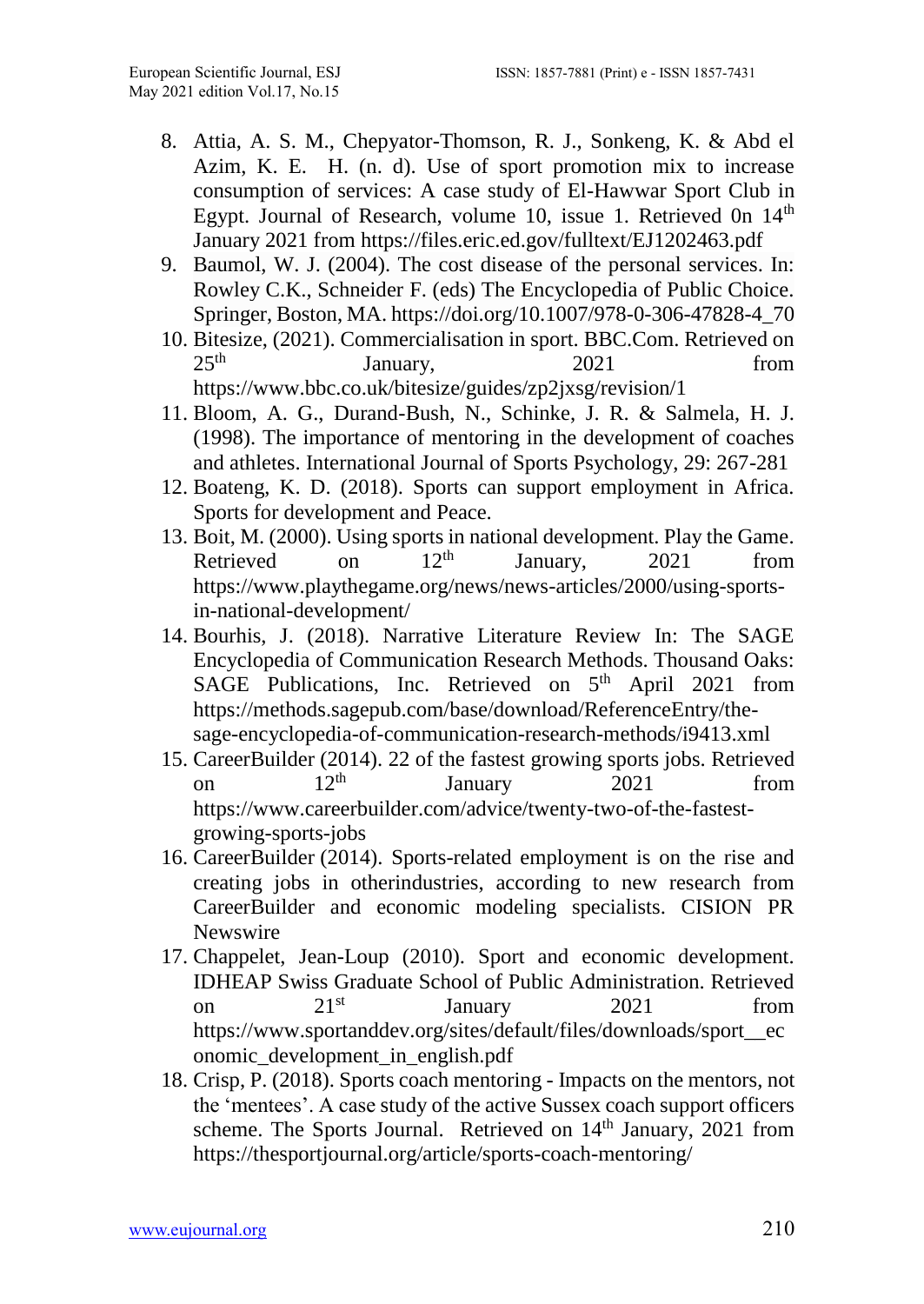- 19. Debasish (n.d). Rostow's drive to maturity stage of economic growth  $(14$  features). Retrieved on  $22<sup>nd</sup>$  January. 2021 from (14 features). Retrieved on  $22<sup>nd</sup>$  January, 2021 from [https://www.economicsdiscussion.net/economic-growth/rostows](https://www.economicsdiscussion.net/economic-growth/rostows-drive-to-maturity-stage-of-economic-growth-14-features/4578)[drive-to-maturity-stage-of-economic-growth-14-features/4578](https://www.economicsdiscussion.net/economic-growth/rostows-drive-to-maturity-stage-of-economic-growth-14-features/4578)
- 20. Debasish (n.d). Features of the pre-conditions for take-off stages of economic growth. Retrieved on 22nd January 2021 from [https://www.economicsdiscussion.net/economic-growth/rostows](https://www.economicsdiscussion.net/economic-growth/rostows-take-off-stage-of-economic-growth/4572)[take-off-stage-of-economic-growth/4572\)](https://www.economicsdiscussion.net/economic-growth/rostows-take-off-stage-of-economic-growth/4572)
- 21. Developing effective policies and programs: Focus on sports and peace. Retrieved on 22<sup>nd</sup> February 2021 from peace. Retrieved on  $22<sup>nd</sup>$  February 2021 from [https://www.un.org/sport/sites/www.un.org.sport/files/ckfiles/files/C](https://www.un.org/sport/sites/www.un.org.sport/files/ckfiles/files/Chapter7_DevelopingEffectivePoliciesandPrograms.pdf) [hapter7\\_DevelopingEffectivePoliciesandPrograms.pdf](https://www.un.org/sport/sites/www.un.org.sport/files/ckfiles/files/Chapter7_DevelopingEffectivePoliciesandPrograms.pdf)
- 22. [Deloitte](about:blank) and Touche (2019). European football market revenues grow to record  $\epsilon$ 28 billion as the 'big five' leagues drive growth. Retrieved on  $1<sup>st</sup>$  February 2021 from https://www2.deloitte.com/xe/en/pages/aboutdeloitte/articles/european-football-market-revenues-grow-record-28bbig-five-leagues-drive-growth.html
- 23. [Diop,](https://blogs.worldbank.org/team/makhtar-diop) M. (2016). Why sports and development go hand in hand. Education for Global Development. Retrieved on 11<sup>th</sup> January 2021 fromhttps://blogs.worldbank.org/education/why-sports-anddevelopment-go-hand-hand
- 24. Disney, R. (2006, May 11). Remuneration of sports stars: Implications for regulation. Modern Law Review Seminar, the Regulation of Sport, CELI, Faculty of Law, University of Leicester
- 25. Eksteen, E. (2012). Sports development, law and commecialisation. Bookboom.com
- 26. Ghanaweb.com (2021). Southampton confirms partnership deal with Asante Kotoko. Retrieved on 19th January 2021 from [https://www.ghanaweb.com/GhanaHomePage/SportsArchive/Southa](about:blank) [mpton-confirms-partnership-deal-with-Asante-Kotoko-11](about:blank)58236
- 27. Ghavidel, S. & Sheshkalany, N. A. (2017). Cost disease in service sector. The Service Industries Journal, vol. 37, issue 3-4
- 28. Global News and the Associated Press (2012). Soccer's history of deadly riots. Global News
- 29. Green, B. N., Johnson, C. D, & Adams, A. (2006). Writing narrative literature reviews for peer-reviewed journals: secrets of the trade. J Sports Chiropr Rehabil 2001; 15:5–19.
- 30. Greenwell, C. & Thorn, D. (2012). Chapter 2: Developing a strategic sport marketing plan from marketing for sport business success. 1<sup>st</sup> ed., Bonnie Parkhouse, Brian Turner, & Kimberly Milo. Property of Kendall Hunt Publishing Retrieved on  $26<sup>th</sup>$  January 2021 from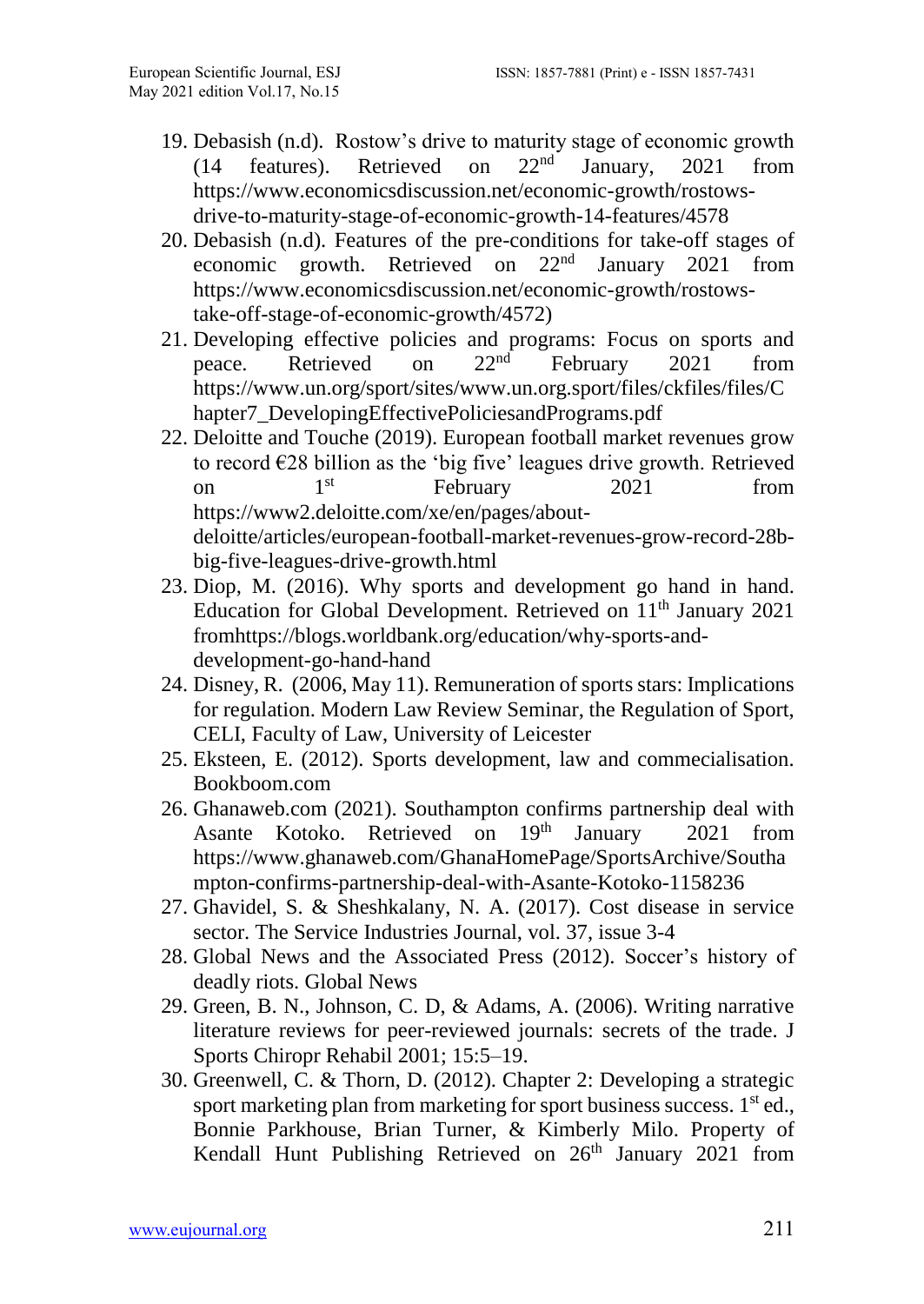https://he.kendallhunt.com/sites/default/files/uploadedFiles/Kendall\_ Hunt/Content/Higher\_Education/Uploads/Parkhouse\_1e\_Ch2.pdf

- 31. Gripsrud, G., Nes, B. E., & Olsson, H. U. (2014). Effects of hosting a mega-sport event oncountry image. Event Management, Vol. 14, pp. 193–204
- 32. Hallmann, K., Wicker, P., Breuer, C. & Schonherr, L. (2012). Understanding the importance of sport infrastructure for participation in different sports-findings from multi-level modelling. European<br>Sport Management Quarterly 12(5):525-544. DOI: Sport Management Quarterly 12(5):525-544. DOI: 10.1080/16184742.2012.687756
- 33. [Haksever,](https://www.informit.com/authors/bio/e816641f-482d-4f25-908a-94e3f52c4990) C. & [Render,](https://www.informit.com/authors/bio/0c66483a-cd0c-4d7d-b72e-8f11d813e928) B. (2013). [The important role services play in](https://www.informit.com/articles/article.aspx?p=2095734)  [an economy.](https://www.informit.com/articles/article.aspx?p=2095734) In: [Service Management: An Integrated Approach to](https://www.informit.com/store/service-management-an-integrated-approach-to-supply-9780133088779?w_ptgrevartcl=The+Important+Role+Services+Play+in+an+Economy_2095734)  [Supply Chain Management and Operations.](https://www.informit.com/store/service-management-an-integrated-approach-to-supply-9780133088779?w_ptgrevartcl=The+Important+Role+Services+Play+in+an+Economy_2095734) InformIT. https://www.informit.com/articles/article.aspx?p=2095734&seqNum  $=4$
- 34. Hatzigeorgiou, A. (2016). Can sports promote exports? The role of soccer matches in international trade. Global Economy Journal 16(1): 1-32
- 35. Ighobor, K. (2017). Youth and unemployment: Africa's jobless youth cast a shadow over economic growth. Africa Renewal, Special Edition on Youth. Retrieved on 16<sup>th</sup> January 2021 from www.un.org
- 36. International Labour Organisation (ILO, 2020). Unemployment, informality and inactivity plague youth in Latin America and the Caribbean. Global Employment Trends for Youth 2020. [www.ilo.org](http://www.ilo.org/)
- 37. International Labour Organisation (ILO, 2020). Youth employment in Asia-Pacific. Asia-Pacific Youth Employment Network. www.ilo.org
- 38. Jaco, A. (2014). Assets and modes of identification and development of talented student-athletes in selected sport disciplines in Kenyan universities. A research thesis submitted in partial fulfilment of the requirements for the award of the degree of Master of Science (Leisure and Recreation Management) of Kenyatta University School of Applied Human Sciences
- 39. Jacobs, J. (2020). Rostow's stages of growth development model.<br>ThoughtCo. Retrieved on  $20^{th}$  January 2021 from ThoughtCo. Retrieved on  $20^{th}$  January  $2021$  from [https://www.thoughtco.com/rostows-stages-of-growth-development](about:blank)[mo](about:blank)del-1434564
- 40. [Kakonge,](https://www.pambazuka.org/taxonomy/term/9676) O. J. (2016). [Sports in Africa: An untapped resource for](https://www.pambazuka.org/global-south/sports-africa-untapped-resource-development)  [development. Pambazuka News](https://www.pambazuka.org/global-south/sports-africa-untapped-resource-development)
- 41. [Kavanagh,](https://blog.globalwebindex.com/author/duncan/) D. (2019). 5 things to know about sports on social media. GWI. Retrieved on  $25<sup>th</sup>$  January 2021 from [https://blog.globalwebindex.com/chart-of-the-week/sport-social](https://blog.globalwebindex.com/chart-of-the-week/sport-social-)media/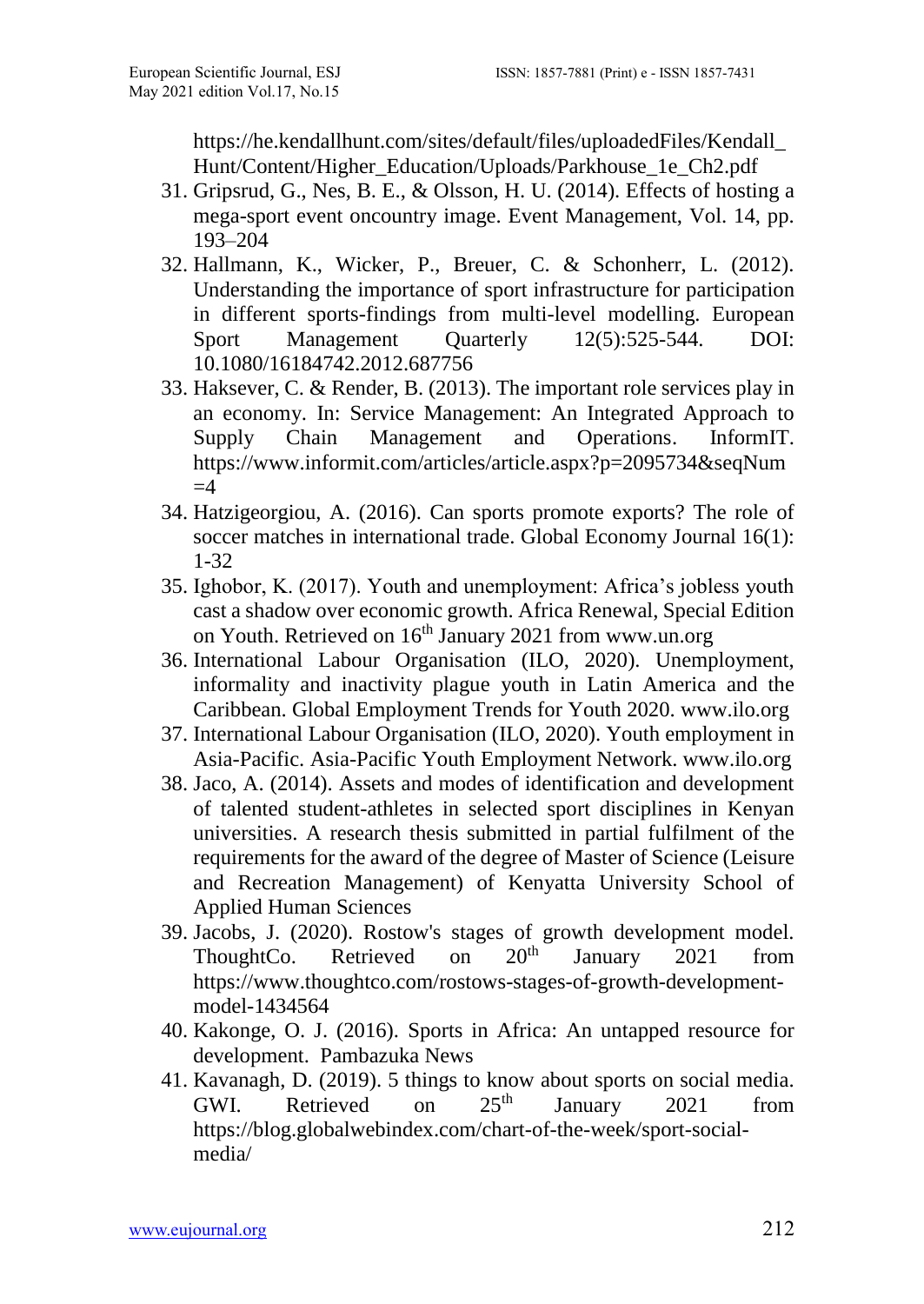- 42. Kim, Hyun-Jeong (2006). ["The shift to the service economy: causes](https://ideas.repec.org/a/bok/journl/v12y2006i4p35-76.html)  [and effects \(in](https://ideas.repec.org/a/bok/journl/v12y2006i4p35-76.html) Korean)," [Economic Analysis \(Quarterly\),](https://ideas.repec.org/s/bok/journl.html) Economic Research Institute, Bank of Korea, Vol. 12(4), pages 35-76.
- 43. KPMG (2016). [KPMG Analysis of football clubs and the stock](https://www.lawinsport.com/topics/features/item/football-clubs-and-the-stock-exchange-in-2016)  [exchange in 2016.](https://www.lawinsport.com/topics/features/item/football-clubs-and-the-stock-exchange-in-2016) LawInSport. Retrieved on 12<sup>th</sup> January 2021 from [https://www.lawinsport.com/topics/features/item/football-clubs-and](https://www.lawinsport.com/topics/features/item/football-clubs-and-the-stock-exchange-in-2016)[the-stock-exchange-in-2016](https://www.lawinsport.com/topics/features/item/football-clubs-and-the-stock-exchange-in-2016)
- 44. Kobierecki, M. M. (2013, p.71). Sport in international relations expectations, possibilities and effects. International Studies Interdisciplinary Political and Cultural Journal, Vol. 15, No. 1/2013
- 45. Krueger, A. O. & Myint, H. (2016, September). Economic development. Encyclopedia Britannica. Retrieved on 22<sup>nd</sup> February 2021 from https://www.britannica.com/topic/economic-development.
- 46. Lange, D. (2020). UK projected spending on infrastructure by professional football clubs in 2017. Statista. Retrieved on 25<sup>th</sup> January 2021 from [https://www.statista.com/statistics/546201/projected-level-capital](https://www.statista.com/statistics/546201/projected-level-capital-spend-by-football-clubs-stadium-infrastructure-next-two-years-uk/)[spend-by-football-clubs-stadium-infrastructure-next-two-years-uk/](https://www.statista.com/statistics/546201/projected-level-capital-spend-by-football-clubs-stadium-infrastructure-next-two-years-uk/)
- 47. Lock, S. (2021). New Jersey: Monthly sports betting tax revenue 2018  $-$  2020. Statista. Retrieved on  $25<sup>th</sup>$  January 2021 from [https://www.statista.com/statistics/1126111/monthly-sports-betting](https://www.statista.com/statistics/1126111/monthly-sports-betting-tax-revenue-new-jersey/)[tax-revenue-new-jersey/](https://www.statista.com/statistics/1126111/monthly-sports-betting-tax-revenue-new-jersey/)
- 48. Luiz, J. & Fadal, R. (2019). An economic analysis of sports performance in Africa. International Journal of Social Economics, 38 (10) 2011 pp. 869-883, Emerald Group Publishing Limited
- 49. [Mandrapa,](https://novakdjokovicfoundation.org/author/nebojsa-mandrapa/) N. (2014). Sports and education. Novak Djokovic Foundation. Retrieved on  $5<sup>th</sup>$  February 2021 from Retrieved on  $5<sup>th</sup>$  February 2021 from [https://novakdjokovicfoundation.org/sports-and-education-can-go](https://novakdjokovicfoundation.org/sports-and-education-can-go-)hand-in-hand-right/
- 50. Maguire, J. (2018). Sport and globalisation entry for: Sport and development web-based platform, DOCPLAYER. Retrieved on 25<sup>th</sup> January 2021 from [https://docplayer.net/21027573-Sport-and](https://docplayer.net/21027573-Sport-and-globalisation-entry-for-sport-and-development-web-based-platform-swiss-academy-for-development-switzerland.html)[globalisation-entry-for-sport-and-development-web-based-platform](https://docplayer.net/21027573-Sport-and-globalisation-entry-for-sport-and-development-web-based-platform-swiss-academy-for-development-switzerland.html)[swiss-academy-for-development-switzerland.html](https://docplayer.net/21027573-Sport-and-globalisation-entry-for-sport-and-development-web-based-platform-swiss-academy-for-development-switzerland.html)
- 51. Maiello, M. (2017). Diagnosing William Baumol's cost disease. Chicago Booth Review. Retrieved On 22nd January 2021 from https://review.chicagobooth.edu/economics/2017/article/diagnosingwilliam-baumol-s-cost-disease
- 52. Martorano, B., Sanfilippo, M. & Haraguchi, N. (2017). What factors drive successful industrialisation? Evidence and implications for developing countries. United Nations Industrial Development Organisations. Inclusive and Sustainable Industrial Development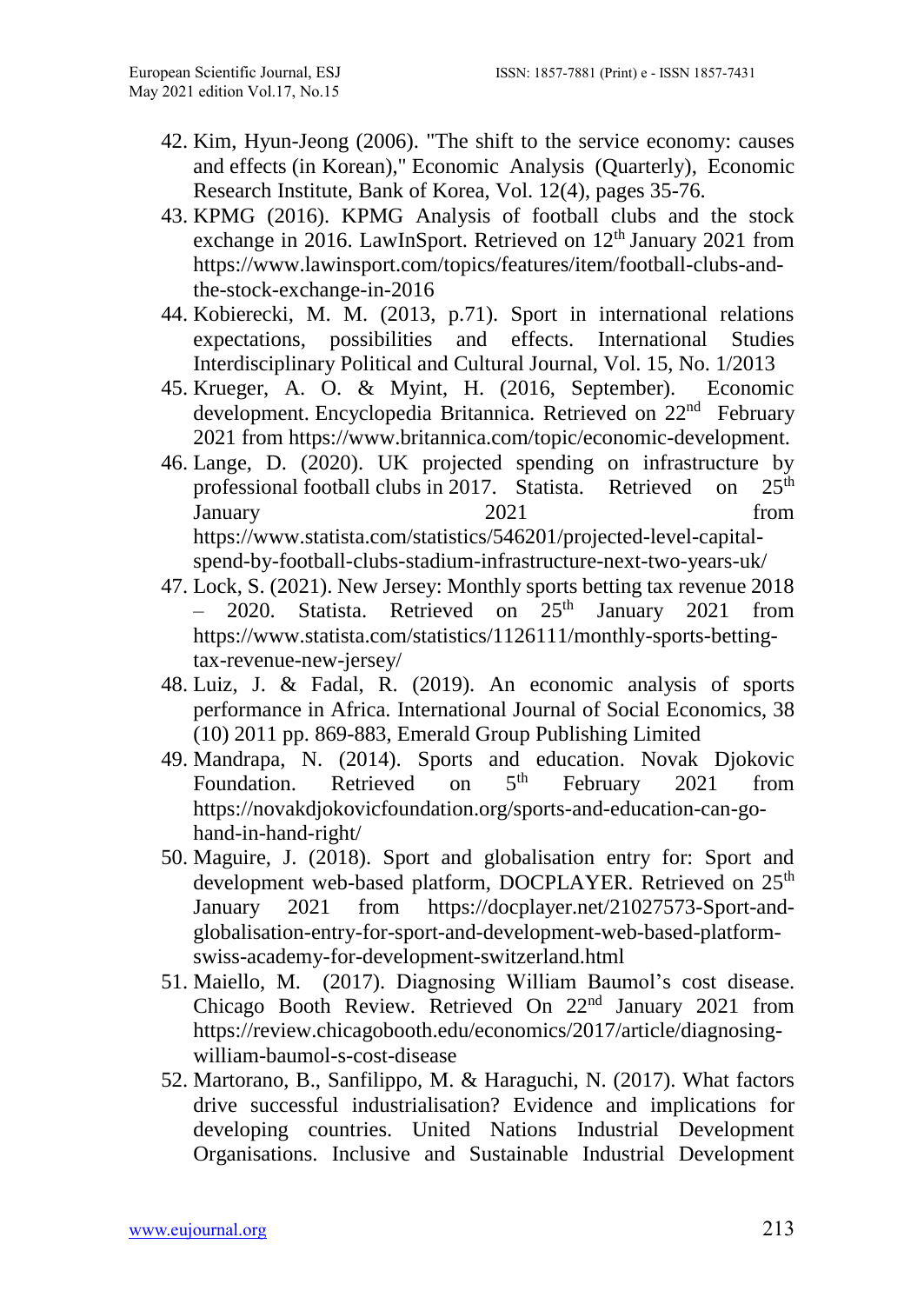Working Paper Series WP 7| 2017. Retrieved on 3rd February 2021 fromhttps://www.unido.org/api/opentext/documents/download/99208 91/unido-file-9920891

- 53. McQuade, S., Davis, L. & Nash, C. (2015). Positioning mentoring as a coach development tool: Recommendations for future practice and research. Quest, 67:3, 317-329, DOI: 10.1080/00336297.2015.1048810 Retrieved on 14th January 2021 fro[mhttps://www.researchgate.net/deref/http%3A%2F%2Fdx.doi.org](https://www.researchgate.net/deref/http%3A%2F%2Fdx.doi.org%2F10.1080%2F00336297.2015.1048810) [%2F10.1080%2F00336297.2015.1048810](https://www.researchgate.net/deref/http%3A%2F%2Fdx.doi.org%2F10.1080%2F00336297.2015.1048810)
- 54. Nagy, A. & Tobak, J. (2018). The role of sport infrastructure: Use, preferences and needs. APSTRACT Vol. 9. Number 1-2. 2015. Pages 47-52
- 55. Nanev, L. (2013). Sports law as an independent branch of law. Balkan Social Science Review, Vol. 2, December, 2013, 167-187
- 56. Norbrook, N. (2021). Is manufacturing dead across Africa? Dangote and Ford didn't get the memo... The Africa Report. Retrieved on 20<sup>th</sup> April 2021 from [https://www.theafricareport.com/81052/is](https://www.theafricareport.com/81052/is-manufacturing-dead-across-africa-we-didnt-get-the)[manufacturing-dead-across-africa-we-didnt-get-the](https://www.theafricareport.com/81052/is-manufacturing-dead-across-africa-we-didnt-get-the) memo/?utm\_source=newsletter\_tar\_daily&utm\_campaign=newslette r tar\_daily\_20\_04\_2021&utm\_medium=email&utm\_content=edito\_f ull story
- 57. Nuseir, T. M. (2020). The effects of sponsorship on the promotion of sports events. International Journal of Business Innovation and Research, Vol. 22, No. 2.
- 58. Nzau, M. (2010). Africa's industrialization debate: A critical analysis. The Journal of Language, Technology & Entrepreneurship in Africa, Vol. 2. No.1. 2010, ISSN 1998-127
- 59. Onyishi, E. A. & Okou, T. F. (2016). Underdevelopment of Sports in Africa, Or Africa in the Era of Underdevelopment: A View from the Global South. International Journal of Innovative Research and Advanced Studies (IJIRAS), Volume 3 Issue 12, November.
- 60. Panagiotopoulos, P. D. (2013). Sports law, structures, practice, justice, sports science and studies. 18th IASL Congress Proceedings Beijing 2012, Organised by International association of Sports Law. Hellenic Center of Research on Sports Law
- 61. Parkinson, J. (2016). Five ways to stop football hooliganism. BBC News Magazine. Retrieved on 15<sup>th</sup> January 2021 from https://www.bbc.com/news/magazine-36516017
- 62. Roberts, P. (2020). 12 done, 58 under construction, NPP's sports infrastructure record. The independent, [www.ghanaweb.com.](http://www.ghanaweb.com/) Retrieved on 24th January 2021 from theindependentghana.com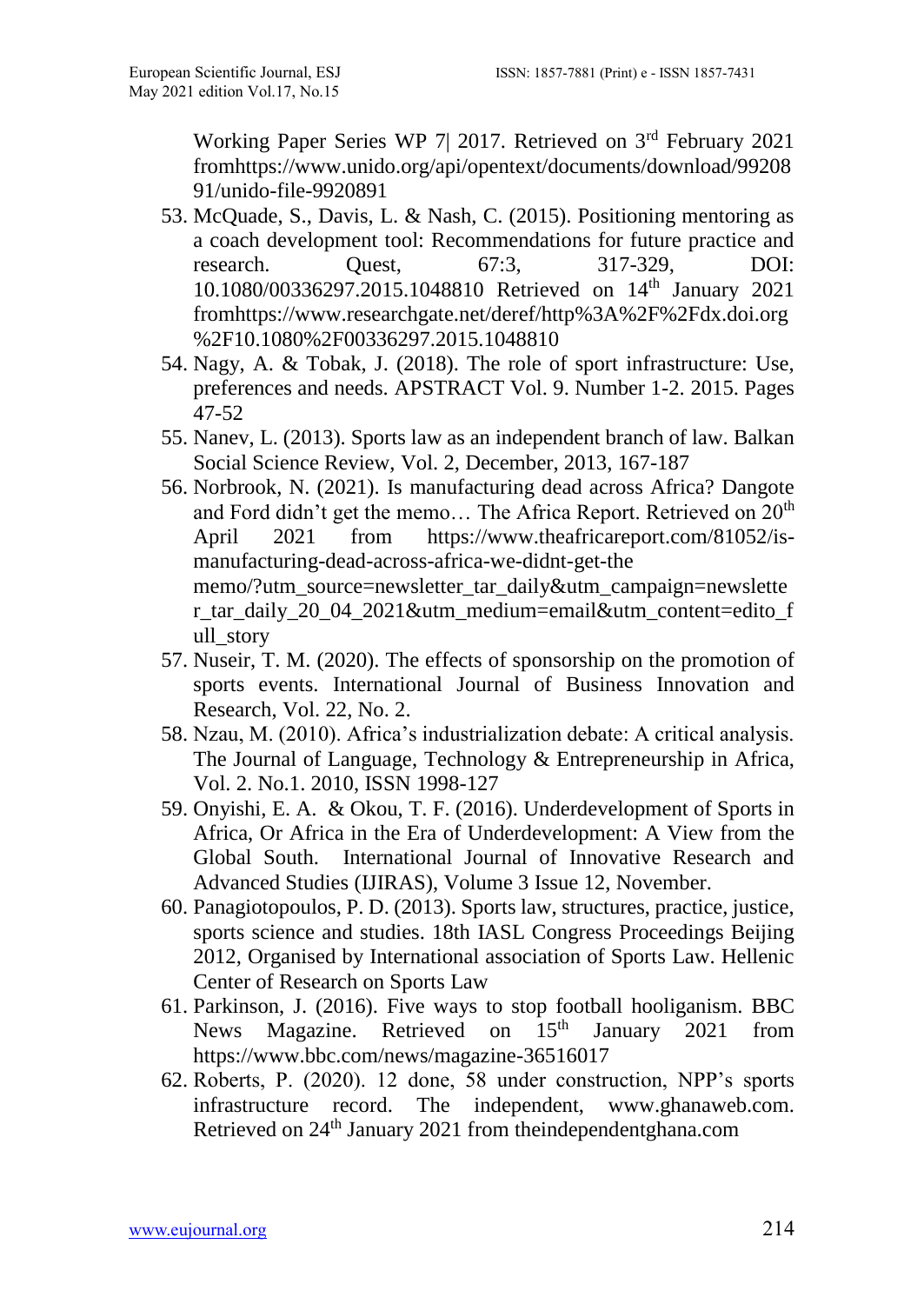63. [Rostow,](https://www.cambridge.org/core/search?filters%5BauthorTerms%5D=W.%20W.%20Rostow&eventCode=SE-AU) W. W. (2012). The age of high mass-consumption. Cambridge: Cambridge University Press. Retrieved on 22nd January 2021 fro[mHttps://Www.Cambridge.Org/Core/Books/Stages-Of-](https://www.cambridge.org/Core/Books/Stages-Of-Economic-Growth/Age-Of-High-)[Economic-Growth/Age-Of-High-](https://www.cambridge.org/Core/Books/Stages-Of-Economic-Growth/Age-Of-High-)Massconsumption/BD6E4422DBA20981243A0DC345B3D5DD

64. Sagasti, F., Bezanson, K., Prada, F., Blockus, K., Casabonne, U., Teresa, L. A., & Salop, J.(2005). The Future of Development Financing: Challenges, Scenarios and Strategic Choices. The Institute of Development Studies (IDS), the University of Sussex for the Global Development Studies series, Expert Group on Development Issues (EGDI) of the Ministry for Foreign Affairs, Government of Sweden

- 65. [Sahni,](http://bweducation.businessworld.in/author/Guest-Author/Dr-Vinay-Sahni-87059) V. (2019). Imperative to make academics and sports go hand in hand. BW Education. [http://bweducation.businessworld.in/article/Imperative-To-Make-](http://bweducation.businessworld.in/article/Imperative-To-Make-Academics-And-Sports-)[Academics-And-Sports-G](http://bweducation.businessworld.in/article/Imperative-To-Make-Academics-And-Sports-)o-Hand-In-Hand/02-09-2019-175566/
- 66. Shah, S. (2018). Secondary research the basics of narrative reviews, systematic reviews,and meta-analysis. editage Insights. Retrieved on 4 th April 2021 from [https://www.editage.com/insights/secondary](https://www.editage.com/insights/secondary-research-the-basics-of-narrative-reviews-systematic-reviews-and-meta-analysis)[research-the-basics-of-narrative-reviews-systematic-reviews-and](https://www.editage.com/insights/secondary-research-the-basics-of-narrative-reviews-systematic-reviews-and-meta-analysis)[meta-analysis](https://www.editage.com/insights/secondary-research-the-basics-of-narrative-reviews-systematic-reviews-and-meta-analysis)
- 67. Sportanddev.org (n. d.). Barriers to participation. Retrieved on  $25<sup>th</sup>$ January 2021 from [https://www.sportanddev.org/en/learn](https://www.sportanddev.org/en/learn-more/disability/sport-and-adapted-physical-activity-apa/barriers-participation)[more/disability/sport-and-adapted-physical-activity-apa/barriers](https://www.sportanddev.org/en/learn-more/disability/sport-and-adapted-physical-activity-apa/barriers-participation)[participation](https://www.sportanddev.org/en/learn-more/disability/sport-and-adapted-physical-activity-apa/barriers-participation)
- 68. Sportanddev.org (n.d.). Underdevelopment of sport in developing countries. Retrieved on  $8^{th}$  February 2021 from countries. Retrieved on  $8<sup>th</sup>$  February 2021 from [https://www.sportanddev.org/en/learn-more/economic](https://www.sportanddev.org/en/learn-more/economic-development/underdevelopment-sport-developing-countries-0)[development/underdevelopment-sport-developing-countries-0](https://www.sportanddev.org/en/learn-more/economic-development/underdevelopment-sport-developing-countries-0)
- 69. Sport Management Association of Australia and New Zealand (1998). Taxpayer subsidies for major sporting events. [Sport Management](https://www.sciencedirect.com/science/journal/14413523)  [Review,](https://www.sciencedirect.com/science/journal/14413523) [Volume 1, Issue 1,](https://www.sciencedirect.com/science/journal/14413523/1/1) November 1998, Pages 25-43
- 70. Sugden, J. (2010). Critical left-realism and sport interventions in divided societies. International review for the sociology of sport, 45, 258-272. Retrieved on  $17<sup>th</sup>$  February 2021 from http://users.polisci.wisc.edu/schatzberg/ps616/ Sugden2010.pdfon 22nd June 2011.
- 71. [Tafirenyika,](https://www.un.org/africarenewal/author/masimba-tafirenyika) M. (2016). Why has Africa failed to industrialize? Experts call for bold and creative policies. Africa Renewal. Retrieved on 3rd February 2021 from [https://www.un.org/africarenewal/magazine/august-2016/why-has](https://www.un.org/africarenewal/magazine/august-2016/why-has-africa-failed-industrialize)[africa-failed-industrialize](https://www.un.org/africarenewal/magazine/august-2016/why-has-africa-failed-industrialize)